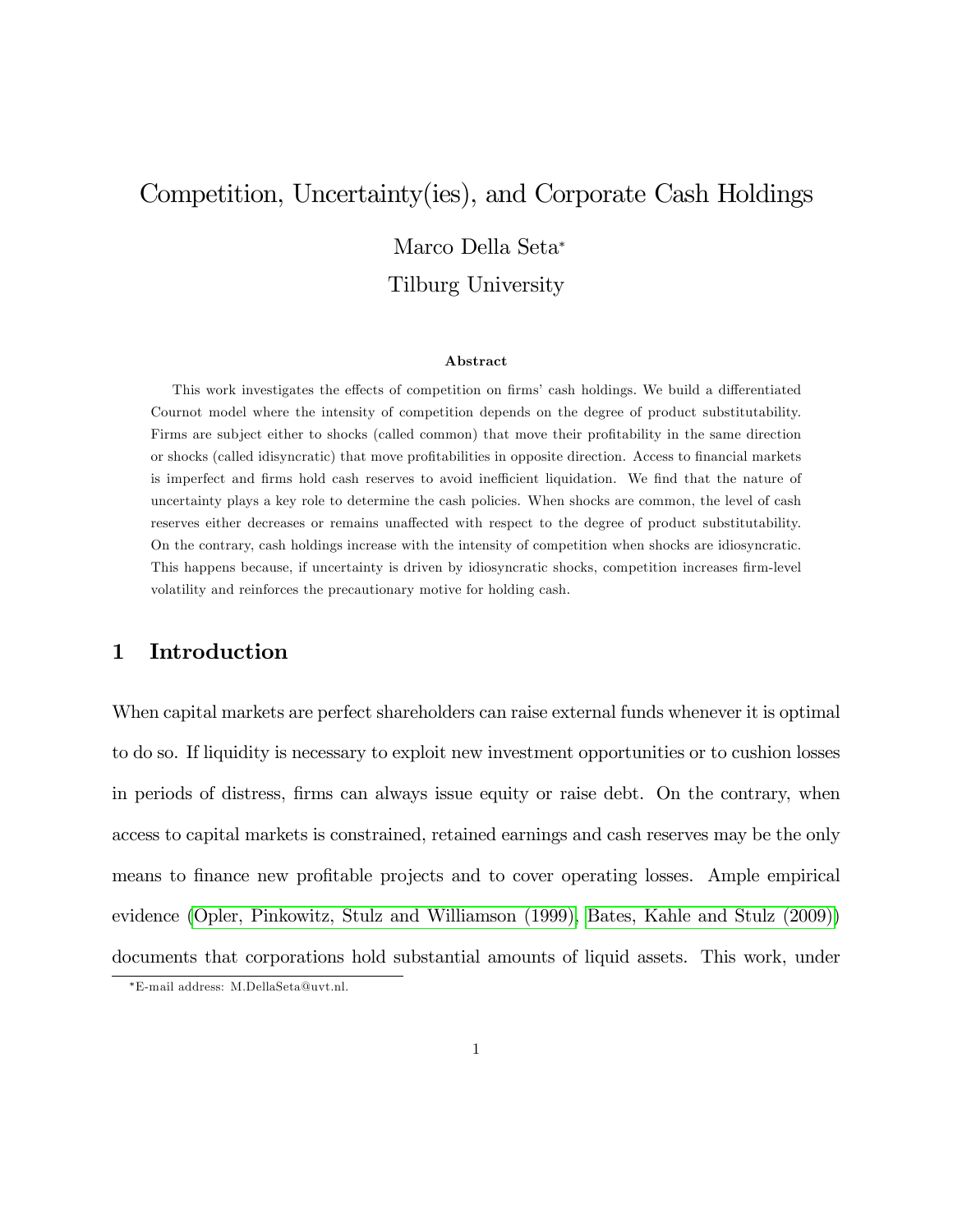the assumption of imperfect capital markets, investigates how product market competition affects corporate cash holdings.

Although the precautionary motive is the primary reason for holding reserves of liquidity, interactions with other several factors can influence firms' cash policies. This consideration seems to be particularly relevant in light of the evidence documented in [Bates, Kahle and](#page-39-0) [Stulz \(2009\)](#page-39-0) that liquidity reserves of U.S. corporations have increased significantly in the period from 1986 to 2006. Other things being equal, the development of Önancial markets in the last thirty years and the consequent easier access to credit, should have implied a reduction in precautionary liquidity reserves. Given that the available empirical evidence suggests the opposite, it is relevant to investigate how other economic factors, interacting with imperfect capital markets, condition firms' willingness to hold cash. In this respect, product market competition is, potentially, one of the crucial determinants.

We analyze the effects of competition on cash holdings in a differentiated duopoly model where the intensity of competition depends on the degree of product substitutability. Firms compete in quantities  $\dot{a}$  la Cournot and hold an option to irreversibly shut down their operations whenever market conditions become unfavorable. As in the standard real options models, irreversibility of the exit decision and uncertainty imply that firms face periods of negative profits but remain in the market in the perspective of future improvements. If proÖts fall below an endogenously determined threshold, Örms are not economically viable and close down in the best interest of their shareholders.

In the model, the need of liquidity depends on the combination of uncertainty and financial markets imperfections. We assume that imperfect access to capital market implies the total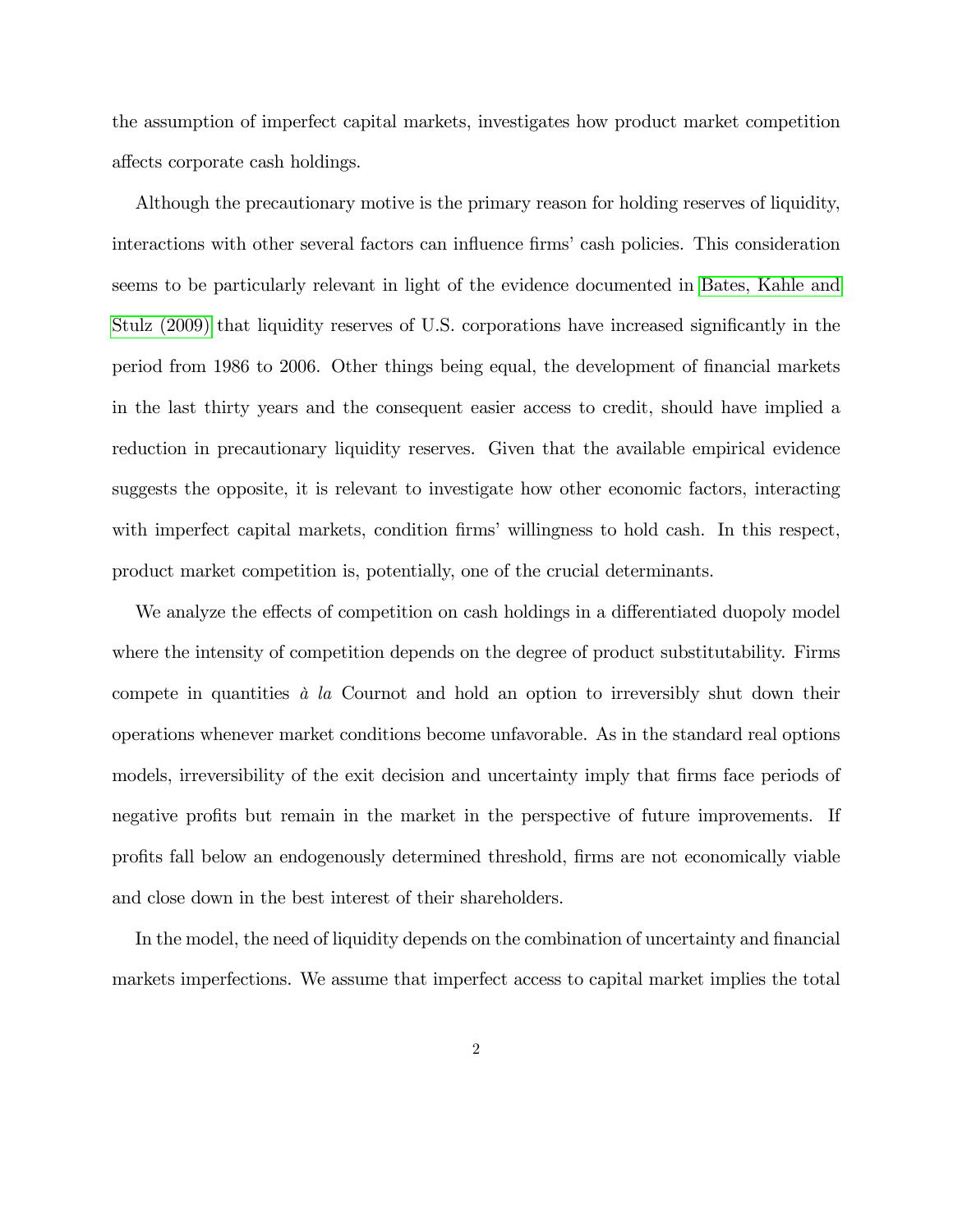inability of the firm to raise new external funds after its entry date. When it runs out of cash, a firm is forced out of the market without any consideration for its potential future profitability. In other words, with no reserves of liquidity a firm shuts down irreversibly even though it is still economically viable. Clearly, exit for liquidity reasons is inefficient because shareholders, if possible, would rather raise new funds to keep the operations running. To survive periods of financial distress and to avoid inefficient liquidation firms hoard cash.

Uncertainty is introduced via two types of shocks. One shock, that we shall call *common*, affects firms' profitability in the *same* direction, while the other, that we will define *idiosyn*cratic, moves firms' profitability in the *opposite* direction. To clearly distinguish the effects of the two sources of uncertainty, we build two twin models in which shocks are either common or idiosyncratic. Our goal is to identify different aspects of competitive environments. On the one hand, when firms are operative in the same market, they share a common fate. As the demand for the product increases, all firms, up to some degree, experience a boost in profits. Both Toyota and GM, for instance, would benefit from a general surge in demand for automobiles or a rise in aggregate demand. But on the other hand, the success or survival of a Örm depends, at least to some extent, on competitorsímisfortunes. For example, at the end of 2009 and at the beginning of 2010 Toyota recalled millions of automobiles after that several vehicles experienced technical problems. This event, which directly affects only the Japanese automaker (a truly idiosyncratic shock), has an indirect influence on competitors. Indeed, due to the loss of credibility, Toyota may lose some of its traditional customers in favour of its competitors.<sup>[1](#page-0-0)</sup>

<sup>&</sup>lt;sup>1</sup>The Renault-Nissan CEO Carlos Ghosn after a Toyota's recall declared that "Obviously, competitors in the short term will benefit from these problems" (WSJ online, [http://online.wsj.com/article/BT-CO-20100128-703451.html\)](http://online.wsj.com/article/BT-CO-20100128-703451.html) Also, General Motors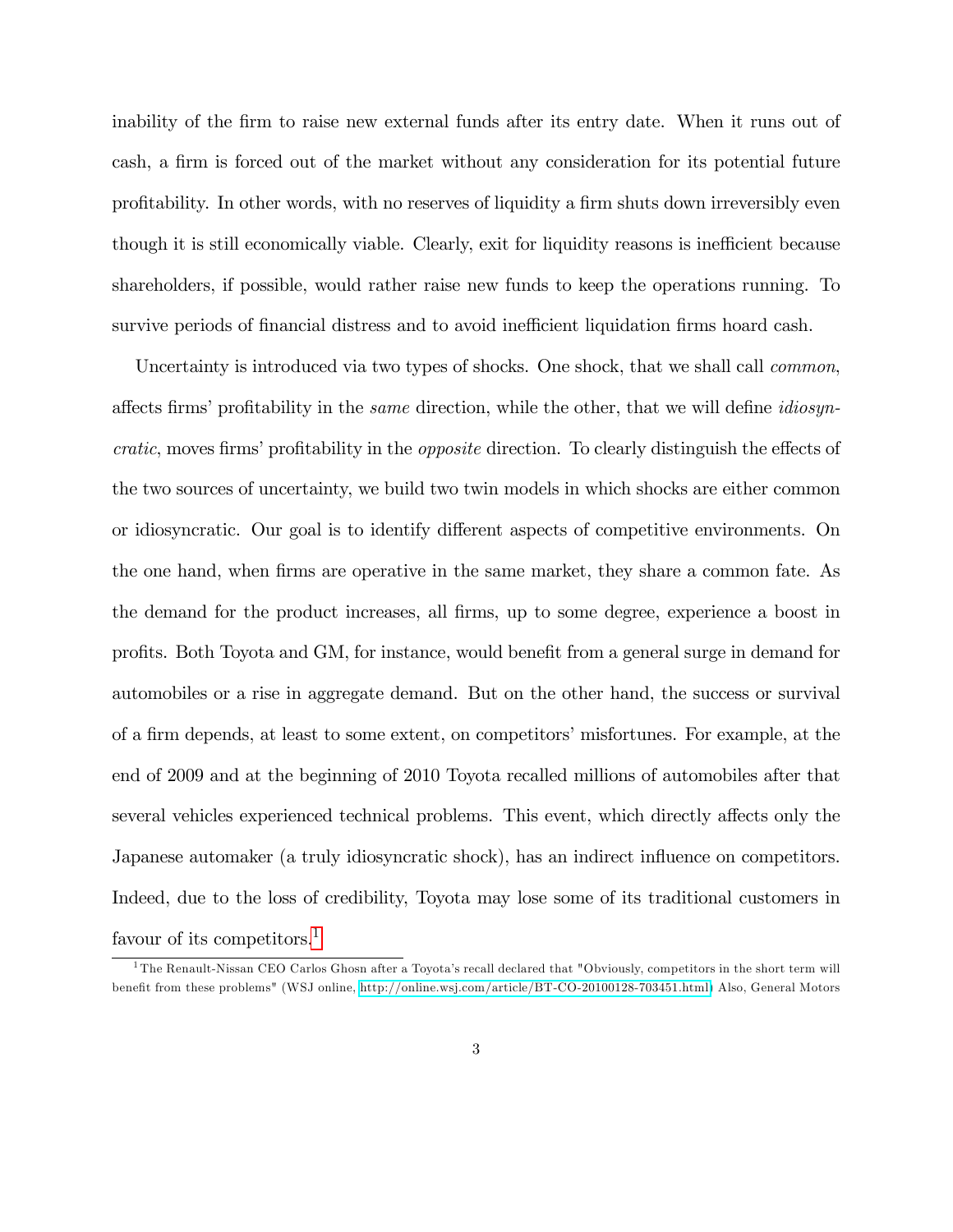In our work, we model what we define idiosyncratic shocks as the different ability of the firms to capture changes in consumers' preferences. Because of this asymmetry, and due to Cournot interaction, firms' profitability move in the opposite direction in response to shocks. Therefore, the shocks that we consider are not truly idiosyncratic (they potentially affect all Örms in the market) but rather idiosyncratic responses to common shocks. To make a straight distinction with the common shock model, we will call them idiosyncratic.

From our analysis emerges that the nature of uncertainty is decisive to determine the effects of competition on cash holdings. If shocks are common, higher degree of product substitutability does not affect the level of cash reserves. However, when shocks are idiosyncratic, the optimal level of cash holdings increases with the intensity of competition. This happens because, with idisyncratic shocks, more intense competition increases profits volatility and reinforces the precautionary motive for holding cash. Intuitively, when product substitutability is easier and markets are more closely interwined, if a firm is hit by a negative shock, it experiences a rapid erosion in market share and profits. Symmetrically, shocks that negatively affect a competitor are greatly beneficial because a firm can easily attract competitorís costumers. Therefore, although currently adverse, market conditions can quickly become favorable and, for this reason, firms find it optimal to delay the exit time and increase the amount of precautionary reserves. This is the key finding of our work.

In the basic formulation of our model firms are financed only through equity. Later, we extend the analysis and allow firms to choose their optimal debt-equity mix. In order to do so, we amend the workhorse model of optimal capital structure by [Leland \(1994\)](#page-41-1) in which

and Ford Motor offered \$1,000 and low financing rates to attract Toyota customers worried about their recalled vehicles.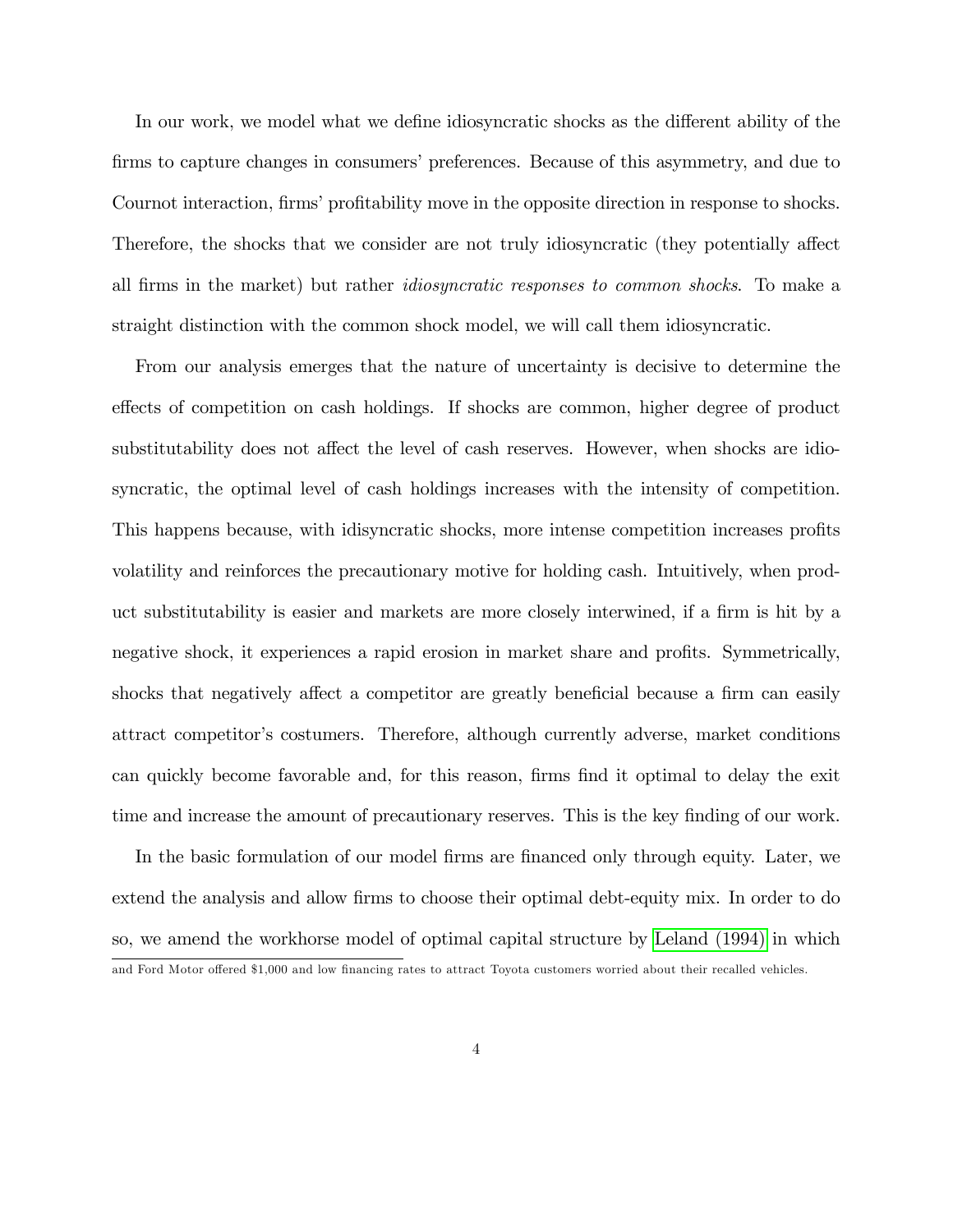the firm issue debt to balance the tax benefits from deduction in interests payments and the costs of bankruptcy. We find that, when shocks are idiosyncratic, cash holdings are still increasing with the intensity of competition. The fundamental economic intuition for this result is the same of the model with all-equity firms. However, when shocks are common, cash holdings are now decreasing with competition. With easier product substitutability profits are lower so that also tax-shield benefits are smaller and, for this reason, firms issue lower debt. In its turn, lower leverage means smaller per-period interest payments and, therefore, smaller amount of precautionary reserves.

Our analysis is consistent with several empirical facts documented in the literature. Over the time horizon investigated by [Bates, Kahle and Stulz \(2009\)](#page-39-0) the aggregate volatility was low (the so called "Great Moderation", see [Stock and Watson \(2002\)](#page-42-0) among several others) while firm-level uncertainty displayed a substantial increase [\(Campbell, Lettau, Malkiel,](#page-39-1) [and Xu \(2001\)](#page-39-1) , [Chaney, Gabaix and Philippon \(2005\)](#page-39-2) , [Comin and Philippon](#page-39-3) ). At the same time, product market competition became more intense (Irvine and Pontiff  $(2009)$ , [Comin and Philippon](#page-39-3) ) and, as already mentioned, corporate cash holdings increased steadily. [Bates, Kahle and Stulz \(2009\)](#page-39-0) attribute the rise of firms' liquidity reserves to the stronger preautionary motive induced by the larger Örm-level volatility. Our model can bring together all these pieces of evidence.

We show that, when shocks are common (that is uncertainty is aggregate) more intense competition, if anything, should lead to a reduction of firms' cash holding. On the contrary, when shocks are idiosyncratic, stronger product market competition may indeed increase firm-level volatility inducing firms to hold more cash. On the basis of these theoretical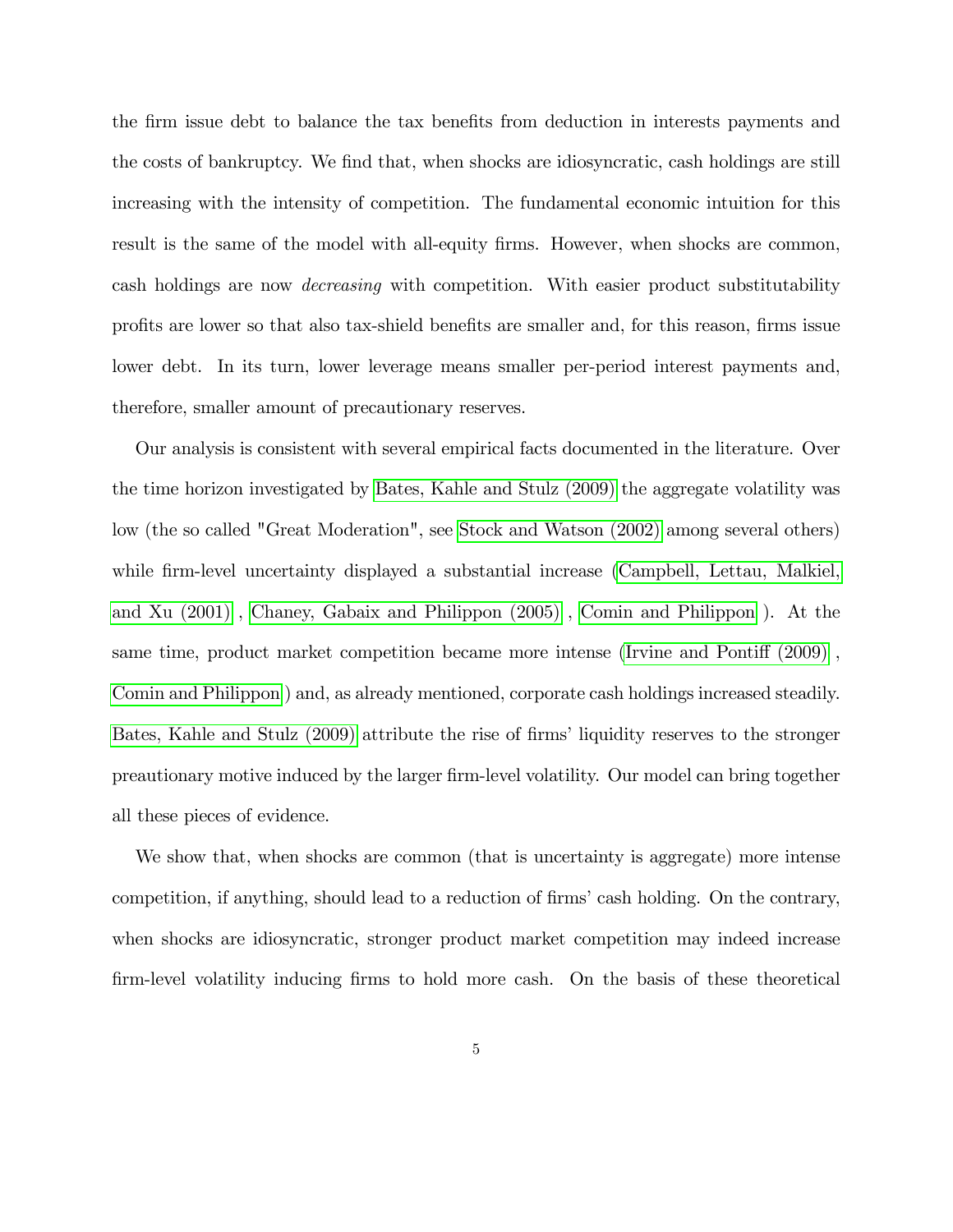predictions, we maintain that competition can be the keystone to explain the facts mentioned above. In a period of low aggregate volatility (when the main source of uncertainty are idiosyncratic movements) the rise in product market competition may have increased firm-level volatility (Irvine and Pontiff (2009), [Comin and Philippon\)](#page-39-3) and, through this channel, reinforced the precautionary motive for holding cash.

The model, being relatively rich (it includes exit strategies, competition, cash policies, capital structure), is related in various ways to the existing literature. The closest work to ours is a recent paper by [Morellec and Nikolov \(2000\)](#page-41-2) which also investigates the effects of competition on cash holdings in a real option framework. Their focus, however, is mainly directed to the empirical analysis and the theoretical investigation is limited to a very stylized model which, inevitably, cannot capture the several effects identified here. Another related work is Murto and Terviö (2009) that introduces a liquidity constraint in the standard model of irreversible exit with stochastic cash flow and characterize the optimal default and dividend policy, both for a single firm and industry equilibrium. They find that the direct consequence of the liquidity constraint is to impose inefficient exit, while in industry equilibrium it creates a price distortion that causes inefficient survival. [Boyle and Guthrie](#page-39-4)  $(2003)$  also introduce credit constraints in a real options model but investigate a firm entry choice, where uncertainty does not affect the ex-post investment cash-flows but the pre-entry availability of funds to cover investment costs.

This work also relates to the literature on exit in oligopolistic industries. Classical articles are Ghemawat and Nalebuff (1985 and 1990) and [Fundenberg and Tirole \(1985\).](#page-39-5) While these early contributions investigate the problem in a deterministic scenario, [Lambrecht \(2001\)](#page-40-2)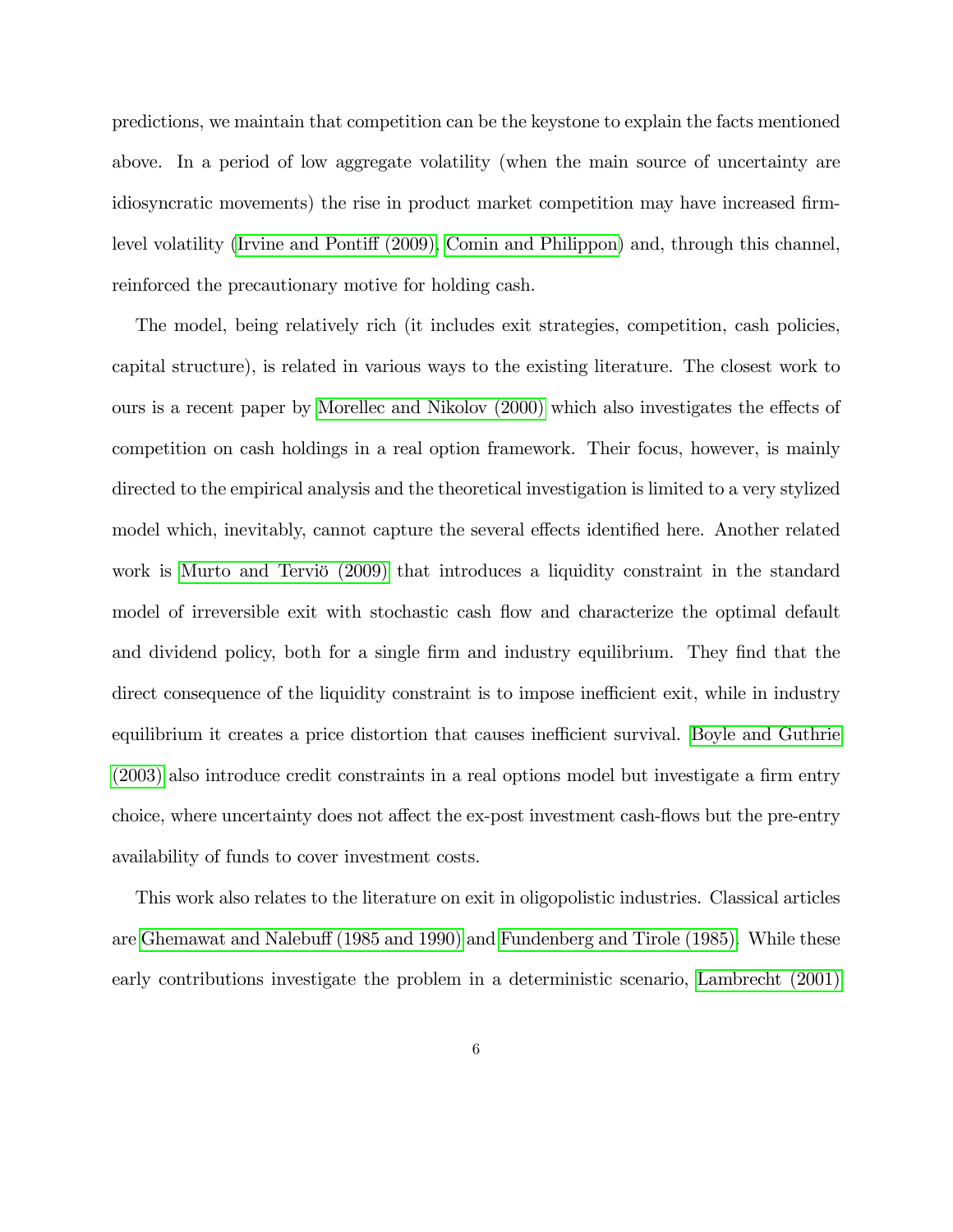and [Murto \(2004\)](#page-41-4) extend the analysis in a stochastic continuous time framework. The common shock model presented in Section 3 is based on their results. Instead, the model with idiosyncratic shocks departs from their analysis and further contributes to the real option literature in a competitive setting (beside the already mentioned [Lambrecht \(2001\)](#page-40-2) and [Murto \(2004\),](#page-41-4) investment models include [Aguerrevere \(2003 and 2009\),](#page-38-0) [Grenadier \(1996](#page-40-3) [and 2002\)](#page-40-3) and [Weeds \(2002\)\)](#page-42-1).

Finally, the model also contributes to the literature of optimal capital structure in contingent claim models pioneered by [Leland \(1994\)](#page-41-1) (other examples are [Leland and Toft \(1996\),](#page-41-5) [Fand and Sundaresan \(2000\),](#page-39-6) [Hackbarth, Hennessy and Leland \(2007\),](#page-40-4) [Sundaresan and](#page-42-2) Wang  $(2007a,b)$ , and show that the effect of competition on the optimal debt-equity mix also depends on the nature of uncertainty.

We organize the work as follows. Section 2 defines the general set up. Section  $3$  investigates the model with common shocks, while Section 4 analyzes the idiosyncratic shock model. Section 5 extends the analysis and investigates the optimal capital structure. Finally, Section 6 concludes.

## 2 Set up

#### 2.1 Product market

Time is continuous and indexed by  $t \in [0, \infty)$ . We consider a monopolistic sector with two firms, labelled 1 and 2, that produce imperfect substitute goods. Market demands are derived from the preferences of a representative consumer that maximizes the instantaneous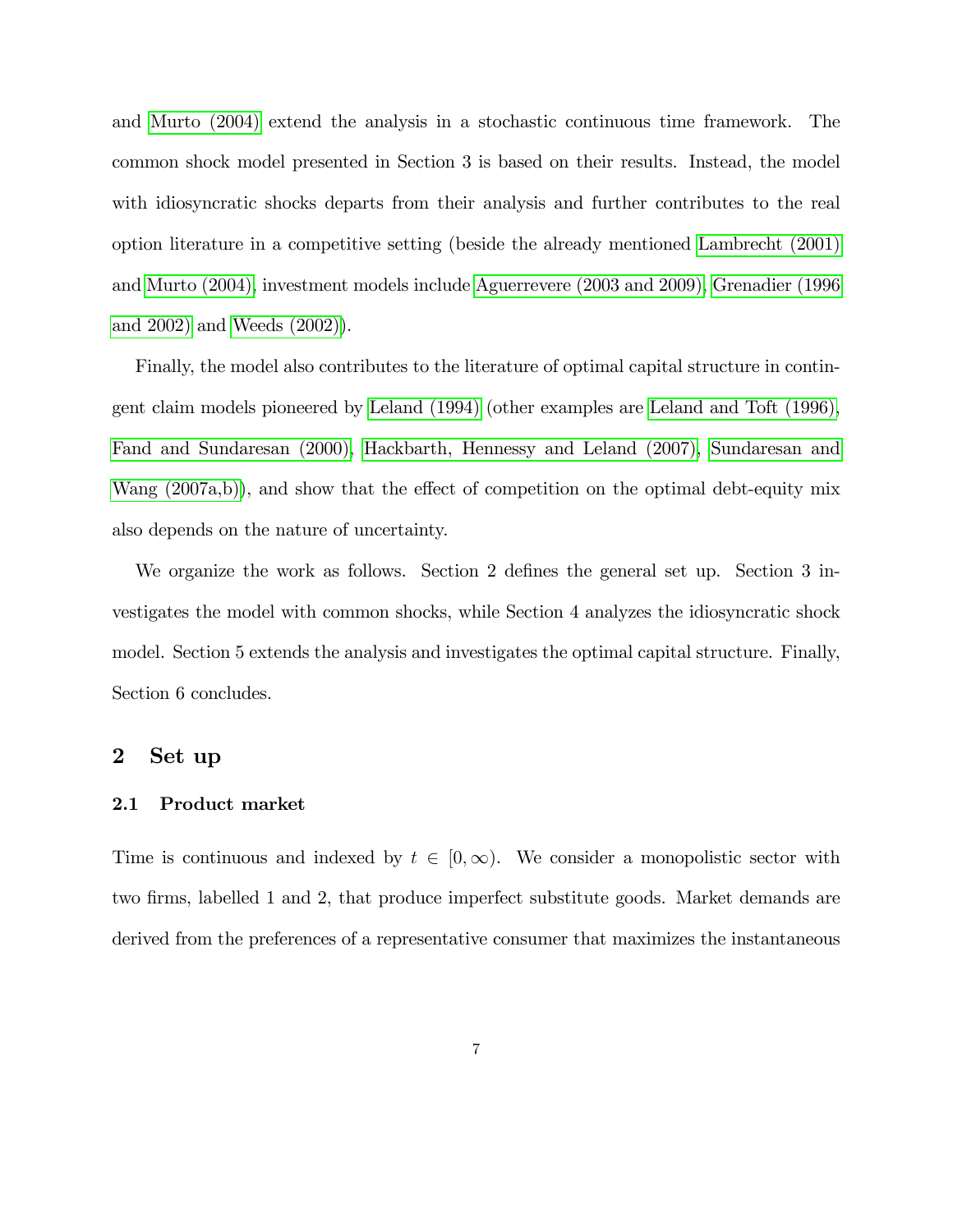utility

$$
u_t(q_1,q_2) = U_t(q_1,q_2) - P_{1,t}q_{1,t} - P_{2,t}q_{2,t},
$$

where  $q_{i,t}$ ,  $i \in \{1, 2\}$ , is the amount of good i and  $P_{i,t}$  its price. The function  $U_t(q_1, q_2)$  is quadratic and equal to

$$
U_t(q_1, q_2) = z_{1,t} X_t q_{1,t} + z_{2,t} X_t q_{2,t} - \frac{1}{2} \left( q_{1,t}^2 + q_{2,t}^2 + 2\kappa q_{1,t} q_{2,t} \right). \tag{1}
$$

Utility maximization implies that the inverse demand functions are:

$$
P_{1,t} = z_{1,t}X_t - q_{1,t} - \kappa q_{2,t},\tag{2}
$$

$$
P_{2,t} = z_{2,t}X_t - q_{2,t} - \kappa q_{1,t}.
$$
\n(3)

The parameter  $\kappa \in [0, 1]$  is the degree of product substitutability and captures in the model the intensity of market competition. When  $\kappa = 0$  there is no possibility of substitution between goods and firms are monopolists, while, when  $\kappa = 1$ , the two goods are perfect substitutes. Competition increases monotonically in  $k$ . The intercepts of the inverse demand functions depend on two components. A common component X which represents the strength of the sectoral (or aggregate) demand. An idiosyncratic component  $z_i$  that can be interpreted as the consumers' demand for characteristics specific of product i. Common and idiosyncratic components  $X$  and  $z_i$  are possibly stochastic. Furthermore, firms face fixed per-period costs of production  $F_1$  and  $F_2$ , where  $F_1 \neq F_2$ .

The presence of fixed costs and the uncertain profitability imply that firms are subject to losses during their life. Managers have the option to shut the firm down in the best interest

 $^{2} \mathrm{See},$  for example, [Singh and Vives \(1984\).](#page-42-3)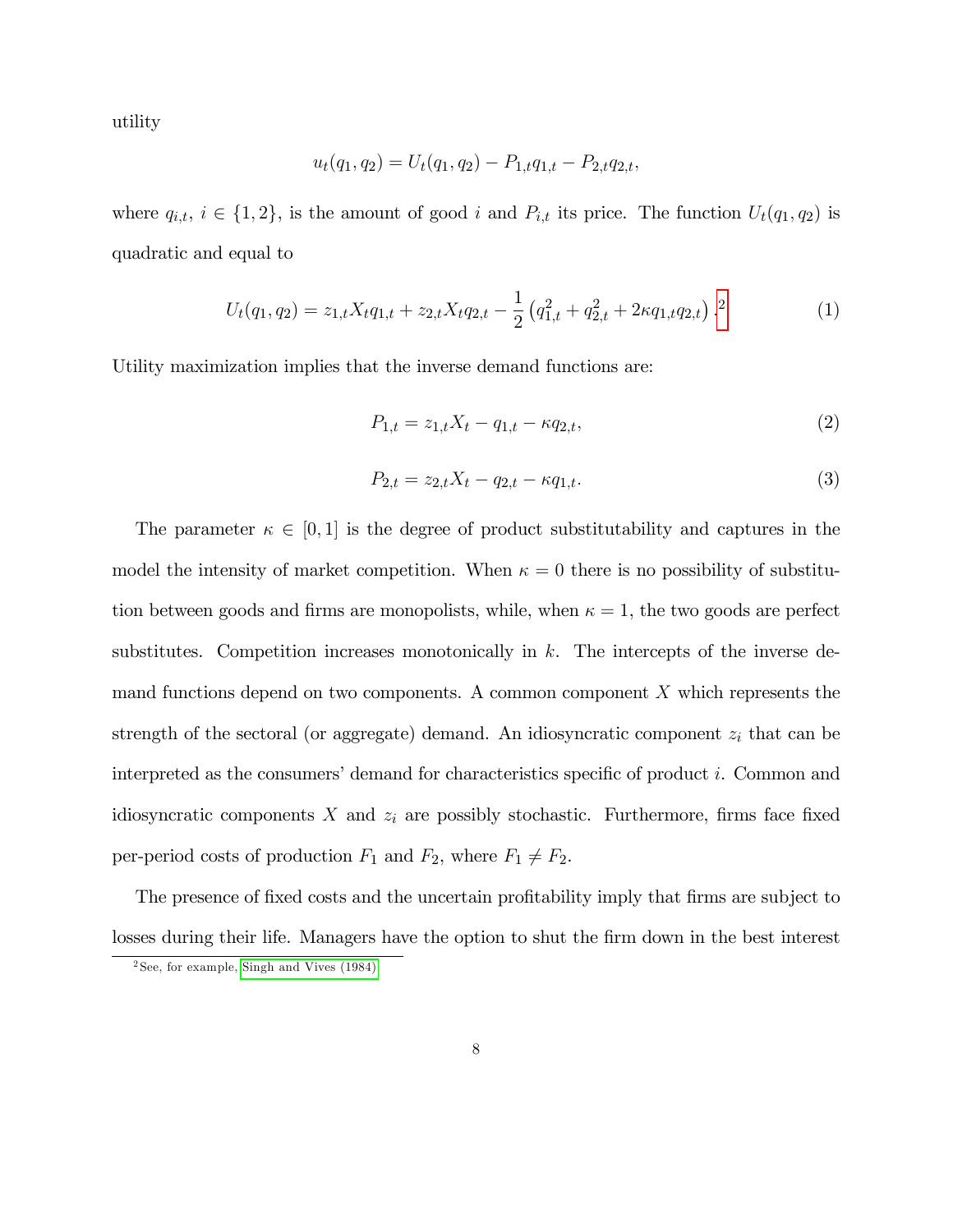of shareholders whenever market conditions deteriorate beyond an endogenously determined point. Exit is irreversible.

Firms do not have capacity limits and, in each period, compete in quantities by choosing simultaneously their optimal output without costs of adjusting production levels.<sup>[3](#page-0-0)</sup> Asymmetry in the fixed cost introduces the possibility that the stronger firm may be tempted to follow limit or predatory pricing strategies to force the opponent out of the market. That is, the strongest Örm may threat to produce in each period a quantity that would impose non-positive profits for the opponent. We assume that, if firms have deep pockets, given the simultaneous output choice and the absence of costs of adjusting production, such a commitment is not credible.[4](#page-0-0) Hence, market interaction yields the standard Nash-Cournot outcome.

Nash-Cournot equilibrium implies that, when both firms are active in the market, optimal quantity and profits are

<span id="page-8-0"></span>
$$
q_{1,t}(X, z_1, z_2) = \frac{X_t (2z_{1,t} - \kappa z_{2,t})}{4 - \kappa^2},\tag{4}
$$

<span id="page-8-1"></span>
$$
q_{2,t}(X, z_1, z_2) = \frac{X_t (2z_{2,t} - \kappa z_{1,t})}{4 - \kappa^2},\tag{5}
$$

$$
\pi_{1,t}^{c}(X, z_1, z_2) = q_{1,t}^{2} - F_1,\tag{6}
$$

$$
\pi_{2,t}^c(X, z_1, z_2) = q_{2,t}^2 - F_2,\tag{7}
$$

## Firms discount profits at rate  $\rho$ .

<sup>&</sup>lt;sup>3</sup>[Maskin and Tirole \(1987 and 1988\)](#page-41-6) study dynamic Cournot models in which firms move alternatingly and are committed to their production choices for a finite period.

 $4$ Financial positions of the firms can play an important role. If firms have limited access to the capital market it is reasonable to think that the Örm with strongest balance sheet may attempt to follow predatory strategies in the short run to force the opponent out of the market (see next section).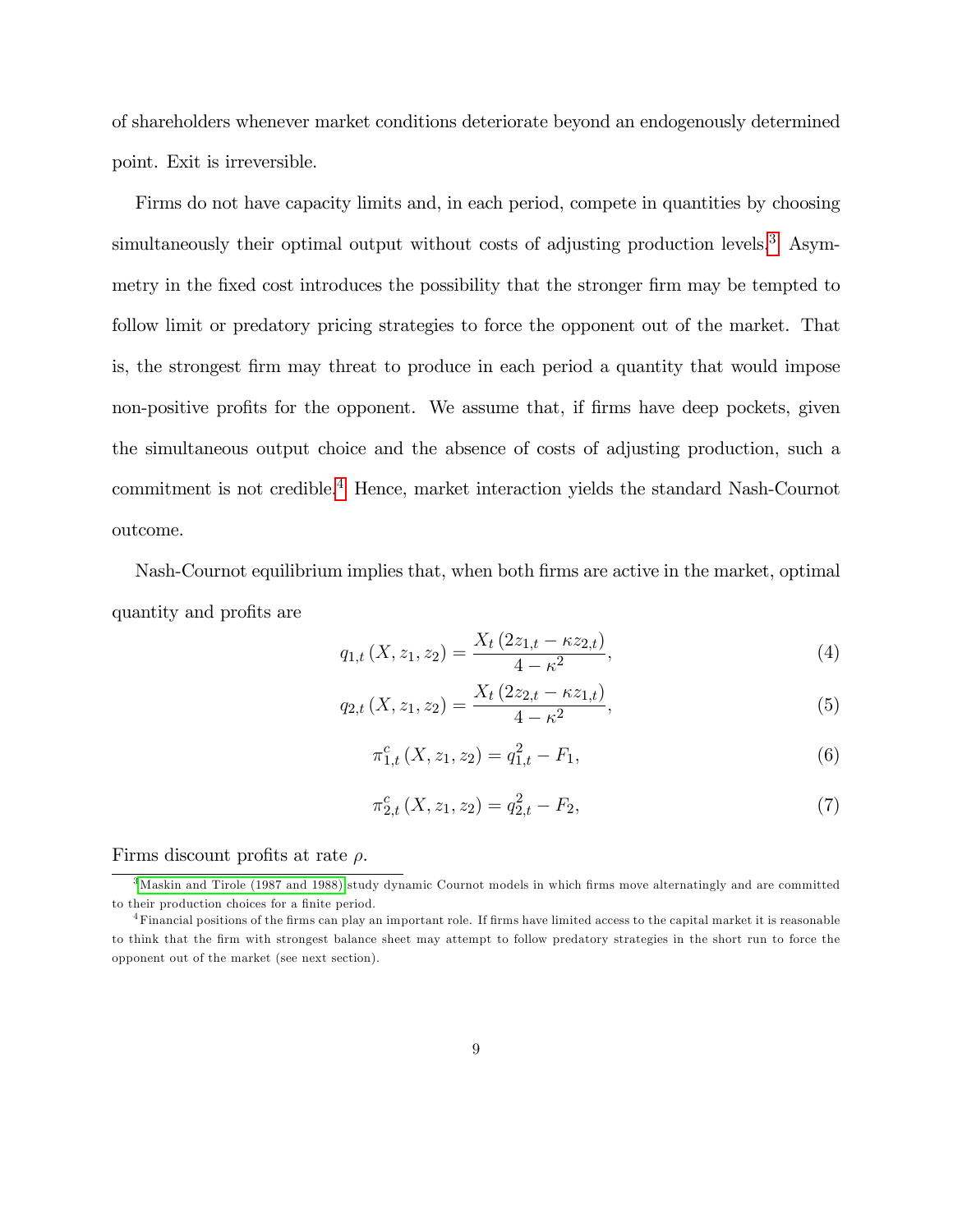#### 2.2 Capital market and exit strategies

When access to capital market is unconstrained, shareholders issue equity or raise debt to cover their Önancing needs, when they judge optimal to do so. However, if access to capital market is subject to restrictions, firms may be unable to raise sufficient liquidity to continue their operations and, although economically viable, may be forced out of the market for the impossibility to meet their payments. This suggests that financial market imperfection is a necessary ingredient in models where liquid assets play a role. In order to generate liquidity needs, we shall investigate a rather extreme scenario defined by the following assumption.

#### Assumption 1 After the entry time firms do not have access to the capital market.

Assumption 1 means that firms cannot rely on the capital market to finance their liquidity needs or, in other words, that cash reserves M are the only means to cushion negative shocks. Because of the constrained access to the capital market, firms shut down for two reasons. The first reason is that the value of equity falls to zero because firms are no longer profitable from shareholders' perspective. The second reason is lack of liquidity which happens when firms do not have enough cash to meet their payments but equity value is still positive. Exit for liquidity reasons is not efficient and, to prevent this possibility, firms accumulate cash. We assume that firms are forced to exit when liquidity reserves falls to zero, i.e.  $M = 0$ .

Due to the constrained access to the capital market and depending on the overall market conditions, if a firm has a substantial advantage in terms of larger amount of liquidity reserves, it may have an incentive to deviate from the equilibrium defined by  $(4)-(5)$  $(4)-(5)$  $(4)-(5)$ . In particular, it may find it profitabile to pursue predatory pricing strategies to drain the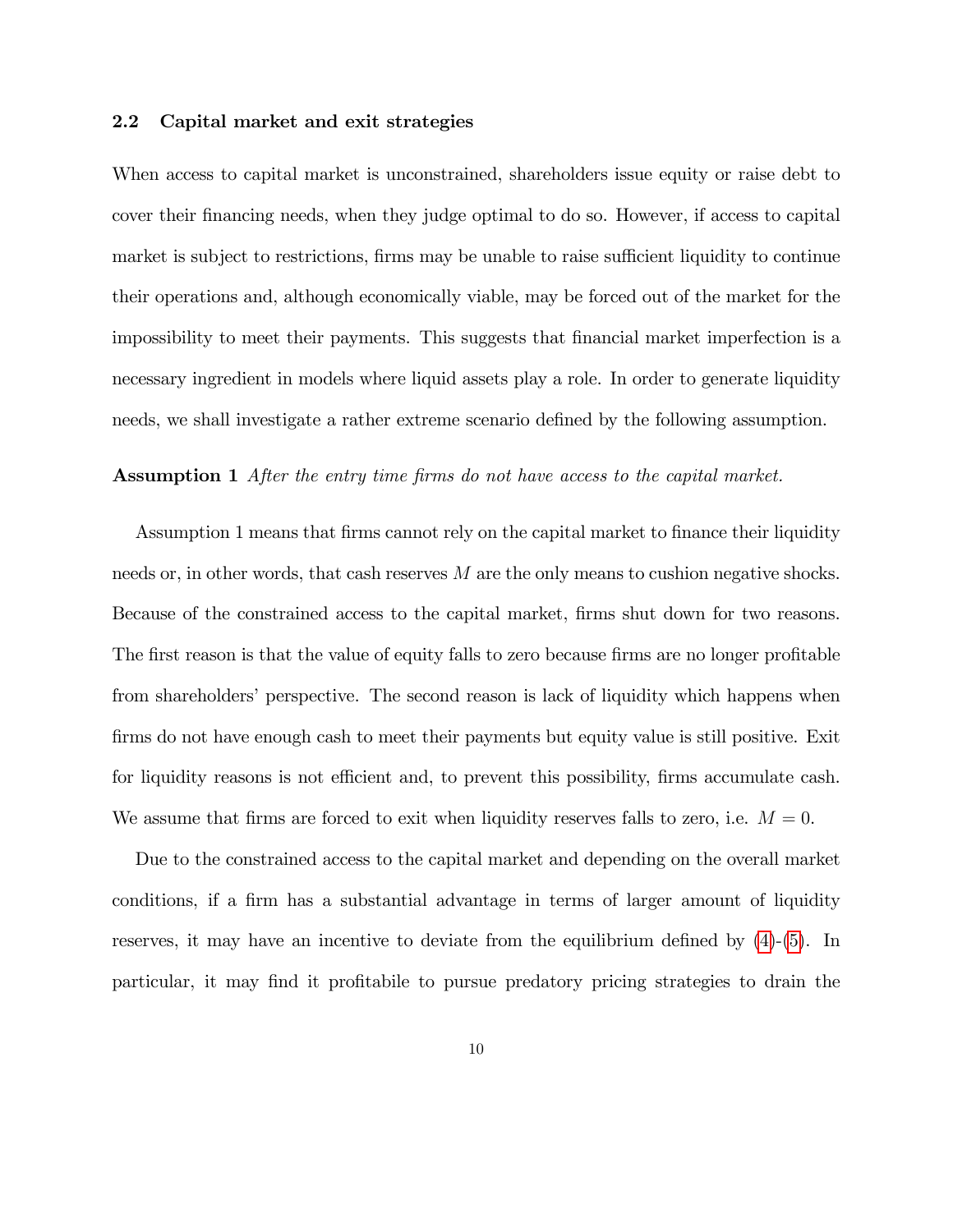opponent's reserves of cash and force it to exit. The following assumption rules out this possibility.

**Assumption 2** When a firm exits for liquidity reasons an unconstrained investor (e.g. a bank) takes control of the firm's asset at no costs.

Roughly speaking, predation is profitable if, by charging a low price, a firm can push the opponent out of the market in a relatively short amount of time and charge the monopoly price afterwards. In our model, the stronger Örm may depart from the standard Nash-Cournot and produce a larger quantity to impose losses to its competitor. The potential substitution of the current opponent with an unconstrained (deep-pocketed) investor means that there are no benefits of predation. For this reason, firms interact in the market according to the equilibrium  $(4)-(5)$  $(4)-(5)$  $(4)-(5)$ .

As already said earlier, firms hoard cash to cushion negative shocks and to avoid inefficient liquidation. Within the firm cash reserves earn an interest at a free rate  $r$ . If the interest on liquidity reserves is below the discount rate,  $r < \rho$  (for example, cash reserves may earn a lower rate of return for agency reasons [\(Jensen and Meckling \(1976\)\)](#page-40-5), hoarding cash is costly and firms trade-off costs of holding liquid assets, due the liquidity premium, and benefits, deriving from the insurance provided against inefficient liquidation. Here we follow [Mello and](#page-41-7) [Parsons \(2000\)](#page-41-7) and [Gryglewicz \(2010\)](#page-40-6) and assume away the liquidity premium. Therefore, the following assumption holds.

**Assumption 3** Firms' liquid reserves earn an interest equal to the discount rate, i.e.  $r = \rho$ .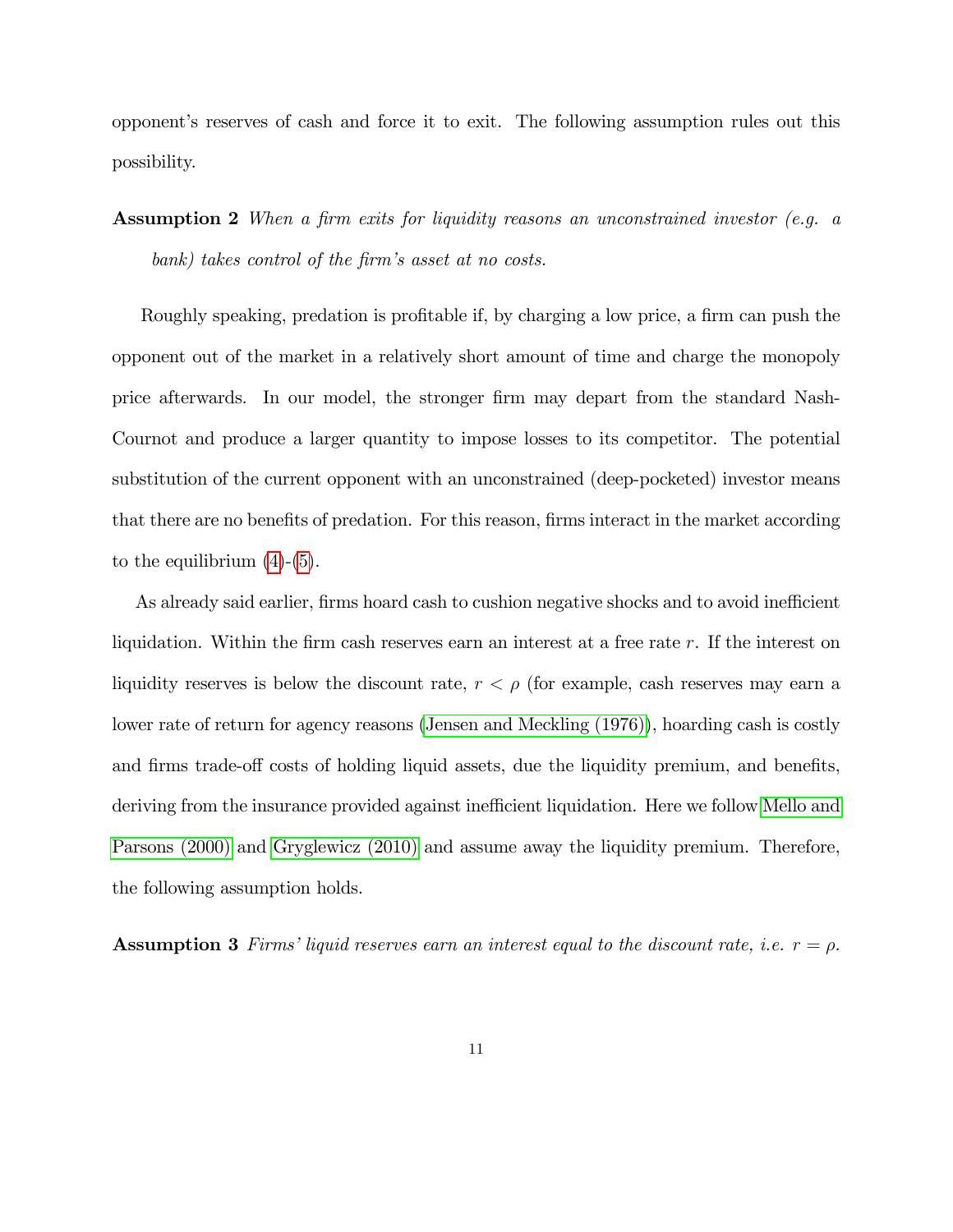Assumption 3 means that hoarding cash is costless. Also, it implies that there exists a cash reserves level  $M_i$  such that, if  $M_i \lt M_i$ , firm i finds it strictly optimal to retain cash, and, if  $M_i \geq M_i$ , it is indifferent between retaining earnings or paying them out in form of dividends. We assume that, once  $M_i$  is reached, the residual cash is paid out and that, in case of exit, liquid assets are distributed to shareholders.

Define firm *i*'s profits at exit time  $\underline{\pi}_i$  such that, given the Cournot-Nash equilibrium [\(4\)](#page-8-0)-[\(5\)](#page-8-1), if  $\pi_{i,t} \geq \pi_i$  it is optimal for shareholders of firm i to continue (equity value is strictly positive), while if  $\pi_{i,t} < \underline{\pi}_i$  it is optimal to exit (equity value is zero). Typically, profits at the exit time are negative, i.e.  $\pi_i < 0$  because firms should suffer substantial losses before deciding to abandon their operations. Therefore, during their lifes, firms face periods in which profits are negative but it is nevertheless optimal to remain in the market, i.e.  $\overline{\alpha}_i < \pi_{i,t} < 0$ . In these periods shareholders are willing to inject liquidity in the firm to cover losses and to keep it alive.

Given the assumption of no costs of hoarding liquid assets,  $M_i$  is the minimum level of cash that allow firm i to avoid exit for liquidity reasons. This quantity is given by the discounted worst-case losses for a firm that follows a first best (unconstrained) policy and equals

<span id="page-11-0"></span>
$$
\overline{M}_i = \max\left\{0, -\frac{\pi_i}{r}\right\} \tag{8}
$$

(see also Murto and Terviö  $(2009)$ ). Intuitively, a firm could stay arbitrarily close to the exit boundary  $\underline{\pi}_i$  for an infinite amount of time without crossing it. If the exit boundary is such that profits are positive at the time when it closes down (i.e.  $\pi_i > 0$ , an example when this happens will be provided in the next section), then, although constrained, the firm has no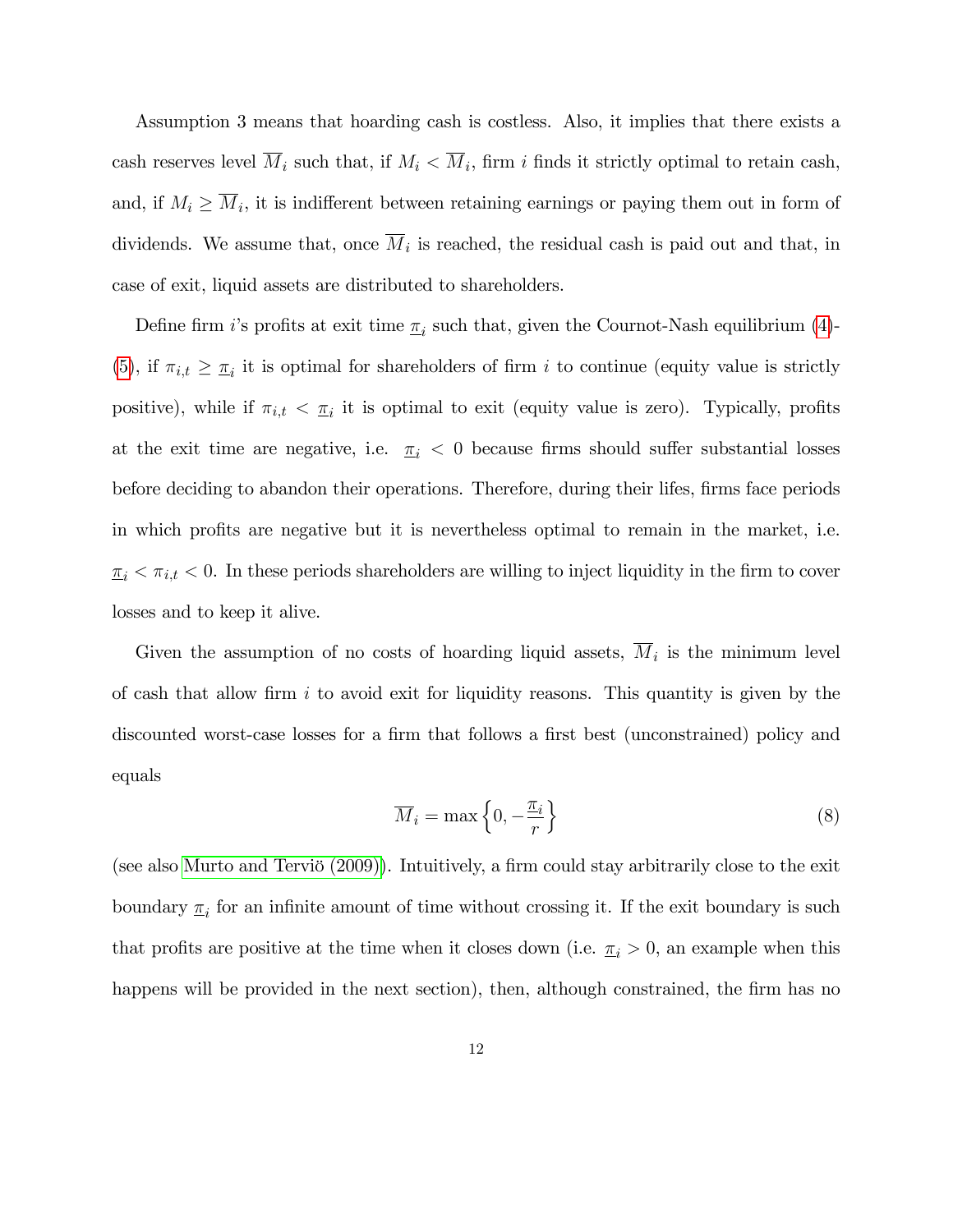need to hold cash reserves, i.e.  $\overline{M}_i = 0$ .

## **Assumption 4** At the initial date  $t = 0$  firms raise liquidity to cover cash reserves  $M_i$ .

Assumption 4 implies that closure for liquidity reasons never occurs. The fact that firms are not at liquidity risk has important implications for the solution of the model. Ceteris paribus, firm is value (net of liquidity reserves) and exit strategy coincide to those of a firm with perfect access to capital markets. Once firm  $i$  holds sufficient cash to avoid inefficient liquidation, its value depend only on fundamentals and not on its financial stance. From a technical point of view, this implies that firm  $i$ 's net value can be found as a solution of an ordinary differential equation. When firm i is at liquidity risk, i.e.  $M_i \leq M_i$ , its value depends on the level of liquidity reserves and it must be found as a (numerical) solution of a partial differential equation (see Murto and Terviö  $(2009)$ ).

## 3 Common shocks

Consider the market for automobiles mentioned in the Introduction. A growth of aggregate demand, a sectoral increase of the market for autovehicles, or a fall in production costs (for instance a decline in the price of raw materials) benefit all the producers active in the market. In this sense, firms that operate in the same sector share a common destiny. This section investigates firms' strategies when they are subject to common shocks, that is shocks that, given the duopoly market structure, move their profitability in the same direction.<sup>[5](#page-0-0)</sup>

 $5$ This is a crucial remark. A common negative shock, for example a general fall in sectoral demand, unambiguously lowers proÖtability of Örms if both of them remain in the market. But if the shock is such that one of the is pushed out, for the surviving firm the negative effect of a lower aggregate demand may be more than offset by the change in market structure. In other words, the surviving firm may benefit from a "negative" common shock.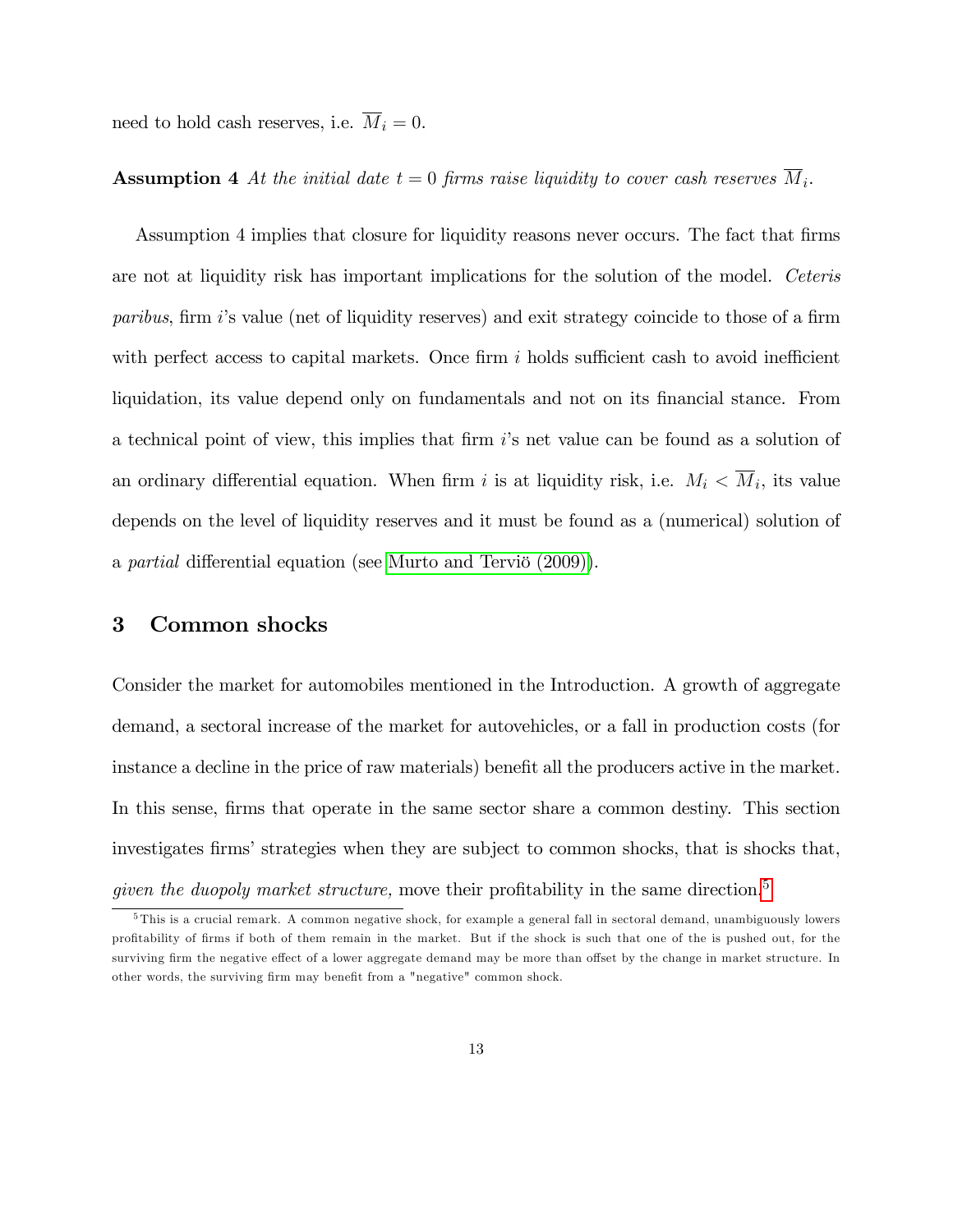In order to analyze this scenario, we assume that the common component  $X$  of the demand functions is stochastic and fluctuates according to

<span id="page-13-0"></span>
$$
\frac{dX_t}{X_t} = \mu dt + \sigma dZ_t,\tag{9}
$$

where  $dZ_t$  is a standard Wiener increment. On the contrary, the idiosyncratic components  $z_{1,t}$  and  $z_{2,t}$  are constant over time and, for simplicity, we set them both equal to one, i.e.  $z_1 = z_2 = 1$ . This not alter the conclusions about firms' cash policies. Given that  $z_1$  and  $z_2$  are equal, asymmetry in the production side is eliminated and firms produce the same per-period quantity equal to

$$
q_t(X) = \frac{X_t(2-\kappa)}{4-k^2}
$$

(see also  $(4)$  and  $(5)$ ). Although the quantity produced is the same, firms are asymmetric because they face different fixed costs. In this respect, we assume that Firm 2 is less efficient, i.e.  $0 \leq F_1 \leq F_2$ . Due the presence of positive fixed costs firms irreversibly exit when X falls to sufficiently low levels.

This scenario closely resembles the exit problem in an asymmetric duopoly investigated by [Murto \(2004\).](#page-41-4) He shows that when firms' strategies space is a connected set a unique "natural" equilibrium exists in which the less efficient firm exits first. A similar model is investigated, for example, in [Lambrecht \(2001\).](#page-40-2) But if the analysis is extended to a more general setting where we allow firms' strategies space to be a disconnected set, and if uncertainty and firms' asymmetry are sufficiently large, another equilibrium appears in which the *more* efficient firm exits first. Murto emphasizes, however, that this equilibrium can only be reached by a "mistake", that is suboptimal behavior, or when firms' profitability is low at the initial time. On the basis of these considerations, in the present work, we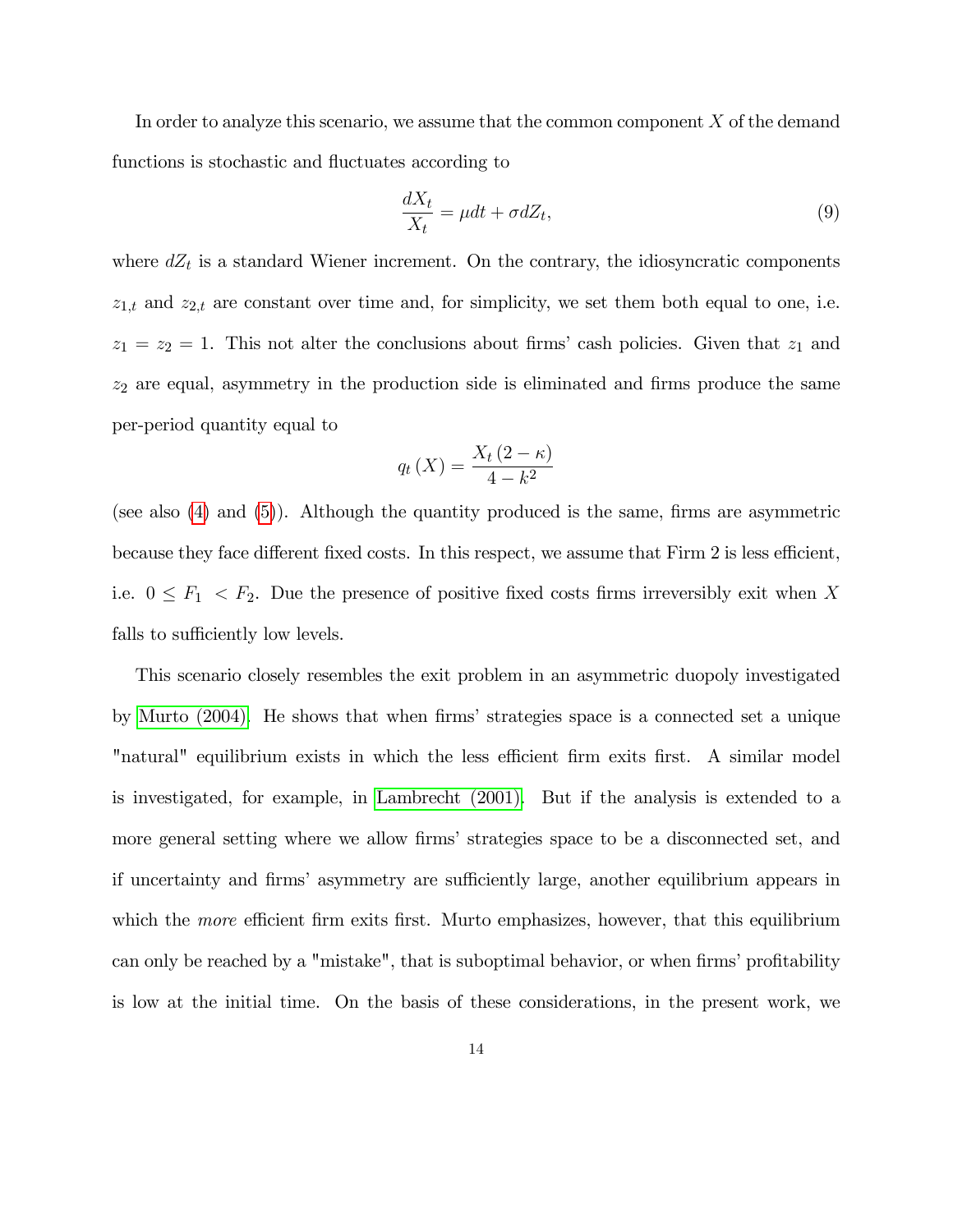restrict our attention to the case where the the strategy space is a connected set so that the more efficient firm outlives the less efficient one.

The scenario that we investigate is, therefore, the following. Firms choose their exit optimal boundaries  $\underline{X}_1$  and  $\underline{X}_2$ . Given that Firm 2 is less efficient it will exit first, i.e. it holds that  $\underline{X}_2 > \underline{X}_1$ . The common demand component X fluctuates stochastically in the region above  $\underline{X}_2$  and, as soon as X falls below  $\underline{X}_2$ , Firm 2 exits leaving Firm 1 alone in the market.

Before proceding with the investigation of the model, a further consideration is necessary. After Firm 2's exit, Firm 1 becomes a monopolist. Therefore, its profit at exit time, and its liquidity reserves  $\overline{M}_1$  (if positive), do not depend on the intensity of competition. Given that our goal is to investigate the effects of competition on firms' cash holdings, we leave Firm 1 in the background and focus our attention on exit and financing strategies of Firm 2.

#### 3.1 Firm 2's valuation

As already explained, by holding  $\overline{M}_2$ , Firm 2 surely avoids inefficient closure. This implies that its total value equals the level of cash reserves plus the value of an unconstrained and cashless firm  $V_2(X)$ . Also, given that it exits first, Firm 2 earns duopoly profits during its entire existence. It follows that  $V_2(X)$  satisfies

<span id="page-14-1"></span>
$$
\frac{1}{2}\sigma^2 X^2 V_2''(X) + \mu X V_2'(X) - r V_2(X) + \frac{X^2 (2 - \kappa)^2}{(4 - \kappa^2)^2} - F_2 = 0
$$
\n(10)

subject to

<span id="page-14-0"></span>
$$
\lim_{X \to \infty} V_2(X) = \left( \frac{X^2}{r - 2\mu - \sigma^2} \frac{(2 - \kappa)^2}{(4 - \kappa^2)^2} - \frac{F_2}{r} \right)
$$
(11)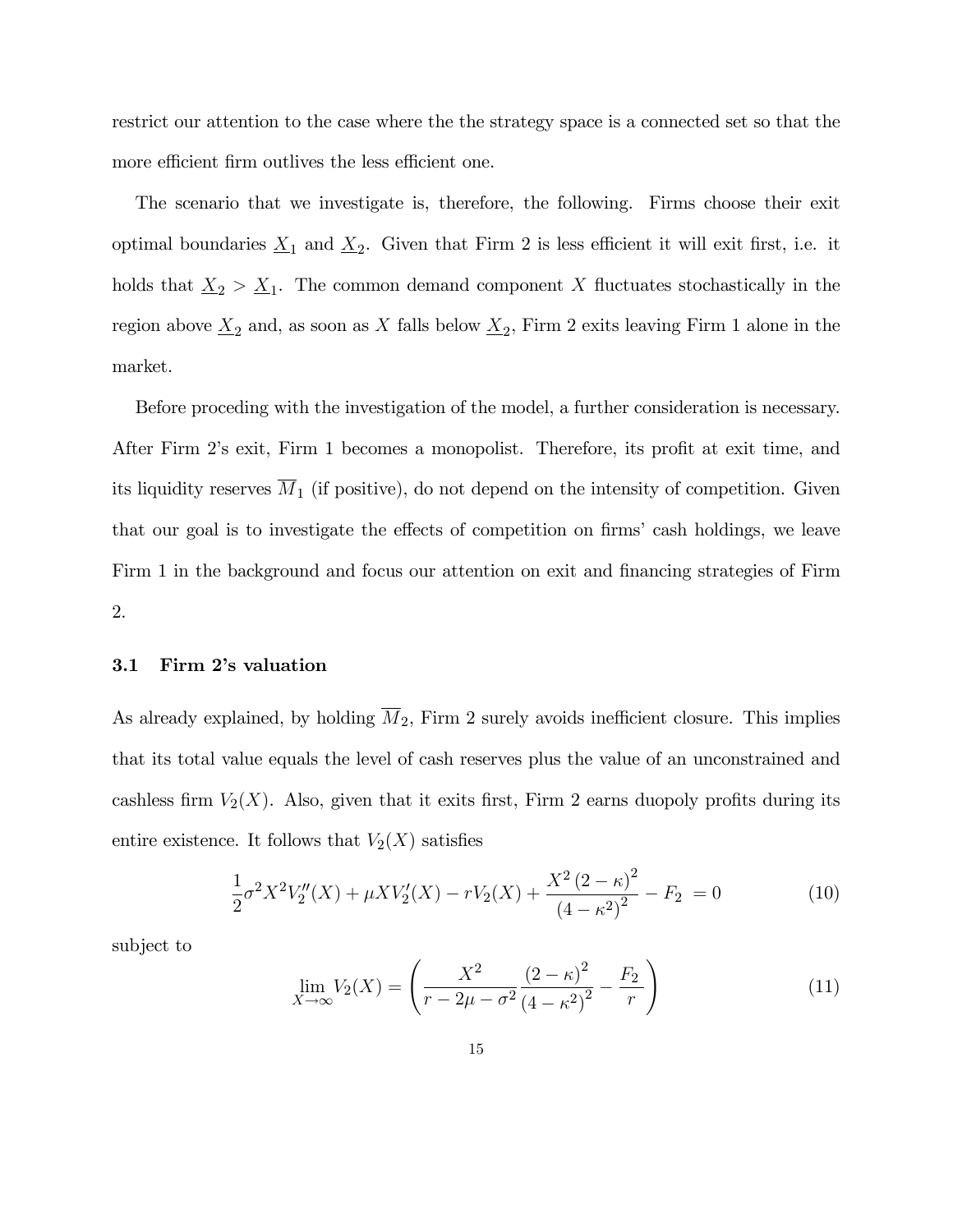<span id="page-15-1"></span><span id="page-15-0"></span>
$$
V_2(\underline{X}_2) = 0\tag{12}
$$

$$
V_2'(\underline{X}_2) = 0\tag{13}
$$

Equation  $(11)$  means that, when X grows larger, the probability of exit becomes negligible and Firm 2's value is given by the discounted stream of duopoly profits. Equation  $(12)$ implies that at exit time the value of the firm is zero, while equation  $(13)$  is the optimality (smooth pasting) condition. Solution of [\(10\)](#page-14-1)-[\(13\)](#page-15-1) yields

$$
V_2(X) = \left(\frac{X^2}{r - 2\mu - \sigma^2} \frac{(2 - \kappa)^2}{(4 - \kappa^2)^2} - \frac{F_2}{r}\right) - \left(\frac{X^2}{r - 2\mu - \sigma^2} \frac{(2 - \kappa)^2}{(4 - \kappa^2)^2} - \frac{F_2}{r}\right) \left(\frac{X}{X_2}\right)^{\beta_2},
$$
(14)

and

<span id="page-15-2"></span>
$$
\underline{X}_2 = \frac{4 - \kappa^2}{(2 - \kappa)} \sqrt{\frac{\beta}{\beta - 2} \frac{r - 2\mu - \sigma^2}{r}} F_2,\tag{15}
$$

where  $\beta = \frac{1}{2} - \frac{\mu}{\sigma^2} - \sqrt{\frac{\mu}{\sigma^2} - \frac{1}{2}}$  $\frac{1}{2}$  $\Big]^{2} + \frac{2r}{\sigma^{2}} < 0$  and we assume that  $r - 2\mu - \sigma^{2} > 0$  to ensure that Firm 2's value has a finite solution. From [\(15\)](#page-15-2) note that  $\underline{X}_2$  is increasing in  $\kappa$ . Indeed, more intense competition lowers profits and induce Firm 2 to exit at a higher level of  $X$ .

Using [\(15\)](#page-15-2), the expression for the optimal amount of cash reserves becomes

<span id="page-15-3"></span>
$$
\overline{M}_2 = \max\left\{0, \frac{F_2}{r} \left[1 - \frac{\beta}{\beta - 2} \left(r - 2\mu - \sigma^2\right)\right]\right\} \tag{16}
$$

It is immediate to see that  $\overline{M}_2$  is not affected by the intensity of competition. Optimality implies that Firm 2 chooses the exit threshold in a way that the per-period profit  $\underline{\pi}_2$  at the exit time, and therefore also the optimal liquidity reserves, does not depend on  $\kappa$ . Other things being equal, higher  $\kappa$  means lower profits and this tends to decrease  $\underline{\pi}_2$ . However,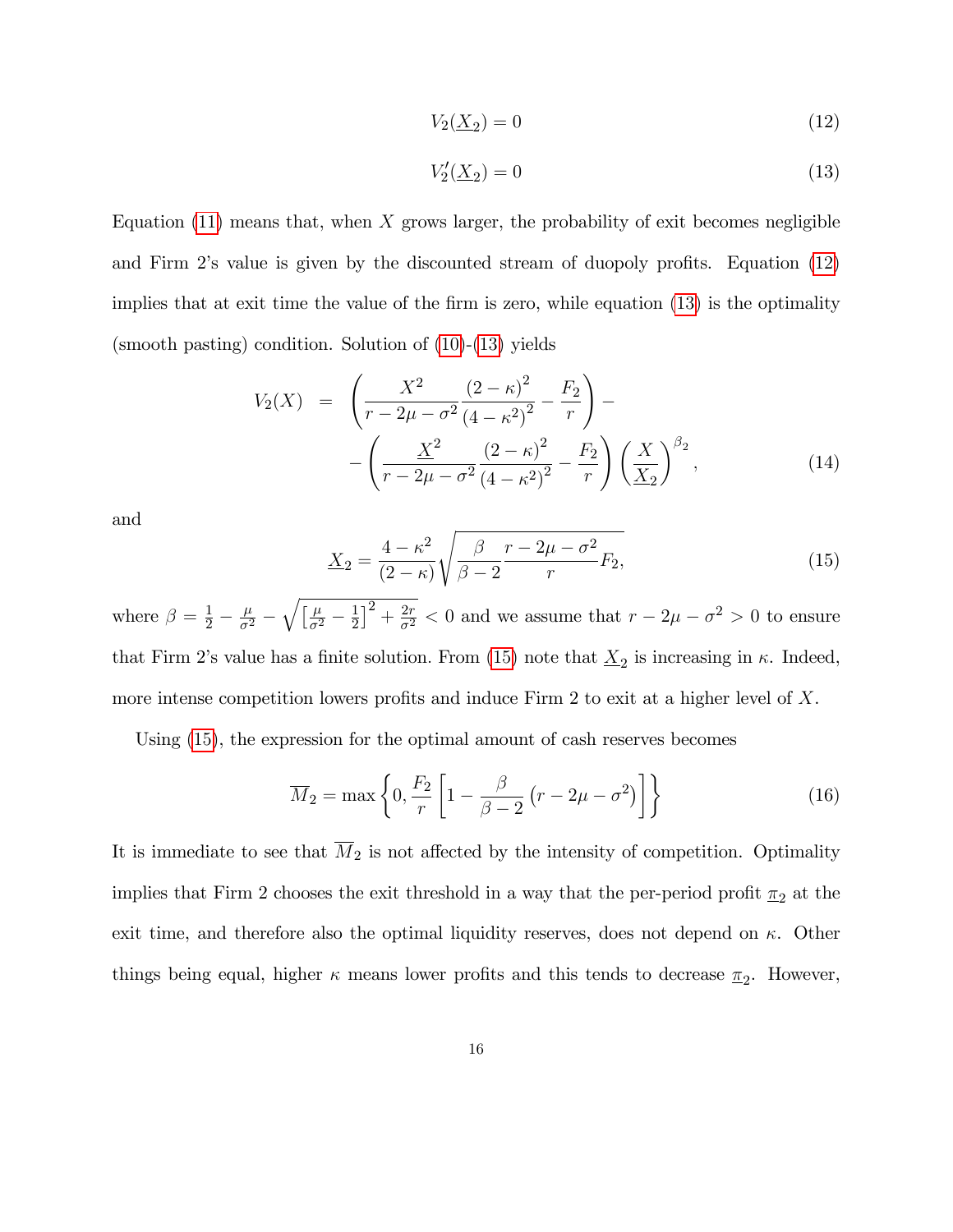higher  $\kappa$  also implies that Firm 2 will exit for a larger X and this effect tends to increase  $\underline{\pi}_2$ . The two effects exactly offset eachother so that both  $\underline{\pi}_2$  and  $\overline{M}_2$  are independent of  $\kappa$ .

A special scenario is represented by the case when the drift  $\mu$  of the process [\(9\)](#page-13-0) satisfies  $\mu < -\frac{1}{2}$ 2  $\left(\frac{\beta-2}{\beta}+r-\sigma^2\right)$ . When this happens the fall in profitability is so rapid that Firm 2 exits when it is still making positive profits, i.e.  $\pi_2 > 0$ . Given that Firm 2 never experiences losses during its (presumably short) existence, exit for liquidity motives cannot occur. Therefore, Firm 2 has no need to hold cash reserves, i.e.  $\overline{M}_2 = 0$ .

## 4 Idiosyncratic shocks

An important aspect of competitive environments is that competitors' misfortunes often represent good news. When firms compete in the same sector and one of them is affected by negative events, sales and profits of the competitors may experience a boost. In the common shock model this important aspect remains neglected. There, firms only experience demand fluctuations that affect their profitability in the same direction. Contrary to the previous section, here we investigate the case when firms are hit by shocks which affect firms' profitability in the opposite direction.

In order to do so, we adapt the general framework outlined in Section 2 in the following way. First, we assume that the common component  $X$  is a strictly positive constant that we set, for simplicity, equal to one. Second, Firm 2's idiosyncratic component is constant over time,  $z_{2,t} = z_2$ . Third, Firm 1's idiosyncratic component  $z_{1,t}$  is stochastic and evolves according to

$$
\frac{dz_{1,t}}{z_{1,t}} = \alpha dt + \varsigma dW_t.
$$
\n(17)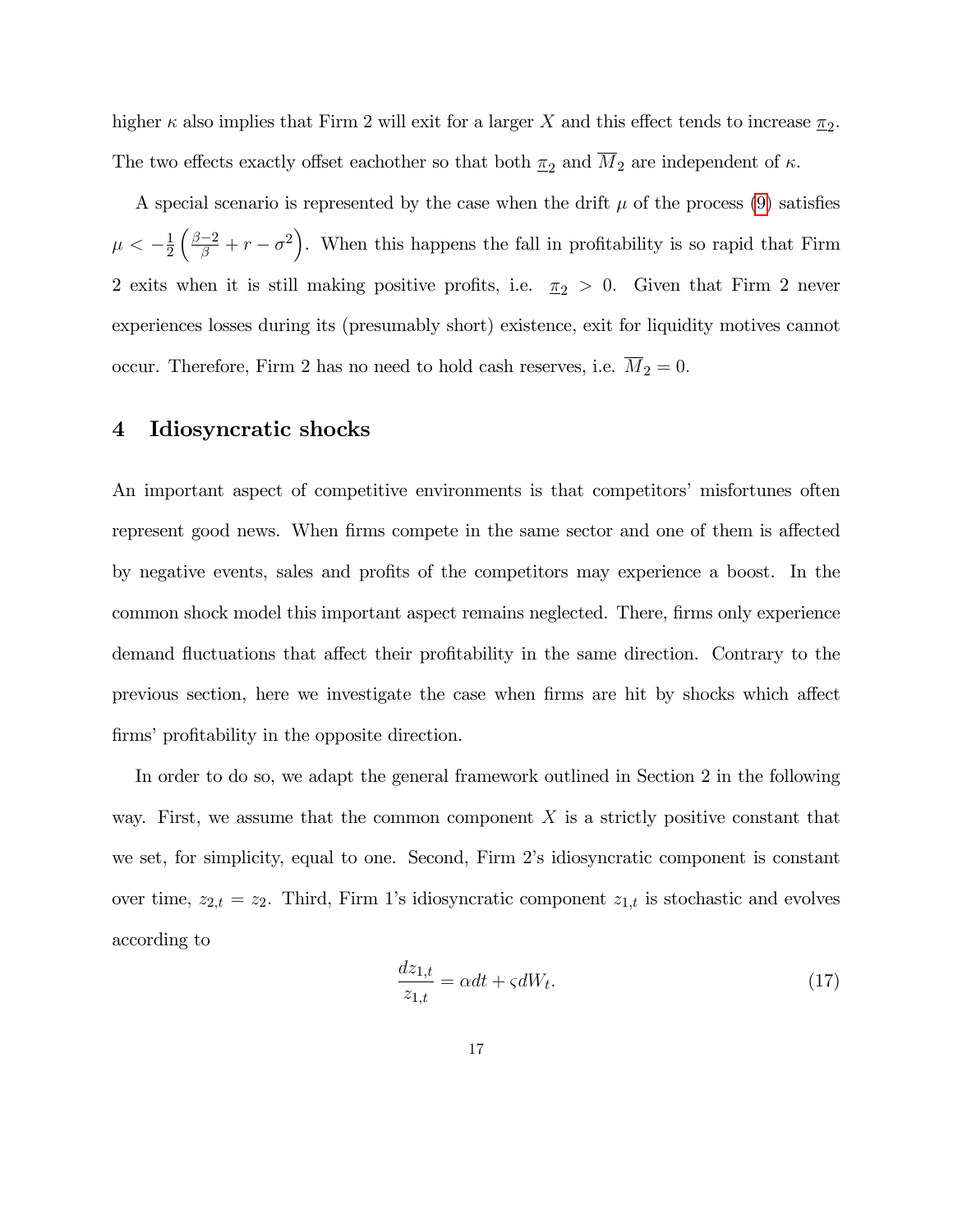Fourth, Firm 1 has no fixed costs of production,  $F_1 = 0$ , and therefore never exits. However, despite that it remains in the market forever, Firm 1 will not be always active. To see this, define

$$
z^* = \frac{\kappa z_2}{2}.\tag{18}
$$

From equation [\(4\)](#page-8-0) it is immediate to see that, if  $z_1 \leq z^*$ , Cournot interaction implies that Firm 1 remains idle, i.e.  $q_1 = 0$ . Fifth, Firm 2 has strictly positive fixed costs that satisfy

<span id="page-17-0"></span>
$$
F_2 \in \left(0, \frac{z_2^2}{4}\right). \tag{19}
$$

Condition [\(19\)](#page-17-0) implies that Firm 2 irreversibly exits the market as soon as  $z_{1,t}$  grows above an endogenously determined threshold  $\overline{z}$ . Also, when  $z_{1,t}$  drops to zero, Firm 2 makes positive monopoly profits forever.

The framework outlined above implies that Firm 2's strategy space is defined by three regions (see also figure [3](#page-20-0)). As long as  $z_{1,t} \in (z^*,\overline{z})$ , both firms are active and compete in quantities as described in Section 2. When z hits  $\overline{z}$ , Firm 2 irreversibly exits. If  $z_{1,t} \leq z^*$ , Firm 2 is (temporarily) a monopolist and obtains per-period profits equal to

$$
\pi_2^m = \frac{z_2^2}{4} - F_2. \tag{20}
$$

Note how the stronger the competition (higher  $\kappa$ ) the sooner Firm 1 suspends its production, i.e  $z^*$  is increasing in  $\kappa$ . The economic intuition is straightforward. With low product substitutability, Firm 2's output has a weak influence on Firm 1's demand, and Firm 2 pushes Firm 1 to inaction only when its demand is substantially stronger  $(z_1$  is low). On the contrary, when product substitutability is high, fortunes of the two firms are more closely interwined, so that it is easier for Firm 2 to force Firm 1 (temporarily) out of the market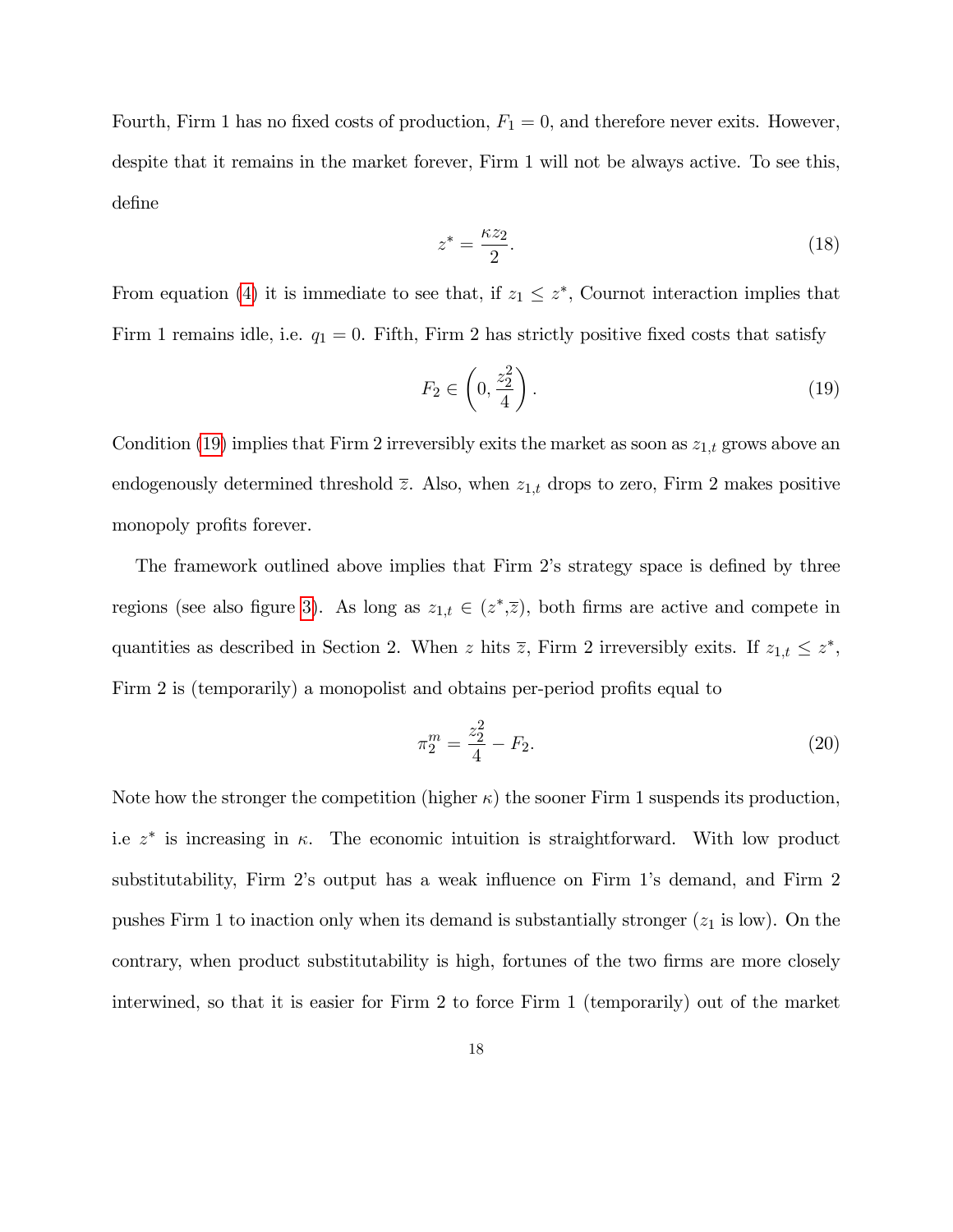when conditions become favorable.

Given that Firm 1 has no fixed costs and never exits, as in the previous section our attention will be solely focused on exit and financing strategies of firms 2.

# 4.1 Firm 2's valuation

For the already known reason, Firm 2's value, net of cash reserves, equals the value of an unconstrained and cashless firm. Standard arguments imply that this value must satisfy

<span id="page-18-0"></span>
$$
\frac{1}{2}\varsigma^2 z_1^2 V_2''(z_1) + \alpha z_1 V_2'(z_1) - r V_2(z_1) + \pi_2^j = 0,\tag{21}
$$

where  $j = c$  if  $z_1 > z^*$ , and  $j = m$  otherwise. The general solution is

$$
V_2(z_1) = \begin{cases} Az_1^{\theta_1} + Bz_1^{\theta_2} + \Pi_2^c(z_1) & \text{if } z_1 \geq z^*\\ Cz_1^{\theta_1} + Dz_1^{\theta_2} + \Pi_2^m(z_1) & \text{if } z_1 \leq z^* \end{cases}
$$

where

$$
\Pi_2^c(z_1) = \frac{1}{(4 - \kappa^2)^2} \left[ \frac{z_1^2}{r - 2\alpha - \zeta^2} - 2\frac{z_1 z_2}{r - \alpha} + \frac{z_2^2}{r} \right] - \frac{F_2}{r}
$$
  
\n
$$
\Pi_2^m(z_1) = \frac{z_z^2}{4r} - \frac{F_2}{r},
$$
  
\n
$$
\theta_1 = \frac{1}{2} - \frac{\alpha}{\zeta^2} + \sqrt{\left[ \frac{\alpha}{\zeta^2} - \frac{1}{2} \right]^2 + \frac{2r}{\zeta^2}} > 1,
$$
  
\n
$$
\theta_2 = \frac{1}{2} - \frac{\alpha}{\zeta^2} - \sqrt{\left[ \frac{\alpha}{\zeta^2} - \frac{1}{2} \right]^2 + \frac{2r}{\zeta^2}} < 0.
$$
\n(22)

Equation [\(21\)](#page-18-0) must be solved subject to the following boundary conditions:

<span id="page-18-1"></span>
$$
V_2(\overline{z}) = 0\tag{23}
$$

<span id="page-18-2"></span>
$$
V_2'(\overline{z}) = 0\tag{24}
$$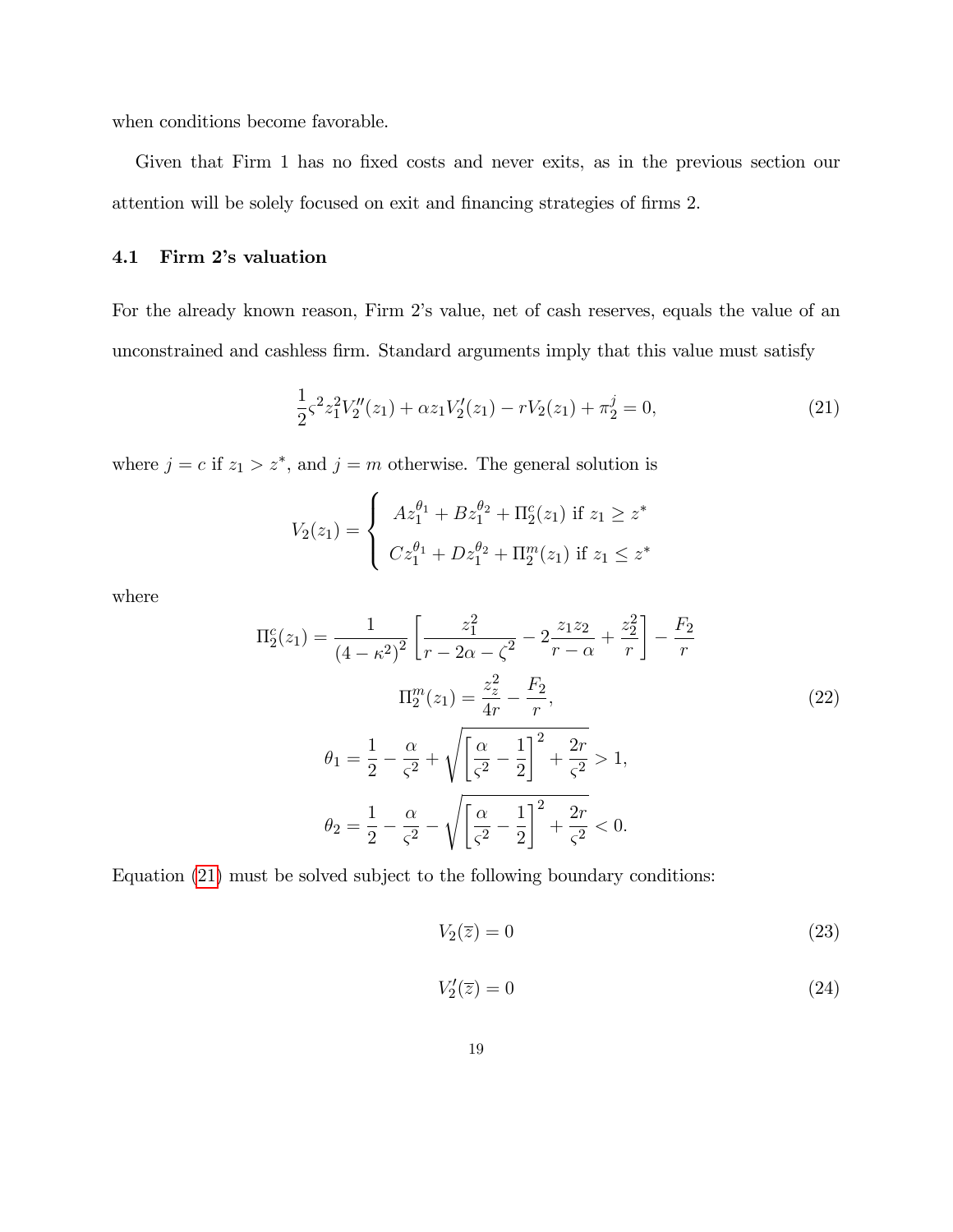

<span id="page-19-3"></span>Figure 1: Firm 2's cash reserves. Parameters values are  $F_1 = 0, X = 1, F_2 = 1, z_2 = 2.5, r = 0.04, \alpha = 0.$ 

<span id="page-19-1"></span>
$$
\lim_{z \downarrow z^*} V_2(z_1) = \lim_{z \uparrow z^*} V_2(z_1)
$$
\n(25)

<span id="page-19-2"></span>
$$
\lim_{z \downarrow z^*} V_2'(z_1) = \lim_{z \uparrow z^*} V_2'(z_1)
$$
\n(26)

<span id="page-19-0"></span>
$$
V_2(0) = \frac{z_2^2}{4r} - \frac{F_2}{r}.
$$
\n(27)

Condition  $(27)$  means that if  $z_1$  falls to zero Firm 2 will enjoy monopoly profits forever and implies  $D = 0$ . Conditions [\(23\)](#page-18-1) and [\(24\)](#page-18-2) are value matching and smooth pasting conditions at the exit threshold  $\overline{z}$ . Conditions [\(25\)](#page-19-1) and [\(26\)](#page-19-2) guarantee continuity and smoothness of the value function at  $z^*$ . Firm 2's value and exit threshold  $\overline{z}$  are easily found numerically.

#### 4.2 Model analysis

To investigate the properties of the model we choose the following parametrization.[6](#page-0-0) As already mentioned,  $F_1 = 0$  and  $X = 1$ . Firm 2's fixed cost is set equal to  $F_2 = 1$  and

 $6$ Results are robust for different parametric specifications.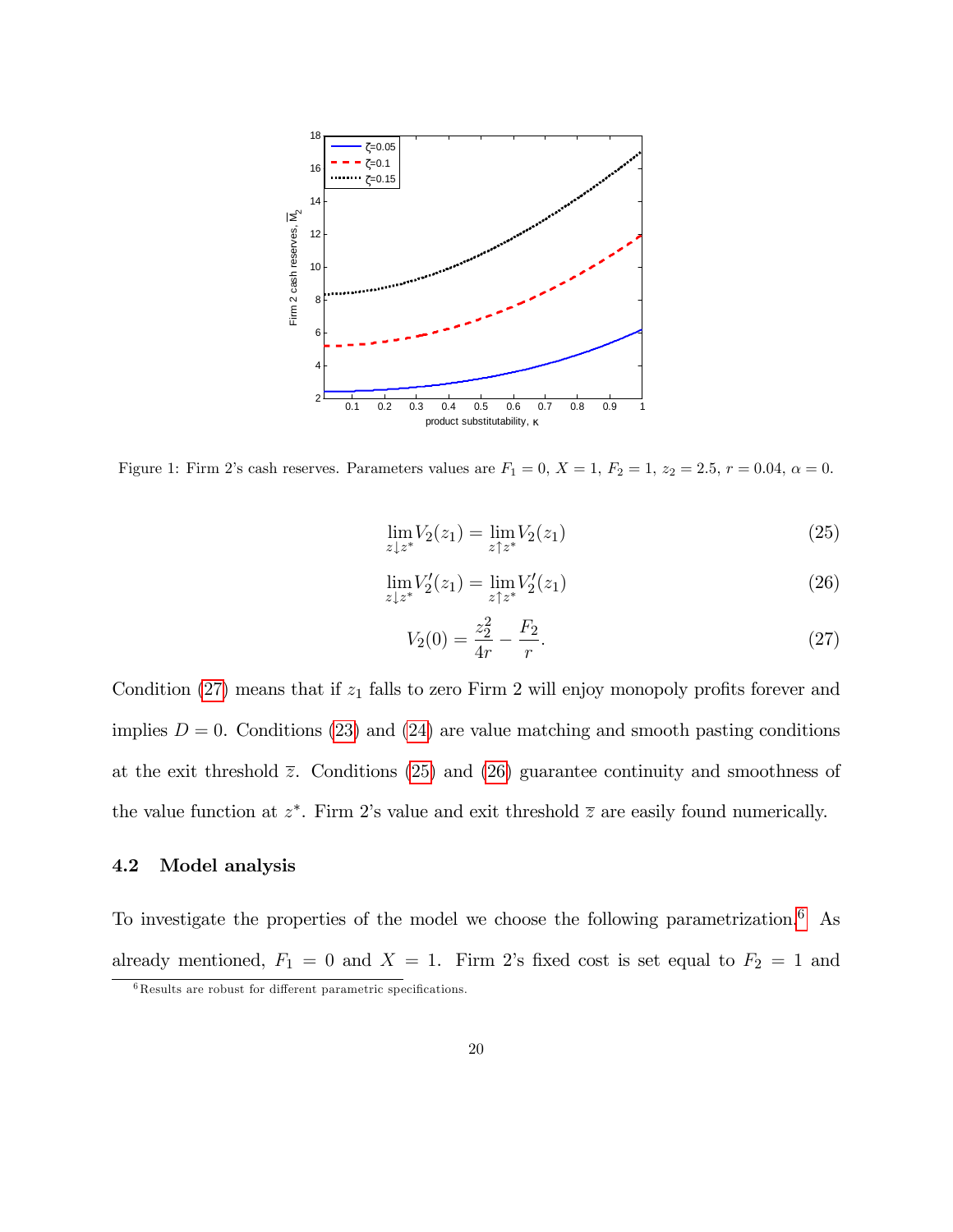

<span id="page-20-1"></span>Figure 2: Firm 2's strategy space. Parameters values are  $F_1 = 0$ ,  $X = 1$ ,  $F_2 = 1$ ,  $z_2 = 2.5$ ,  $r = 0.04$ ,  $\alpha = 0$ .



<span id="page-20-0"></span>Figure 3: Firm 2's strategy space. Parameters values are  $F_1 = 0$ ,  $X = 1$ ,  $F_2 = 1$ ,  $z_2 = 2.5$ ,  $r = 0.04$ ,  $\alpha = 0$ .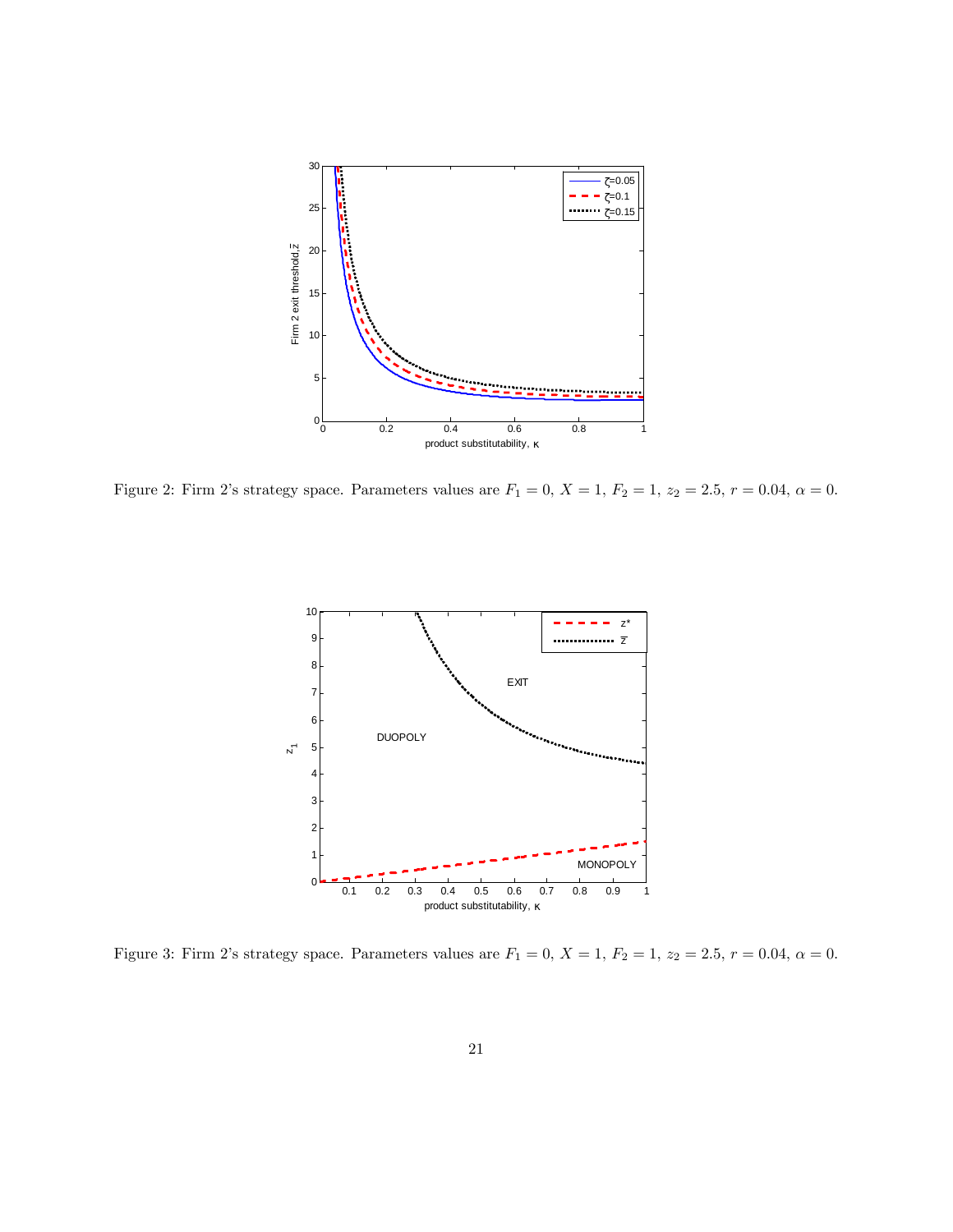

<span id="page-21-0"></span>Figure 4: Firm 2's per-period profits  $\pi_2(z_1)$  and value  $V_2(z_1)$  for a random realization of  $z_1$  over a horizon of 100 time periods. Parameters values are  $F_1 = 0$ ,  $X = 1$ ,  $F_2 = 1$ ,  $z_2 = 2.5$ ,  $r = 0.04$ ,  $\alpha = 0$ . Exit threshold and the boundary at which firm 2 becomes a monopolist are  $\overline{z} = 7.49$ ,  $z^* = .25$  if  $\kappa = 0.2$ , and  $\overline{z} = 3.61$ ,  $z^* = .625$  if  $\kappa = 0.5$ . For this random path idiosyncratic shock  $z_1$  reaches a minimum of  $z_1 = 0.733$  and a maximum of  $z_1 = 1.866$ , therefore firm 2 neither exits nor becomes a monopolist. When  $\kappa = 0.2$  the standardized variance of firm 2's profits and value is 0.00005 and 0.0045. When  $\kappa = 0.5$  the standardized variances are 0:0034 and 0:0276: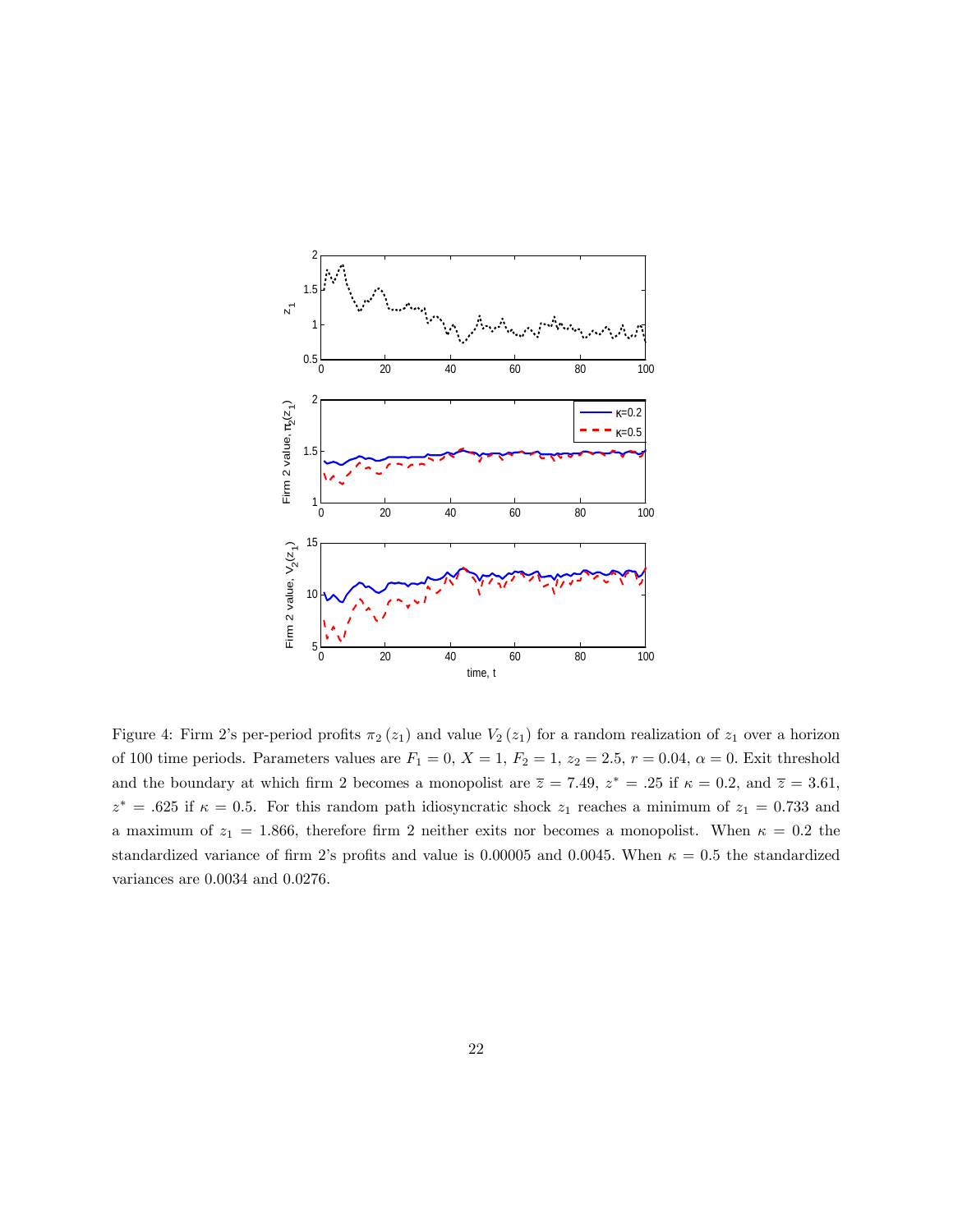$z_2 = 2.5$ . The risk-free interest rate equals  $r = 0.04$  and  $\alpha = 0$ .

We refer to figure [1](#page-19-3) and immediately state the main result of this section. Liquidity reserves increase monotonically with the intensity of competition. Contrary to the common shocks model, where increased competition had no effects on the level of cash, here larger product substitutability implies that Firm 2 is willing to hold a larger amount of liquidity reserves.[7](#page-0-0)

Recall that, when positive, cash reserves are equal to  $M_2 = -\pi_2$  (see equation [\(8\)](#page-11-0)). The fact that  $\overline{M}_2$  is increasing in  $\kappa$  means that Firm 2 is willing to absorb a larger amount of losses when competition becomes more intense or, in other words, that it wants to remain relatively longer in the market. Therefore, the crucial point of our analysis is to understand where this incentive to stay longer alive comes from.

We claim that volatility is the channel through which competition affects cash holdings. Specifically, when shocks are idiosyncratic, competition increases profits volatility and, by rising the option value to remain in the market, increases the optimal level of cash.

The link between competition, volatility and cash holdings is better understood in connection with the results of the common shock model. Consider the instantaneous change of Firm 2's per-period profits  $d\pi_{2,t}(\cdot) = a_t(\cdot) dt + b_t(\cdot) dB_t$ , where  $dB_t \in \{dZ_t, dW_t\}$ , and define  $\Sigma(\kappa) = \frac{b_t(\cdot)}{\pi_2(\cdot)}$  as the standardized volatility of the profit process. The following Proposition (proven in the Appendix) holds.

**Proposition 1** When shocks are common the standardized volatility is constant and equal

<sup>&</sup>lt;sup>7</sup>The case  $\kappa = 0$ , that is a when firms are monopolist, is of no interest because firm 2 makes always positive profits and does not need precautionary cash. Therefore, all the figures are plotted for a degree of product substitutability within the range  $\kappa \in [0.001, 1]$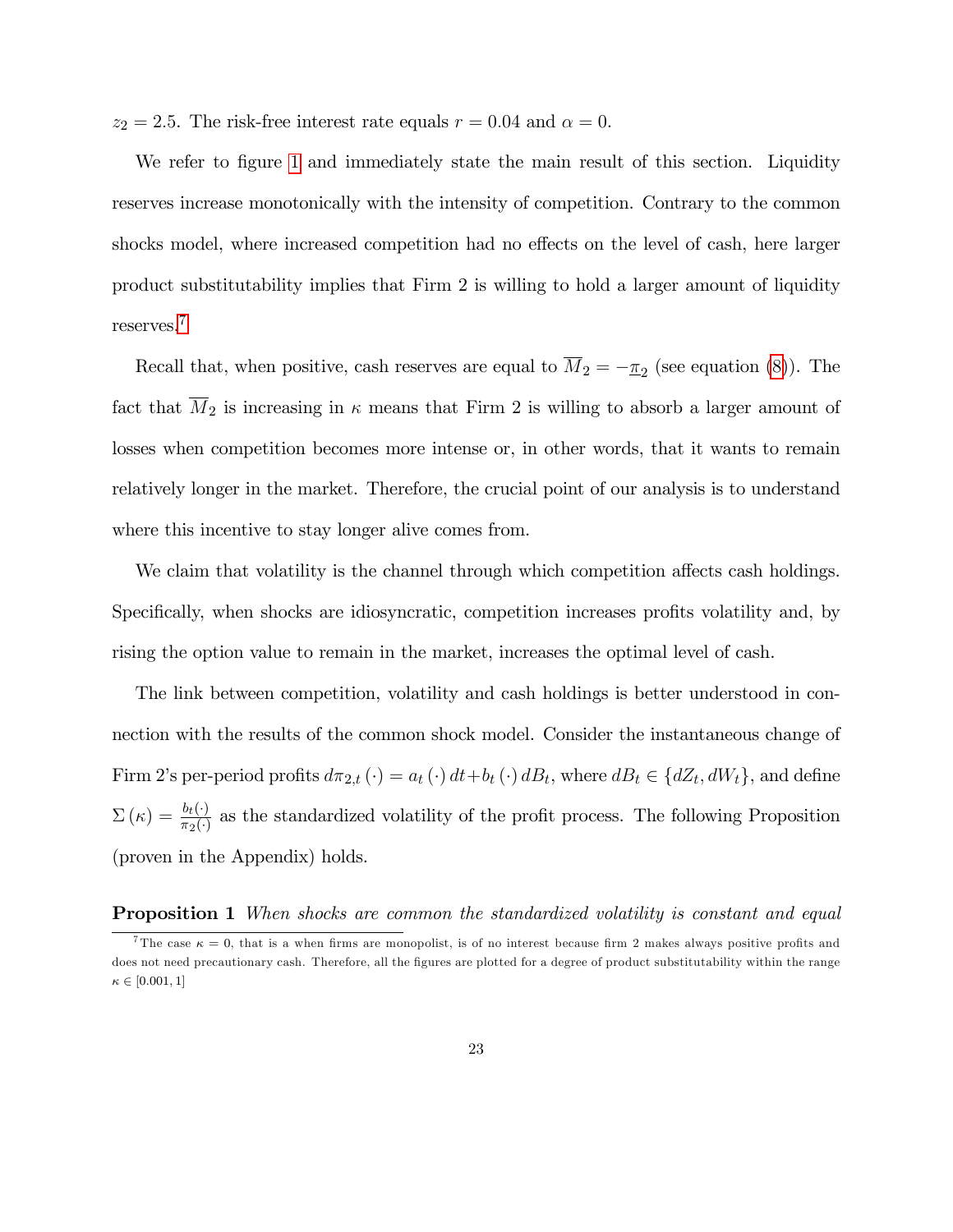to,  $\Sigma(\kappa) = 2\sigma$ . When shocks are idiosyncratic  $\Sigma(\kappa)$  increases in  $\kappa$ .

Proposition 1 establishes the link between competition and volatility and suggests that volatility is indeed the channel through which competition increases cash holdings. In the common shock model,  $\Sigma(\kappa)$  is equal to  $2\sigma$  and therefore is independent of  $\kappa$ . Consistently, also the level of cash holdings is independent of the intensity of competition. On the contrary, when shocks are idiosyncratic, competition magnifies the intensity of shocks driven by the Brownian component  $dB_t$ , i.e.  $\Sigma(\kappa)$  increases. Given that profits are more volatile, a firm waits longer before taking the irreversible decision to exits, that is it is willing to absorb a larger amount of losses. $8$  With higher volatility, losses are substantial in case of negative shocks but, as soon as conditions get favorable, market shares and profits rise faster. Given that market conditions can rapidly improve a too hasty exit is not optimal.

Figure [4](#page-21-0) plots Firm 2's per-period profits  $\pi_2(z_1)$  and value  $V_2(z_1)$  for a random path for  $z_1$ , when  $\kappa = 0.2$  and  $\kappa = 0.5$ . The reader can immediately notice that, when the environment is more competitive (i.e. for  $\kappa = 0.5$ ) profits and value are subject to wider fluctuations.

The relation between competition, volatility and exit strategies also suggests an analogy with the standard effect of uncertanty in real option models. In investment models larger uncertainty typically implies that a higher expected profitability is needed to induce firms to undertake the project. Analogously, in exit models a firm waits to suffer a greater amount of losses before abandoning its operations. Competition in combination with idiosyncratic shocks gives rise to a similar effect. Easier product substitutability makes profitability more

 $8A$  similar relation between volatility and competitiveness is found in [Raith \(2003\)](#page-41-8) and Irvine and Pontiff (2009).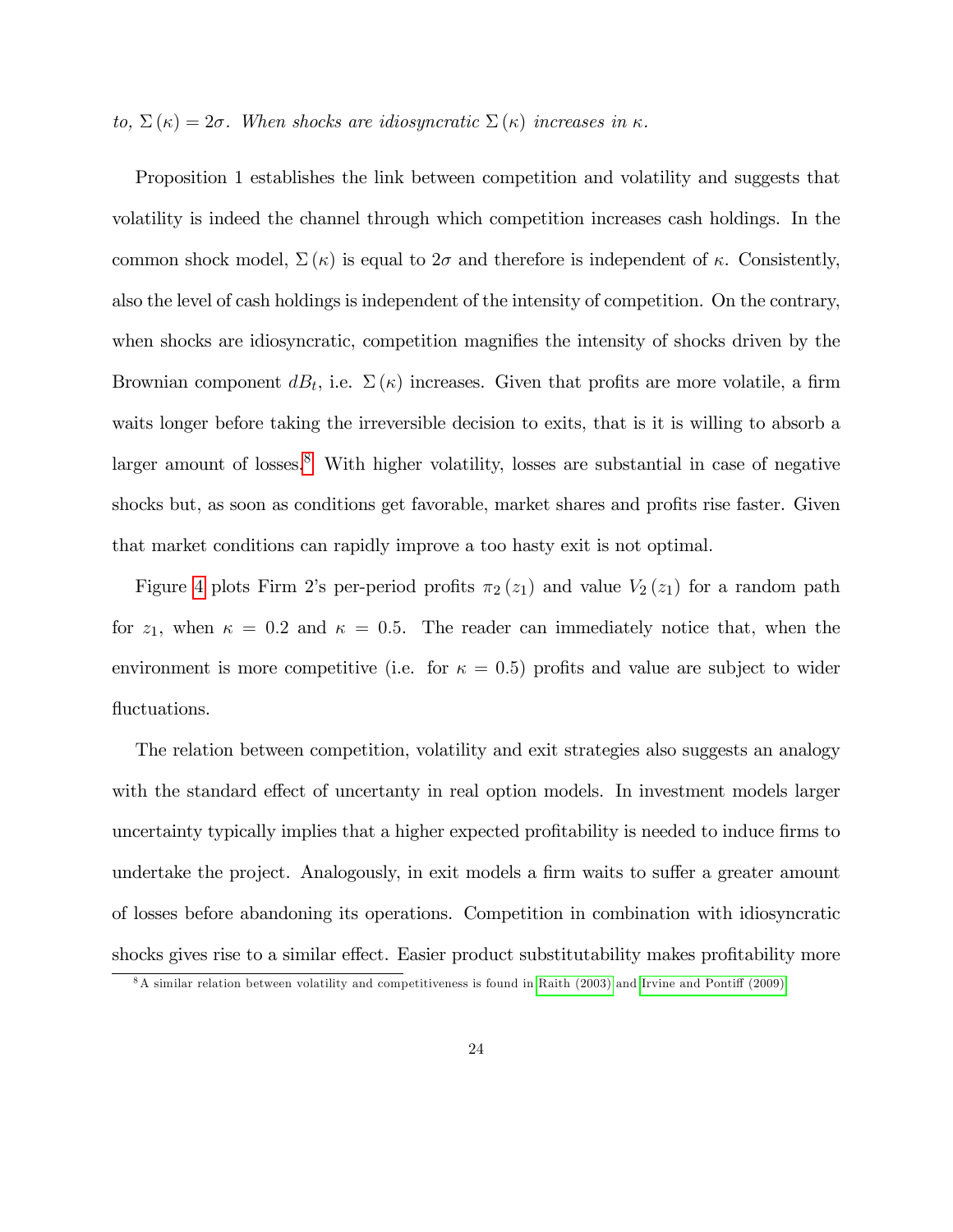volatile and, for this reason, it delays exit.

Our model also accounts for the often neglected fact that competition can decrease the number of firms in the market through a selection effect (see [Boone \(2000\)f](#page-39-7)or a more detailed discussion). When competition is tighter, it is easier for firms to gain and lose market shares, and the less efficient firms are forced out of the market more rapidly. A similar mechanism is at work here. With higher product substitutability, that is more intense competition, output reallocation occurs faster so that Firm 1 is forced to suspend the production sooner and Firm 2 exits for a lower  $\overline{z}$  (see figure [3](#page-20-0)). In other words, the region in which the two incumbent firms can be both active becomes smaller. Figure [3](#page-20-0) also helps to reinforce the main intuition of the mechanism at work. The region in which both Örms are active in the market shrinks as  $\kappa$  rises. This implies that when the degree of product substitutability is high, positive shocks quickly move Firm 2 close to the monopoly region (the monopoly threshold  $z^*$  is indeed higher), while negative shocks rapidly bring it close to the exit threshold. For this reason, when  $\kappa$  is larger, Firm 2's value is very responsive to variations in  $z_1$ , that is it is highly volatile.

To summarize, we found that, when firms are subject to idiosyncratic shocks, precautionary cash  $M_2$  increases with the intensity of competition. This means that Firm 2 exits relatively later and is willing to absorb greater losses before to irreversibly abandon its operations. We interpret the result with the fact that, when markets are strongly interconnected, firms profitability is more volatile so that the option to stay alive is more valuable. This means that it is optimal to absorb more severe of losses and to keep a larger amount of cash to prevent inefficient liquidation.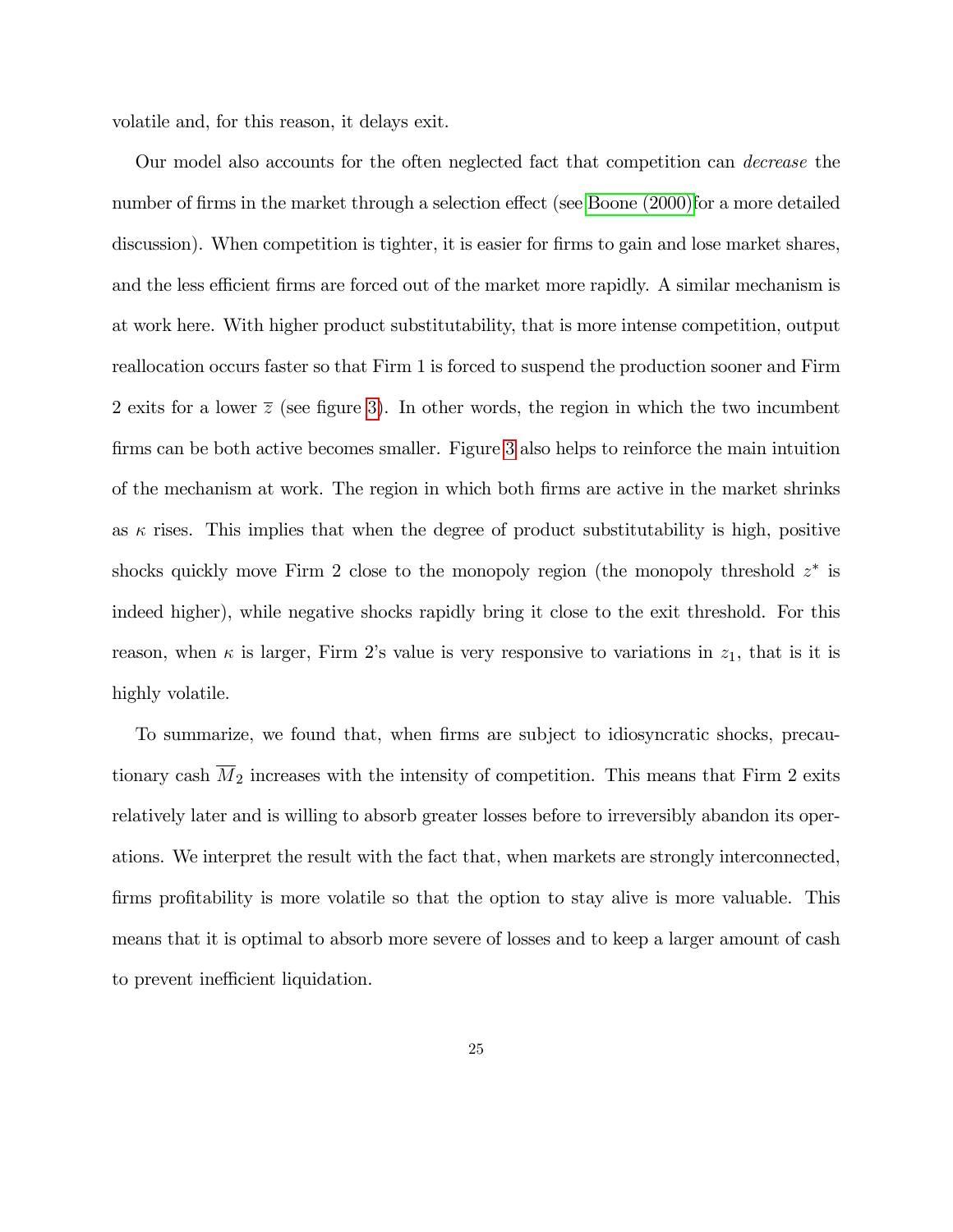## 5 Optimal capital structure

In the previous section, the exit and financing strategies are investigated under the assumption that firms are financed only through equity. Here we extend the analysis and allow for the possibility to choose the optimal debt-equity mix. In order have an economically meaningful problem, we assume that profits are taxed at a rate  $\tau \in (0,1)$ . With positive tax rate firms issue an optimal amount of debt to trade-off bankruptcy costs and benefit from a tax shield on debt interest payments.

We make two simplifying assumptions. First, as customary in contingent claim models (for example, [Leland \(1994\),](#page-41-1) [Leland and Toft \(1996\),](#page-41-5) [Sundaresan and Wang \(2007a,b\)](#page-42-2) among others), the optimal debt-equity mix is choosen at the initial date  $t = 0$  to maximize the value of the initial equity holders. Debt has infinite maturity and pays a constant coupon  $b_i$ . Afterwards, for any  $t > 0$ , firms can neither issue equity nor raise debt. Also, firms can be only net borrowers, i.e.  $b_i > 0$ . In case of default, firms are liquidated, and the liquidation value is a fraction  $(1 - \phi)$  of their value at exit time. The parameter  $\phi \in (0, 1)$  is the proportional liquidation cost. Upon liquidation, debtholders have absolute priority and shareholders obtain either the residual value after debtholders claims, if positive, or nothing otherwise.

Second, we assume that firms enter sequentially and correctly believe that the first entrant can credibly commit to remain in the market longer than the second. In other words, as in [Abbring and Campbell \(2007 and 2010\)](#page-38-1) and [Lambrecht \(2001\),](#page-40-2) we investigate a "Last-in-First-Out" (LIFO) equilibrium in which firms exit in the reverse order they entered in the market. Without loss of generality, we consider the case in which Firm 1 enters first and,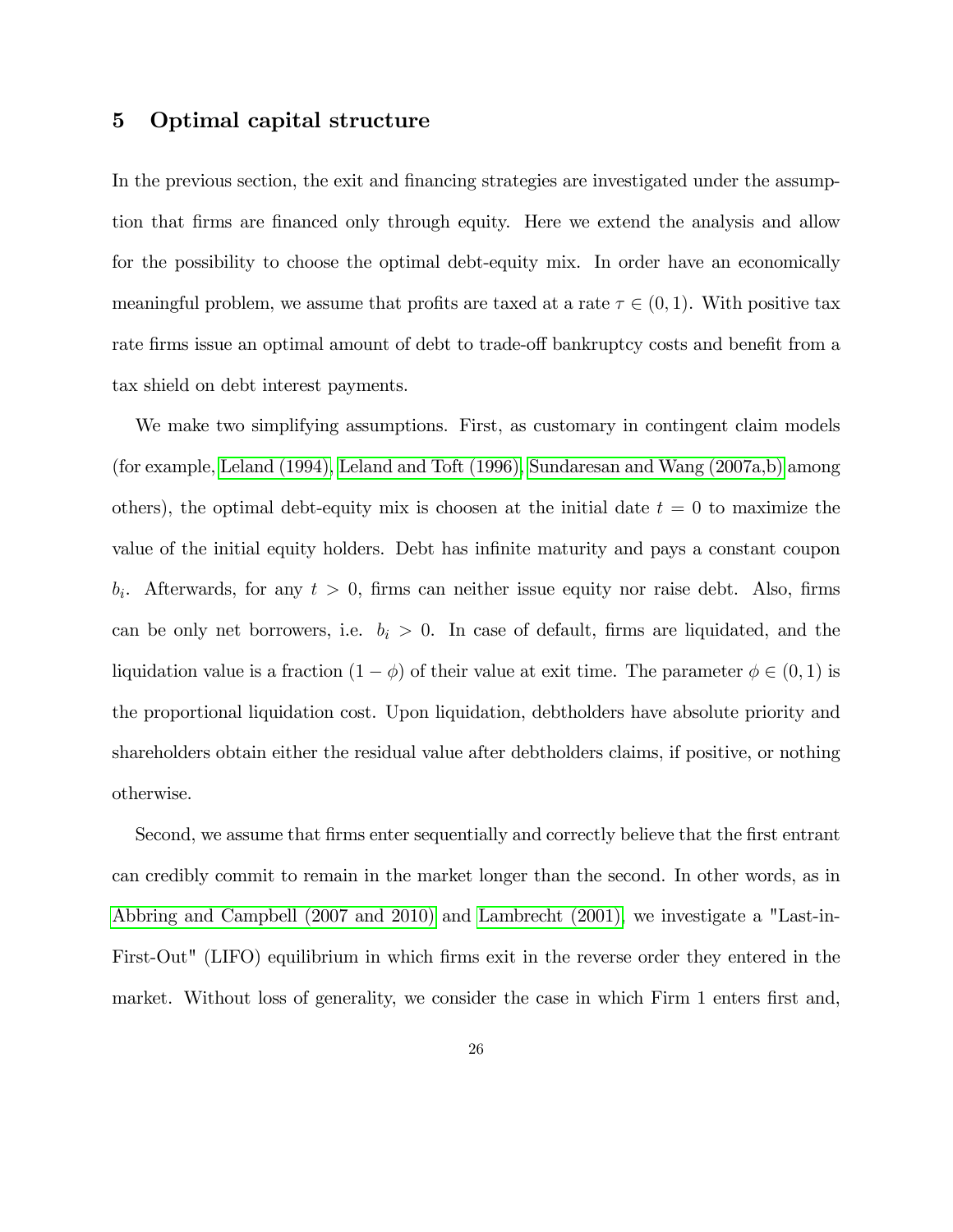thus, outlives Firm 2.

We introduce the LIFO assumption to select one of the several equilibria that can emerge in a competitive model of optimal capital structure. In a competitive setting, the choice of the optimal debt-equity mix does not only depend on the demand strength at the initial date (as we will show shortly), but may also depend on the order in which firms enter in the market and on strategic considerations. In other words, firms may have an incentive to link their optimal capital structure to the leverage of their competitors (for example, they can try to reduce their level of debt to lower fixed costs and outlive other firms<sup>[9](#page-0-0)</sup>). Depending on the model assumptions a large number of equilibria are possible. The investigation of such a model is far beyond the scope of this work and, therefore, we select one of the possible equilibria by introducing the LIFO exit rule.

A LIFO equilibrium can also be motivated on the ground of the consistent empirical evidence that exit rates of older firms are substantially lower than their younger counterparts [\(Dunne, Roberst and Samuelson \(1988\),](#page-39-8) [Jarmin, Klimek and Miranda \(2003\)\)](#page-40-7). Well established firms may, indeed, benefit from several advantages as, for instance, consumers' brand Ödelity or easier access to the credit market. In our example, we may assume that early entry gives Firm 1 the ability to renegotiate its debt in case of distress. Given that debt-renogatiation is always optimal  $ex\text{-}post$  (in absence of fixed costs of production), Firm 1 never defaults, while Firm 2 exits whenever its profitability falls below and endogenously determined threshold. Beyond the underlying reasons that can motivate a LIFO equilib-

 $9\,\text{In a different context, Brander and Lewis (1986) argue that firms have incentives to use their financial structure to influence the results of the system.}$  $9\,\text{In a different context, Brander and Lewis (1986) argue that firms have incentives to use their financial structure to influence the results of the system.}$  $9\,\text{In a different context, Brander and Lewis (1986) argue that firms have incentives to use their financial structure to influence the results of the system.}$ the output market. In particular, they can use debt as a variable to commit to a higher level of production and ináuence, in this way, the output of its competitors.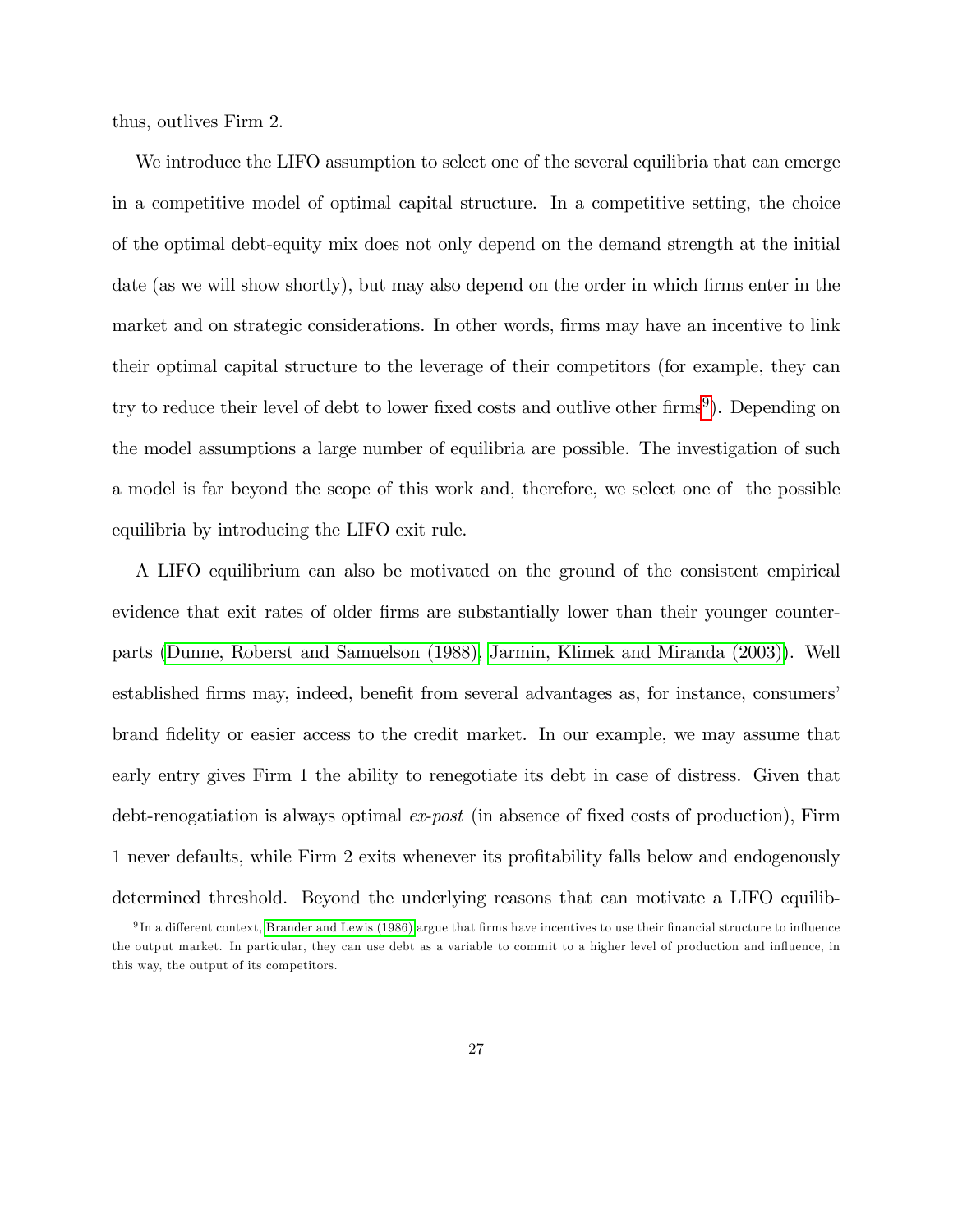rium, what matters for our investigation is that in such scenario firms choose their financial structure knowing that Firm 1 will remain in the market longer. As in the previous section, our analysis will focus entirely on Firm 2's strategies.

To complete the model, define  $\lambda$  to be the proportional issuance costs, L the fixed issuance cost, and  $\eta$  the fraction of equity obtained by the new equity holders. Also, indicate  $E_2(\cdot, \cdot)$ and  $DBT_2(\cdot, \cdot)$  Firm 2's equity and debt value, and allow all the relevant variables to be explicitly dependent on  $b_2$ . In what follows, if not strictly necessary, the dependence on  $b_2$  will be omitted for notational convenience. Finally, call  $W \in \{X, z_1\}$  the stochastic profitability index  $(X$  in the common shock model, and  $z_1$  in the idiosyncratic shock model),

If corporate earnings are taxed at rate  $\tau$ , Firm 2's per-period profit becomes

$$
\pi_2^c(W, b_2) = (1 - \tau) (q_{2,t}^2 - b_2)
$$

The following funding condition holds:

$$
I + \overline{M}_2(b_2) = (1 - \lambda) (\eta E_2(W_0, b_2) + DBT_2(W_0, b_2)) - L_2,
$$

where  $W_0$  is the profitability index at Firm 2's entry time. The initial value for equity holders can be written as

<span id="page-27-0"></span>
$$
(1 - \eta) E_2(W_0, b_2) = E_2(W_0, b_2) + DBT_2(W_0, b_2) - \frac{L + I}{(1 - \lambda)} - \frac{\overline{M}_2(b_2)}{(1 - \lambda)}.
$$
 (28)

The optimal coupon  $b_2^*$  maximizes [\(28\)](#page-27-0) with respect to  $b_2$ .

## 5.1 Common shocks

Having in mind the general framework outlined in the introductory part, let us move to the analysis of the model with common shocks. In order to obtain closed form solutions, we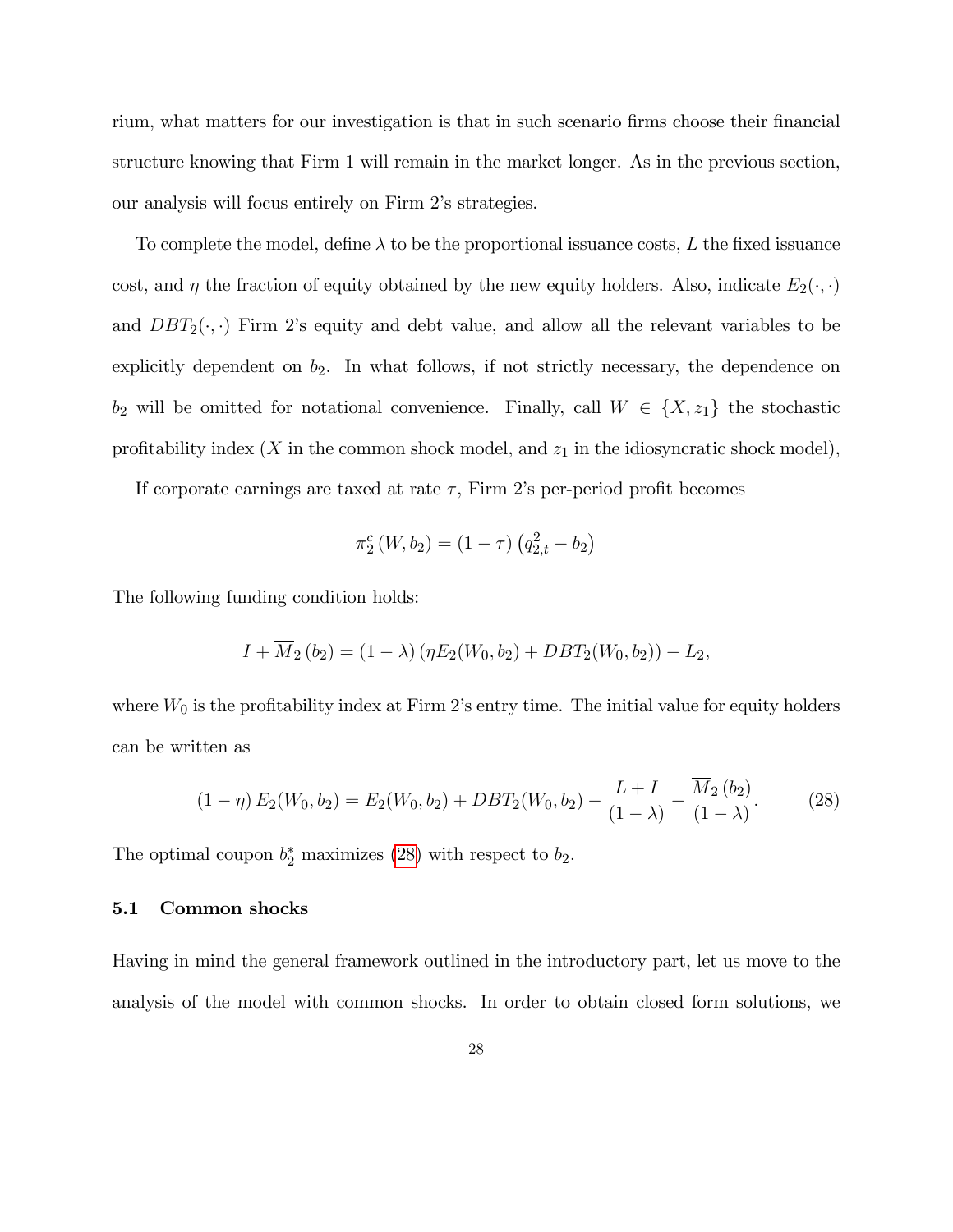further assume that Firm 2's fixed costs  $F_2$  are equal to zero. With strictly positive fixed costs the solution would be numerical but its qualitative conclusions would not be change.

For a thorough analysis of the model, a more detailed discussion and interpretation we refer to the Appendix. There we show that, depending on the relation between parameters, three different scenarios may occur. Here, we focus on the only one immediately relevant for our analysis. In this scenario, the following expressions define the value equity net of liquid assets, debt, optimal coupon bond, exit threshold and cash reserves:

$$
E_2(X) = (1 - \tau) \left( \frac{X^2}{r - 2\mu - \sigma^2} \frac{(2 - \kappa)^2}{(4 - \kappa^2)^2} - \frac{b_2^*}{r} \right) -
$$
  
- 
$$
(1 - \tau) \left( \frac{X^2}{r - 2\mu - \sigma^2} \frac{(2 - \kappa)^2}{(4 - \kappa^2)^2} - \frac{b_2^*}{r} \right) \left( \frac{X}{X_2} \right)^{\beta},
$$
(29)

$$
DBT_2(X) = \frac{b_2^*}{r} + \left[ (1 - \phi)(1 - \tau) \frac{\underline{X}^2}{r - 2\mu - \sigma^2} \frac{(2 - \kappa)^2}{(4 - \kappa^2)^2} - \frac{b_2^*}{r} \right] \left( \frac{X}{\underline{X}_2} \right)^{\beta},\tag{30}
$$

$$
b_2^* = \frac{\beta - 2}{\beta} \frac{r}{r - 2\mu - \sigma^2} \frac{X_0^2 (2 - \kappa)^2}{(4 - \kappa^2)^2} \left[ 2 - \beta - \phi \beta \frac{(1 - \tau)}{\tau} \right]^{\frac{2}{\beta}} \times \\ \times \left( 1 - \frac{1}{1 - \lambda} \frac{(1 - \tau)}{\tau} \left( 1 - \frac{\beta}{\beta - 2} \frac{r - 2\mu - \sigma^2}{r} \right) \right)^{-\frac{2}{\beta}}, \tag{31}
$$

$$
\underline{X}_2 = \frac{4 - k^2}{(2 - \kappa)} \sqrt{\frac{\beta}{\beta - 2} \frac{r - 2\mu - \sigma^2}{r} b_2^*,}
$$
\n(32)

<span id="page-28-0"></span>
$$
\overline{M}_2 = \frac{(1-\tau)}{r} b_2^* \left[ 1 - \frac{\beta}{\beta - 2} \frac{r - 2\mu - \sigma^2}{r} \right].
$$
\n(33)

Expression [\(33\)](#page-28-0) for cash is analogous to [\(16\)](#page-15-3) except for the fact that the optimally chosen coupon  $b_2^*$  substitutes the fixed cost  $F_2$ . Given that  $b_2^*$  declines in  $\kappa$ , the effect of competition on cash is unambiguous. In enviroments where competition is more intense the level of liquidity reserves is lower. The intuition is straightforward. As product substitutability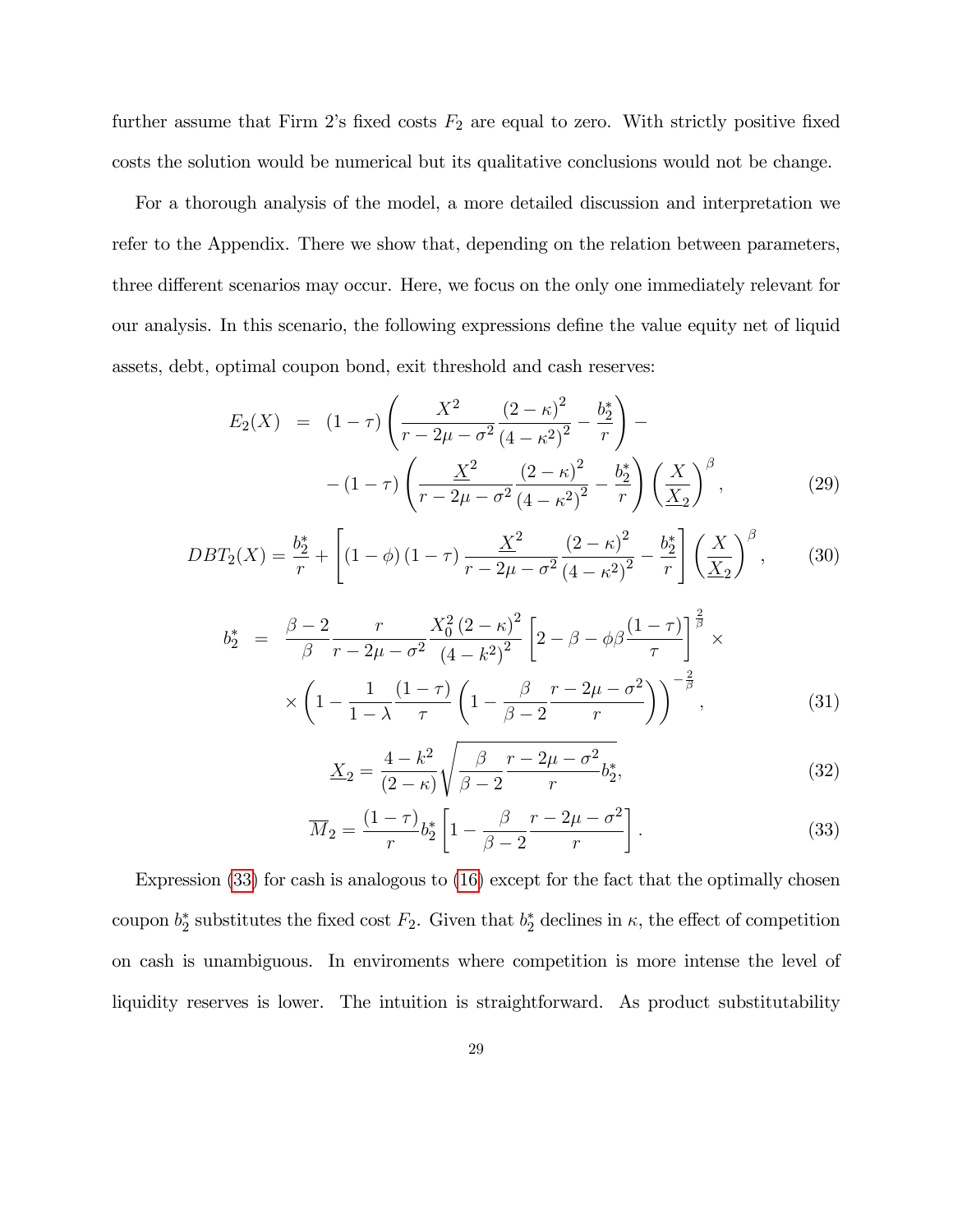

<span id="page-29-0"></span>Figure 5: Firm 2's optimal coupon bond,  $b_2^*$ . Parameters values are  $F_1 = 0$ ,  $X = 1$ ,  $F_2 = 1$ ,  $z_2 = 2.5$ ,  $r = 0.04,\, \alpha = 0.,\, \varphi = 0.5,\, \lambda = 0.1,\, \tau = 0.$ 

increases, Firm 2's profits are lower and, therefore, the tax-shield benefits decrease. This implies that it will choose a less risky financial strategy by issuing lower debt. With a lower leverage Firm 2 has smaller per-period payments, i.e. smaller coupon, and needs a lower amount of liquid assets to avoid an inefficient shutdown.

## 5.2 Idiosyncratic shocks

Let us consider, now, the model with idiosyncratic shocks. The equity value net of cash reserves satisfy

$$
\frac{1}{2}\varsigma^2 z_1^2 E_2''(z_1) + \alpha z_1 E_2'(z_1) - r E_2(z_1) + \pi_2^j = 0
$$
\n(34)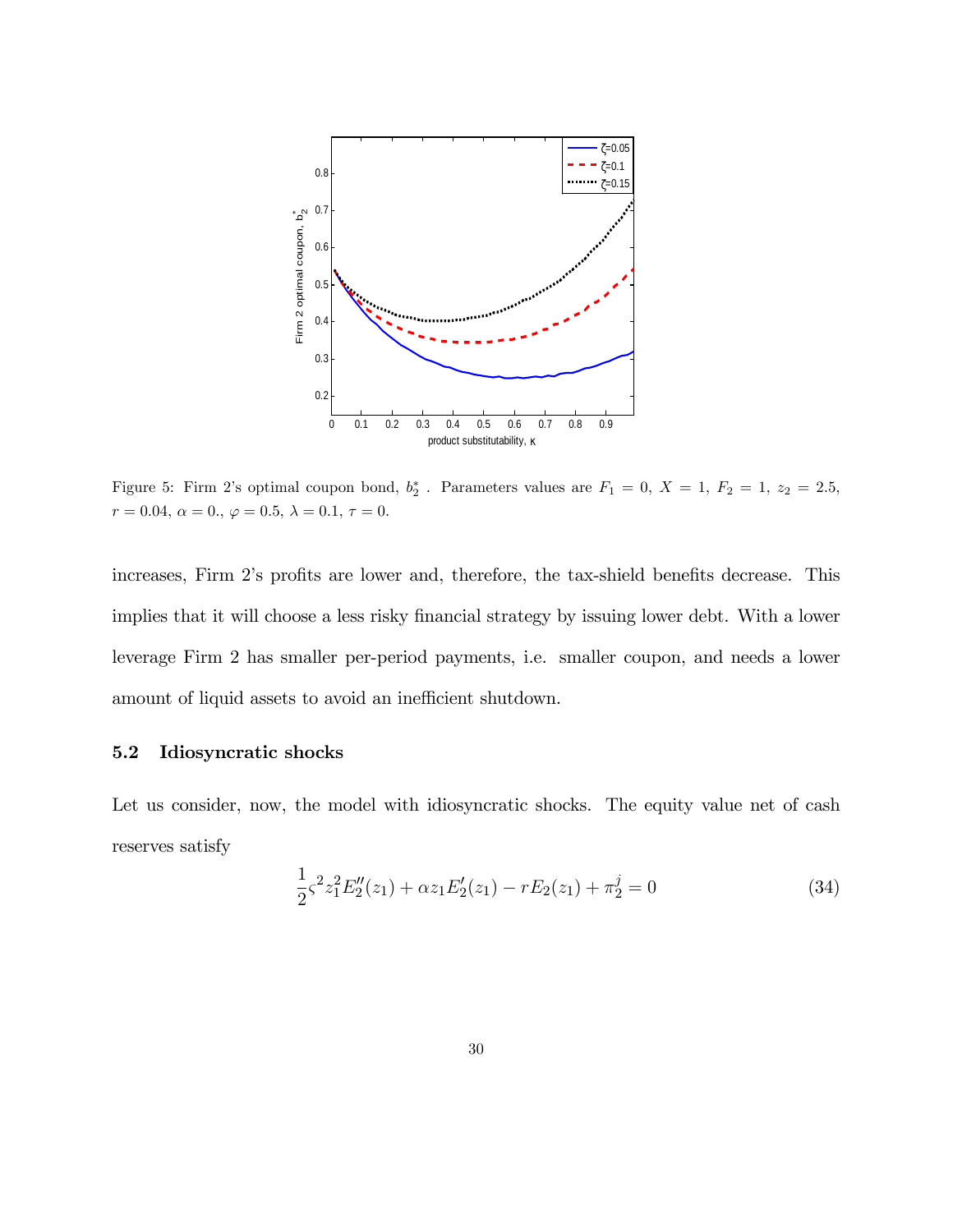

<span id="page-30-0"></span>Figure 6: Firm 2's liquidity reserves. Parameters values are  $F_1 = 0$ ,  $X = 1$ ,  $F_2 = 1$ ,  $z_2 = 2.5$ ,  $r = 0.04$ ,  $\alpha = 0., \, \varphi = 0.5, \, \lambda = 0.1, \, \tau = 0.$ 



<span id="page-30-1"></span>Figure 7: Firm 2's exit threshold. Parameters values are  $F_1 = 0, X = 1, F_2 = 1, z_2 = 2.5, r = 0.04, \alpha = 0.,$  $\varphi=0.5,\,\lambda=0.1,\,\tau=0.$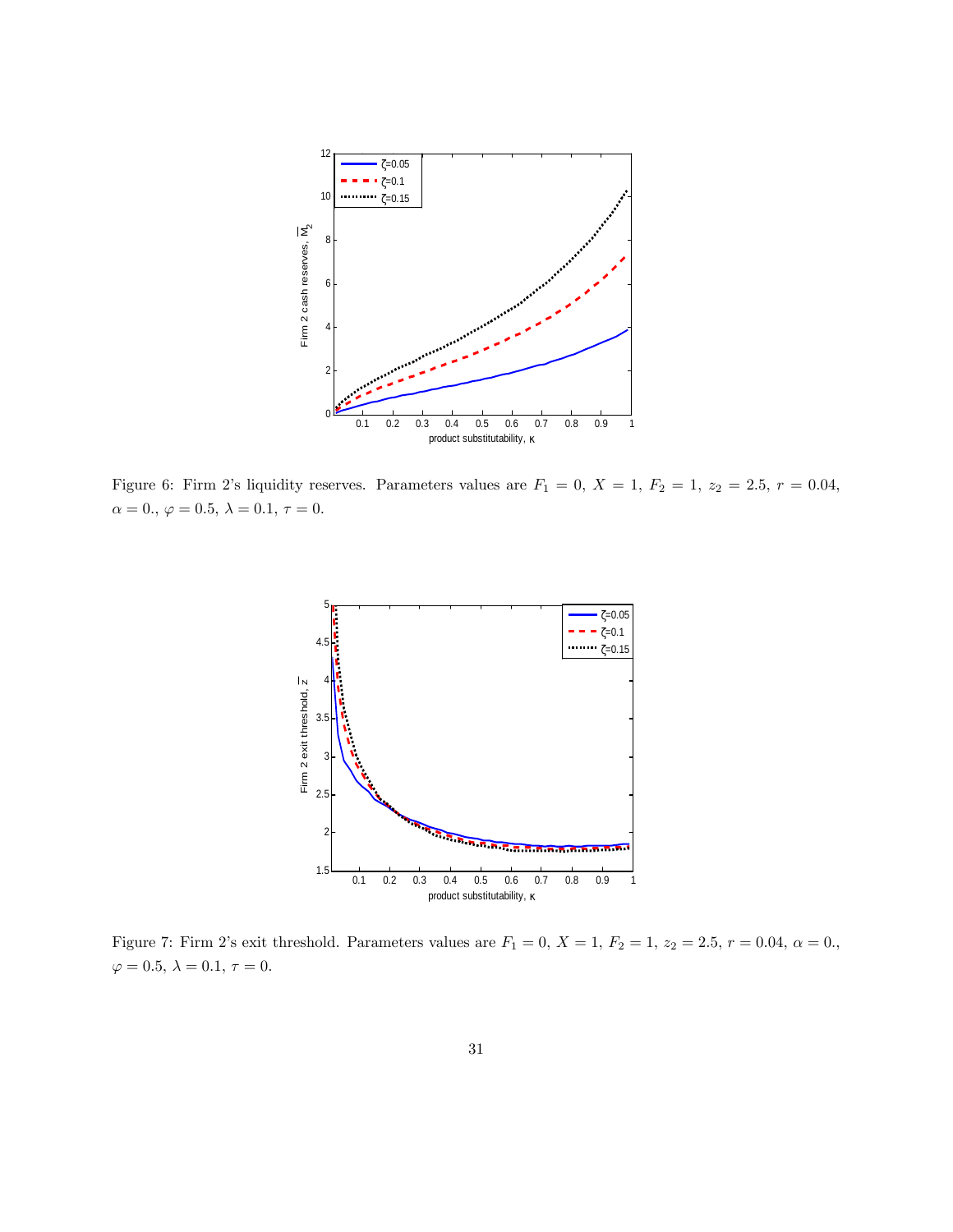where  $j = c$  if  $z_1 > z^*$ , and  $j = m$  if  $z_1 \leq z^*$ . The general solution is

$$
E_2(z_1) = \begin{cases} \tilde{A}z_1^{\theta_1} + \tilde{B}z_1^{\theta_2} + \Pi_2^c(z_1) \text{ if } z_1 \geq z_1^* \\ \tilde{C}z_1^{\theta_1} + \tilde{D}z_1^{\theta_2} + \Pi_2^m(z_1) \text{ if } z_1 \leq z_1^* \end{cases}
$$

where

$$
\Pi_2^c(z_1) = \frac{1}{(4 - \kappa^2)^2} \left[ \frac{z_1^2}{r - 2\alpha - \zeta^2} - 2\frac{z_1 z_2}{r - \alpha} + \frac{z_2^2}{r} \right] - \frac{F_2 + b_2}{r}
$$

$$
\Pi_2^m(z_1) = \frac{z_2^2}{4r} - \frac{F_2 + b_2}{r}.
$$
(35)

Conditions analogous to [\(23\)](#page-18-1)-[\(27\)](#page-19-0) determine the constants  $\widetilde{A}$ ,  $\widetilde{B}$ ,  $\widetilde{C}$ , and  $\widetilde{D}$  and the exit threshold  $\overline{z}$ . The optimal coupon  $b_2^*$  maximizes [\(28\)](#page-27-0) with respect to  $b_2$ .

The expressions for debt and liquidity reserves are as follows:

$$
DBT_2(z_1, b_2^*) = \frac{b_2^*}{r} + \left[ (1 - \phi)(1 - \tau) \max\left\{ 0, \Pi_2^c(\overline{z}) - \phi \frac{b_2^*}{r} \right\} \right] \left( \frac{z_1}{\overline{z}} \right)^{\theta_1},\tag{36}
$$

$$
\overline{M}_2 = \max\left\{0, -\frac{\pi_2^c}{r}\right\},\tag{37}
$$

where

$$
\pi_{2,t}^c(z_1) = q_{2,t}^2 - (F_2 + b_2^*).
$$
\n(38)

In the common shock case, we have seen that higher product substitutability, by reducing profits, leads Firm 2 to choose a lower coupon. This implies that its per-period payments and precautionary cash holdings are lower. We anticipate that the introduction of debt does not change the qualitative effects of competition on liquidity reserves with respect to the model with all-equity firm. Hence,  $\overline{M}_2$  is increasing in  $\kappa$  (see Figure [6](#page-30-0)).

However, let us procede step by step and investigate, first, the choice of capital structure. Where possible, we use the same parametrization of Section 4.2. Furthermore, we set the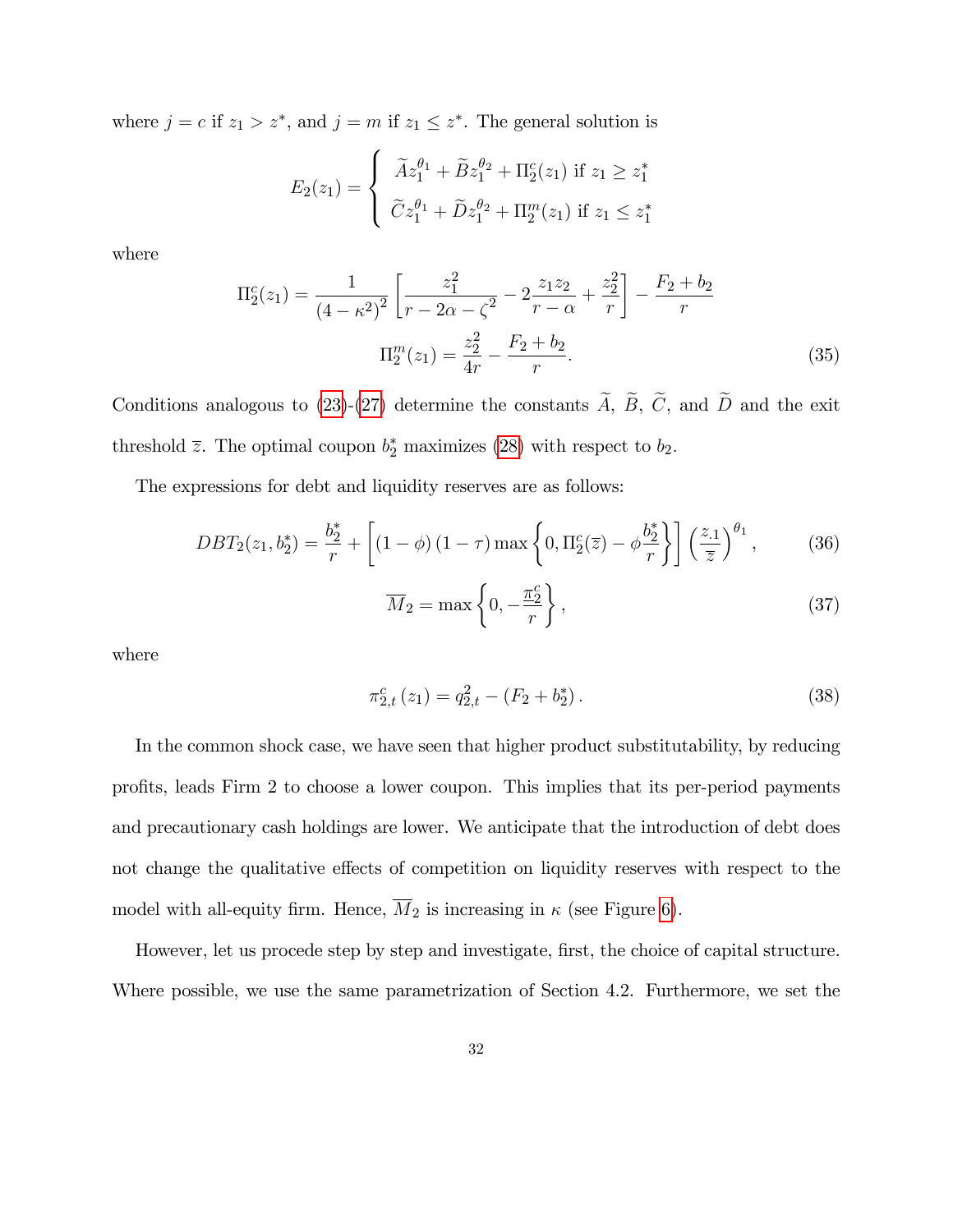floatation cost equal to  $\lambda = 0.1$ , the fraction of firm's value lost at default  $\varphi = 0.5$ , the corporate tax rate  $\tau = 0.3$  and the idiosyncratic shock at Firm 2's entry time  $z_{1,0} = 2$ .

Figure [5](#page-29-0) plots the optimal coupon  $b_2^*$  as a function of product substitutability  $\kappa$ . A striking difference with respect to common model arises. While in that case the optimal coupon is monotonically decreasing in  $\kappa$ , here  $b_2^*$  is a U-shaped function of product substitutability. On the one hand, stronger competition generally implies lower profits, lower tax-shield benefits and therefore, as in the common shock model, a smaller optimal coupon. But on the other hand, when shocks are idiosyncratic fiercer competition also means higher volatility. This implies that, even if it is currently earning lower profits, Firm 2's may be willing to pay a sizeable coupon anticipating to obtain larger profits in the future. In other words, Firm 2 has an incentive to "bet" on improvements of market conditions (i.e. on decreases in  $z_1$ ) and to commit to pay a larger coupon. Depending on which of the two effects prevalis,  $b_2^*$  may increase or decrease with product substitutability.

It is also useful to notice the striking analogy with the relation between risk and leverage identified by [Leland \(1994\).](#page-41-1) In his model of optimal capital structure, he finds that the optimal coupon is a U-shaped function of Örm riskiness (Ögure 8 in his article). Firms with little or very high risk pay a large coupon, while the opposite holds for firms with an intermediate level of risk. Higher competition, by increasing profit volatility, gives rise to a similar effect.

Figure [6](#page-30-0) shows the effects of the intensity of competition on precautionary cash holdings. As anticipated, the  $\overline{M}_2$  curves are increasing with product substitutability and the interpretation of the result is the same as the model with all-equity Örms. Note that in the region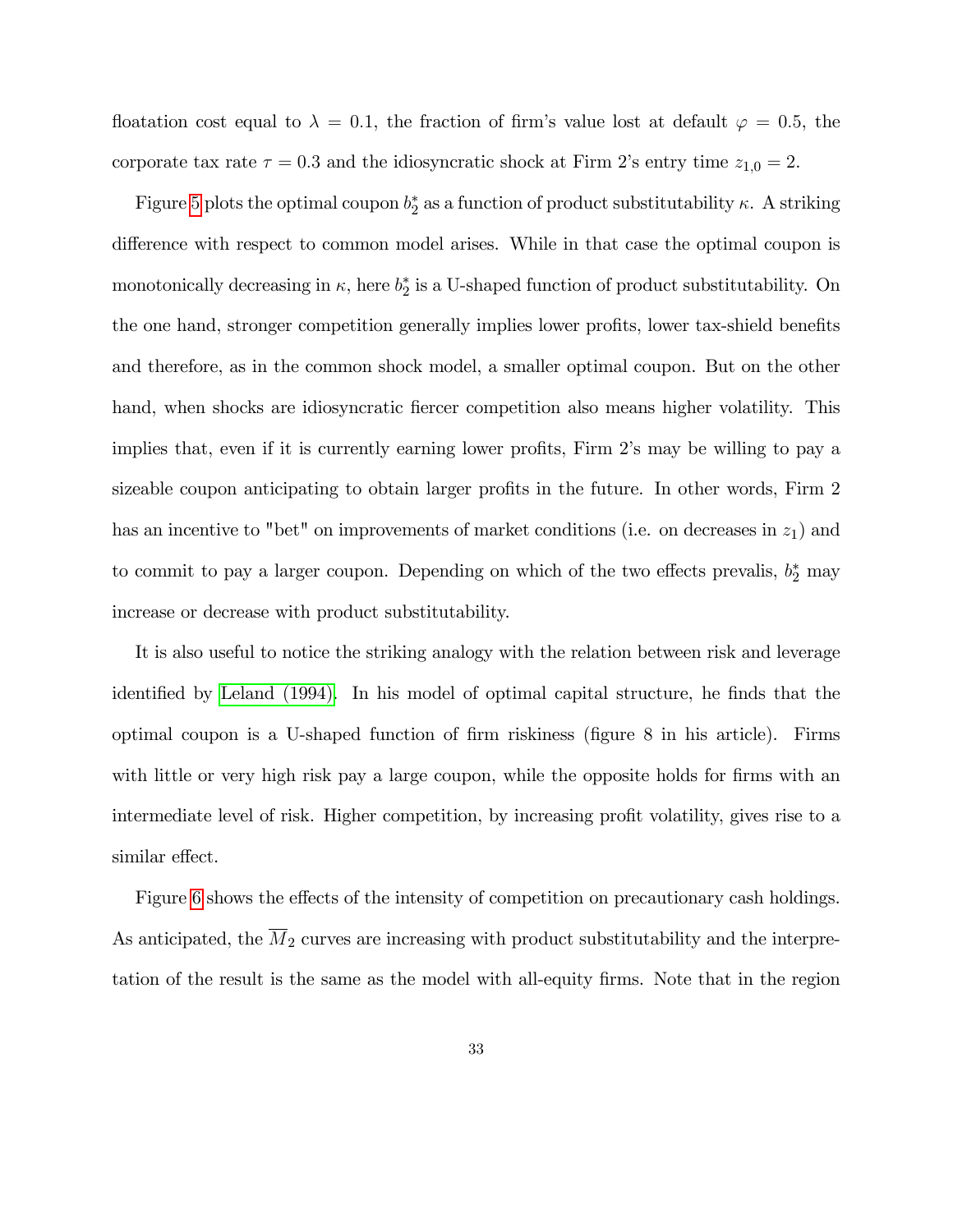where the optimal coupon is decreasing in  $\kappa$ , the fact that Firm 2 faces lower per-period payments could potentially reverse the relation between competition and cash holdings. In other words, smaller Öxed cost could imply that a lower amount of cash is necessary to avoid liquidity default. This is not the case and  $\overline{M}_2$  monotonically increase with product substitutability.

Finally, figure [7](#page-30-1) shows that the shape of the exit threshold is substantially analogous to the model without debt (compare with figure [2](#page-20-1)), and  $\overline{z}$  decreases with the degree of product substitutability.

# 6 Conclusions

This work investigates how competition affects firms' willingness to hold liquid assets. We build a differentiated duopoly model where firms compete  $\dot{a}$  la Cournot and the intensity of competition depends on the degree of product substitutability. Firms can voluntarily and irreversibly abandon the market when profitability falls to sufficiently low levels, but are forced to exit when they lack liquidity to continue their operations. In order to avoid inefficient liquidation firms hold cash.

We introduce uncertainty through two different types of shocks. A common shock, which moves firms profitability in the same direction, and an idiosyncratic shock that moves profitabilities in opposite directions. The idea is to capture the fact that, in competitive markets, while firms share a common fate (they share benefits and losses related the movements of the aggregate economy and/or the strength of sectoral demand), they also experience opposite destinies. Indeed, the success of a firm may depend, to some extent, on the failure of its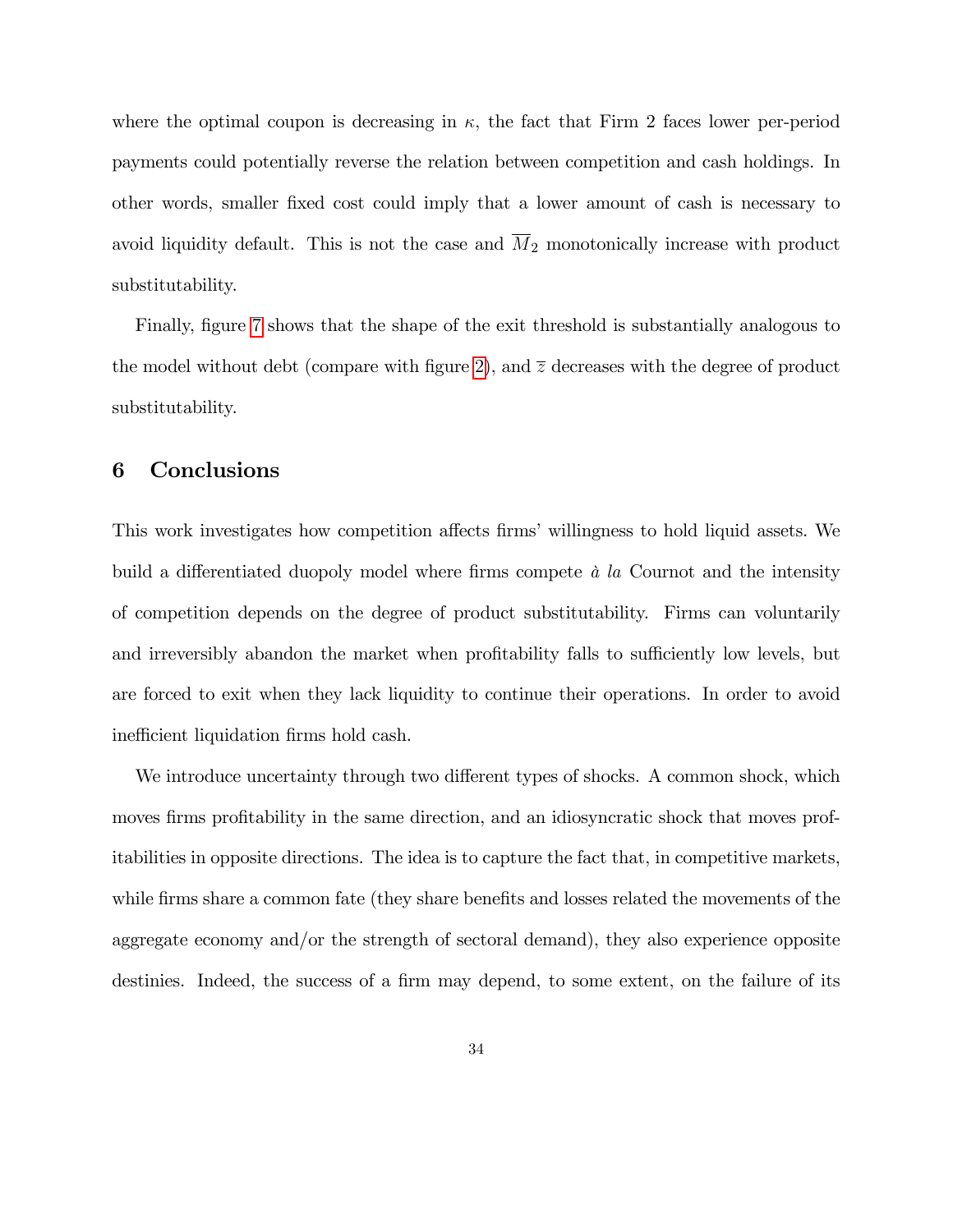competitors, and the other way around. To clearly distinguish the effects of different sources of uncertainty, we analyze two twin models where shocks are either common or idiosyncratic.

We find that the nature of the shock crucially affects the direction in which competition affects cash holdings. In the basic model, where firms are financed only through equity, if shocks are common liquidity reserves are not affected by the intensity of competition. But if shocks are idiosyncratic, cash increases with competition. The reason is that, in the model with idiosyncratic shocks, competition makes firm value more volatile. When markets are closely interconnected, that is when competition is intense, Örms values are very responsive to stochastic fluctuations. In case of positive (negative) shocks a firm gains (losses) more rapidly market shares and profits. This larger volatility reinforces the precautionary motive for holding cash.

Under a Last-In-First-Out equilibrium, we allow firms to also issue debt and extend the analysis within the context of a capital structure model in the same spirit of [Leland \(1994\).](#page-41-1) The results of these extensions confirm the findings of the model with all-equity firms.

# A Appendix

#### A.1 Proof of proposition 1

When shocks are common, the instantaneous change in profits is

$$
d\pi_{2,t}(X) = \pi'_2(X) dz_1 + \frac{1}{2}\pi'_2(X) (dz_1)^2 = \pi_{2,t}(X) [2\mu + \sigma] dt + \pi_{2,t}(X) 2\sigma dZ_t.
$$

The profit process follows a geomeric Brownian motion with drift  $2\mu + \sigma$  and constant volatility  $2\sigma$ . That is, the standardized volatility  $\Sigma(\kappa) = \frac{b_t(\kappa)}{\pi_2(X)} = 2\sigma$  is independent of  $\kappa$ .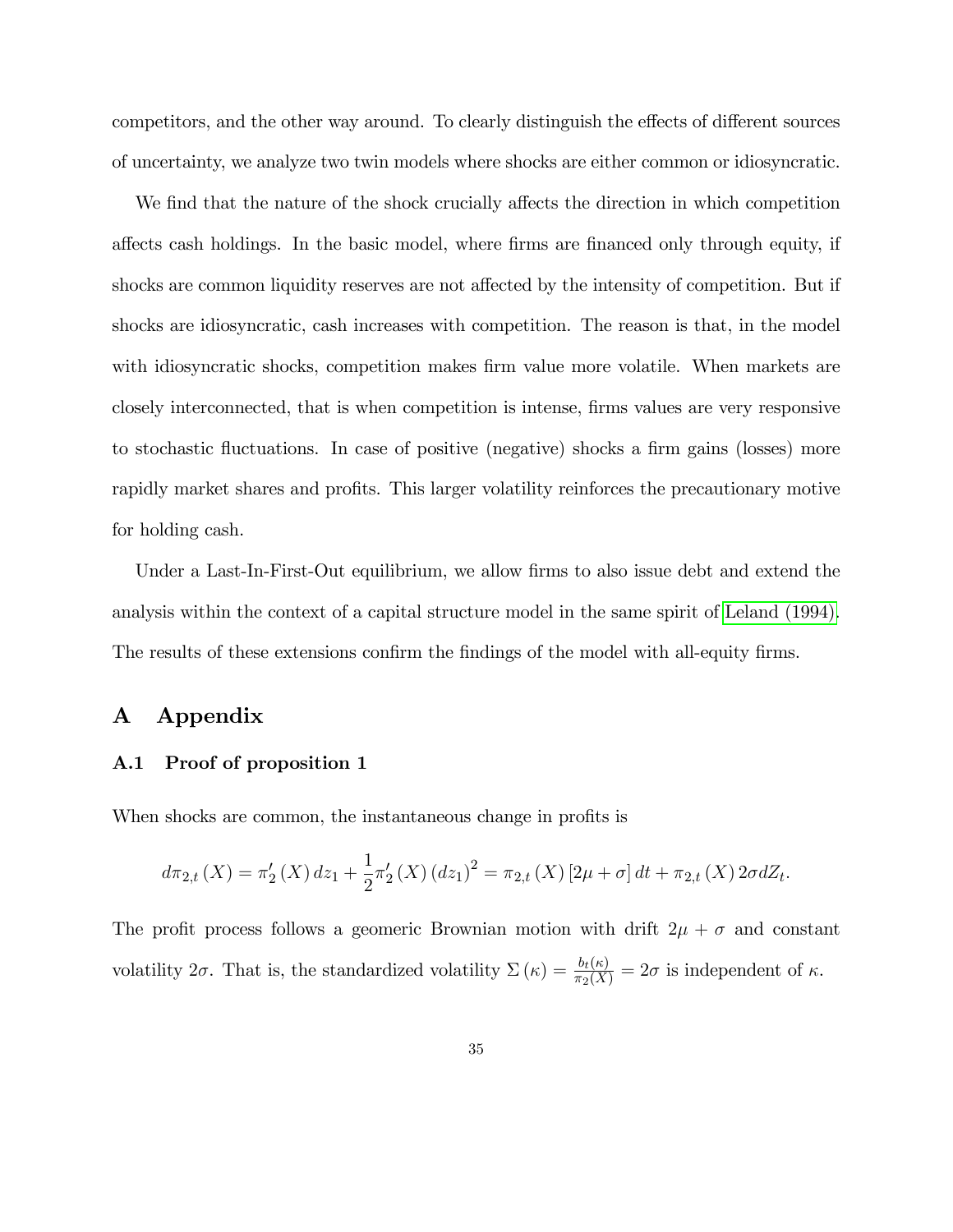When shocks are idiosyncratic, the instantaneous change in profits is given by

$$
d\pi_{2,t}(z_1) = \pi'_2(z_1) dz_1 + \frac{1}{2}\pi'_2(z_1) (dz_1)^2 = a_t(z_1, \kappa) dt + b_t(z_1, \kappa) dW_t
$$

where  $a_t(z_1, \kappa) = -\frac{2\kappa}{4-\kappa^2} z_{1,t} \left[ \frac{(2z_2 - \kappa z_{1,t})}{4-\kappa^2} \alpha + \frac{1}{2} \right]$  $\overline{2}$  $rac{\kappa}{4-\kappa^2}z_{1,t}$ 1 and  $b_t(z_1, \kappa) = -\frac{2\kappa}{4-\kappa}$  $\frac{2\kappa}{4-\kappa^2}$ *s*  $z_{1,t}$  $\frac{\left(2z_2-\kappa z_{1,t}\right)}{4-\kappa^2}$  $rac{2-\kappa^2}{4-\kappa^2}$ . The volatility of the profit process is given by the coefficient  $b_t(\kappa)$ . Consider the standardized

volatility  $\Sigma(\kappa) = \frac{b_t(\kappa)}{\pi_2(z_1)}$ . Differentiating  $\Sigma(\kappa)$  with respect to  $\kappa$  yields

$$
\frac{\partial \Sigma(\kappa)}{\partial \kappa} = \frac{2\varsigma}{(2z_{2,t} - \kappa z_{1,t})} + \frac{2\kappa z_{1,t}\varsigma}{(2z_{2,t} - \kappa z_{1,t})^2}
$$

which is surely positive if Firm 1 is active in the market, i.e.  $z_1 > z^*$ .

#### A.2 Optimal capital structure: common shocks

Firm 2 holds liquidty reserves sufficient to avoid exit for liquidity reason. Hence value of equity  $E_2$  and debt  $D_2$  depend only on the state of the market conditions, represented by the common shock  $X$ . Equity value satisfy

$$
\frac{1}{2}\sigma^2 X^2 E_2''(X) + \mu X E_2'(X) - r E_2(X) + \frac{X^2 (2 - \kappa)^2}{(4 - \kappa^2)^2} - b = 0,
$$
\n(39)

subject to

$$
\lim_{X \to \infty} E_2(X) = \frac{X^2}{r - 2\mu - \sigma^2} \frac{(2 - \kappa)^2}{(4 - \kappa^2)^2} - \frac{b_2}{r}
$$

$$
E_2(\underline{X}) = 0
$$

$$
E_2'(\underline{X}) = 0
$$

Debt satisfies

$$
\frac{1}{2}\sigma^2 X^2 D_2''(X) + \mu X D_2'(X) - r D_2(X) + b_2 = 0.
$$
\n
$$
\lim_{X \to \infty} D_2(X) = \frac{b_2}{r}
$$
\n(40)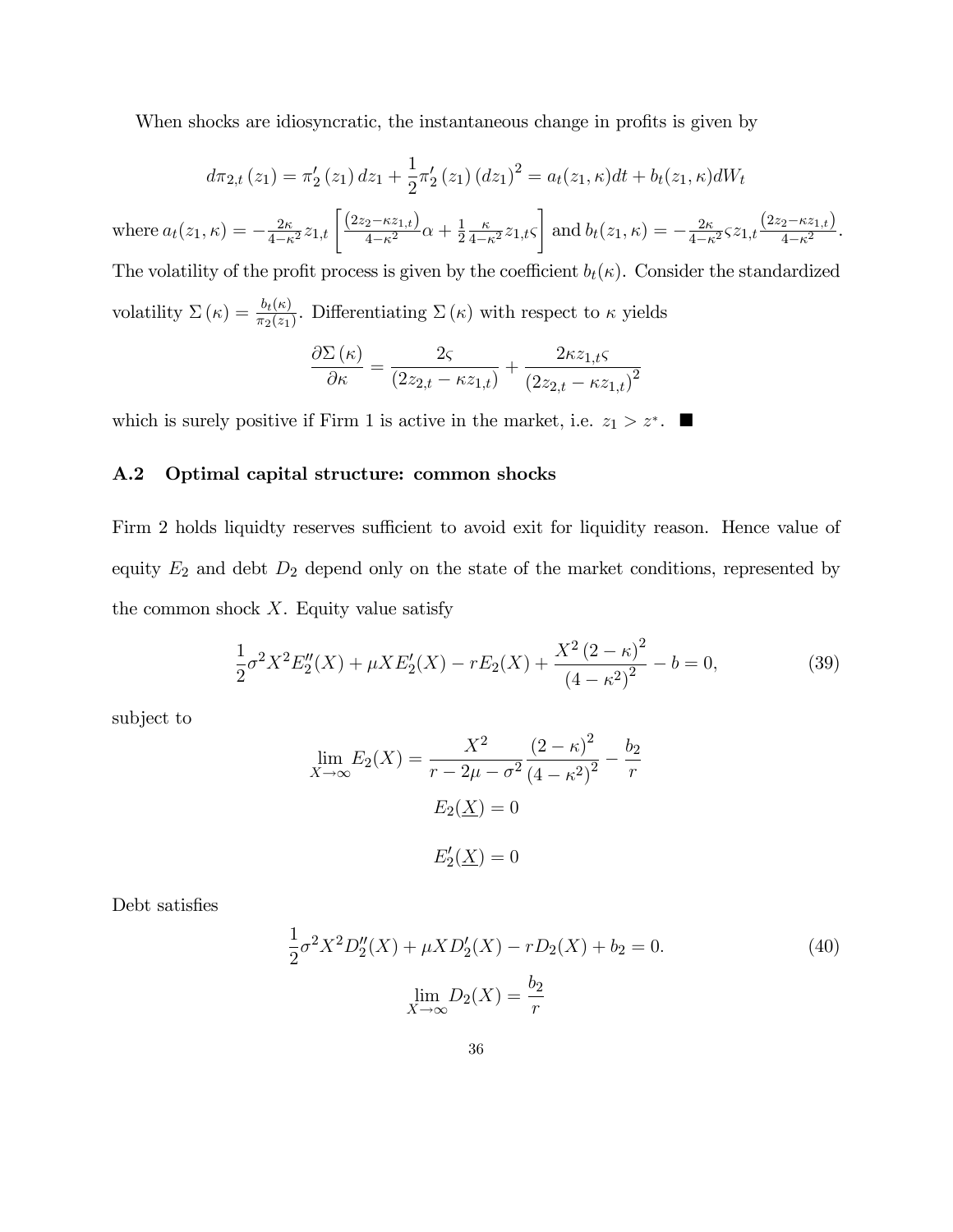$D_2(\underline{X}) = (1 - \phi) (1 - \tau) \frac{\underline{X}^2}{r - 2\mu}$  $\overline{r-2\mu-\sigma^2}$  $\frac{(2-\kappa)^2}{2}$  $\frac{(2-\kappa)}{(4-\kappa^2)^2}.$ 

For further reference define  $\underline{\tau} = \frac{1 - \frac{\beta}{\beta - 2} \frac{r - 2\mu - \sigma^2}{r}}{1 - \frac{\beta}{\beta - 2} \frac{r - 2\mu - \sigma^2}{r}}$ r  $\frac{1}{2-\lambda-\left(1-\frac{\beta}{\beta-2}\frac{r-2\mu-\sigma^2}{r}\right)}$  and  $X^*$  the level of demand strength such that Firm 2 just breaks even, i.e.  $\pi_2^c(X^*)=0$ . Three different scenario may occur.

1. If 
$$
\mu \le -\frac{1}{2} \left( \frac{\beta - 2}{\beta} + r - \sigma^2 \right)
$$
  
\n
$$
b_2^* = \frac{\beta - 2}{\beta} \frac{r}{r - 2\mu - \sigma^2} \frac{X_0^2 (2 - \kappa)^2}{(4 - k^2)^2} \left[ 2 - \beta - \phi \beta \frac{(1 - \tau)}{\tau} \right], \frac{2}{\beta}
$$
\n
$$
\frac{X_2}{1} = \frac{4 - k^2}{(2 - \kappa)} \sqrt{\frac{\beta}{\beta - 2} \frac{r - 2\mu - \sigma^2}{r} b_2^*}, \frac{X_0^2}{1} = 0.
$$
\n(41)

2. If  $\mu > -\frac{1}{2}$ 2  $\left(\frac{\beta-2}{\beta}+r-\sigma^2\right)$  and  $\tau < \tau$ 

```
b_2^* = 0,\underline{X}_2 = 0,\overline{M}_2 = 0.
```
<span id="page-36-0"></span>3. If 
$$
\mu > -\frac{1}{2} \left( \frac{\beta - 2}{\beta} + r - \sigma^2 \right)
$$
 and  $\tau \ge \tau$   
\n
$$
b_2^* = \frac{\beta - 2}{\beta} \frac{r}{r - 2\mu - \sigma^2} \frac{X_0^2 (2 - \kappa)^2}{(4 - \kappa^2)^2} \left[ 2 - \beta - \phi \beta \frac{(1 - \tau)}{\tau} \right]^{\frac{2}{\beta}} \times \left( 1 - \frac{1}{1 - \lambda} \frac{(1 - \tau)}{\tau} \left( 1 - \frac{\beta}{\beta - 2} \frac{r - 2\mu - \sigma^2}{r} \right) \right)^{-\frac{2}{\beta}}, \qquad (42)
$$
\n
$$
\frac{X_2}{\mu} = \frac{4 - k^2}{(2 - \kappa)} \sqrt{\frac{\beta}{\beta - 2} \frac{r - 2\mu - \sigma^2}{r} b_2^*,}
$$
\n
$$
\overline{M}_2 = \frac{(1 - \tau)}{r} b_2^* \left[ 1 - \frac{\beta}{\beta - 2} \frac{r - 2\mu - \sigma^2}{r} \right]. \qquad (43)
$$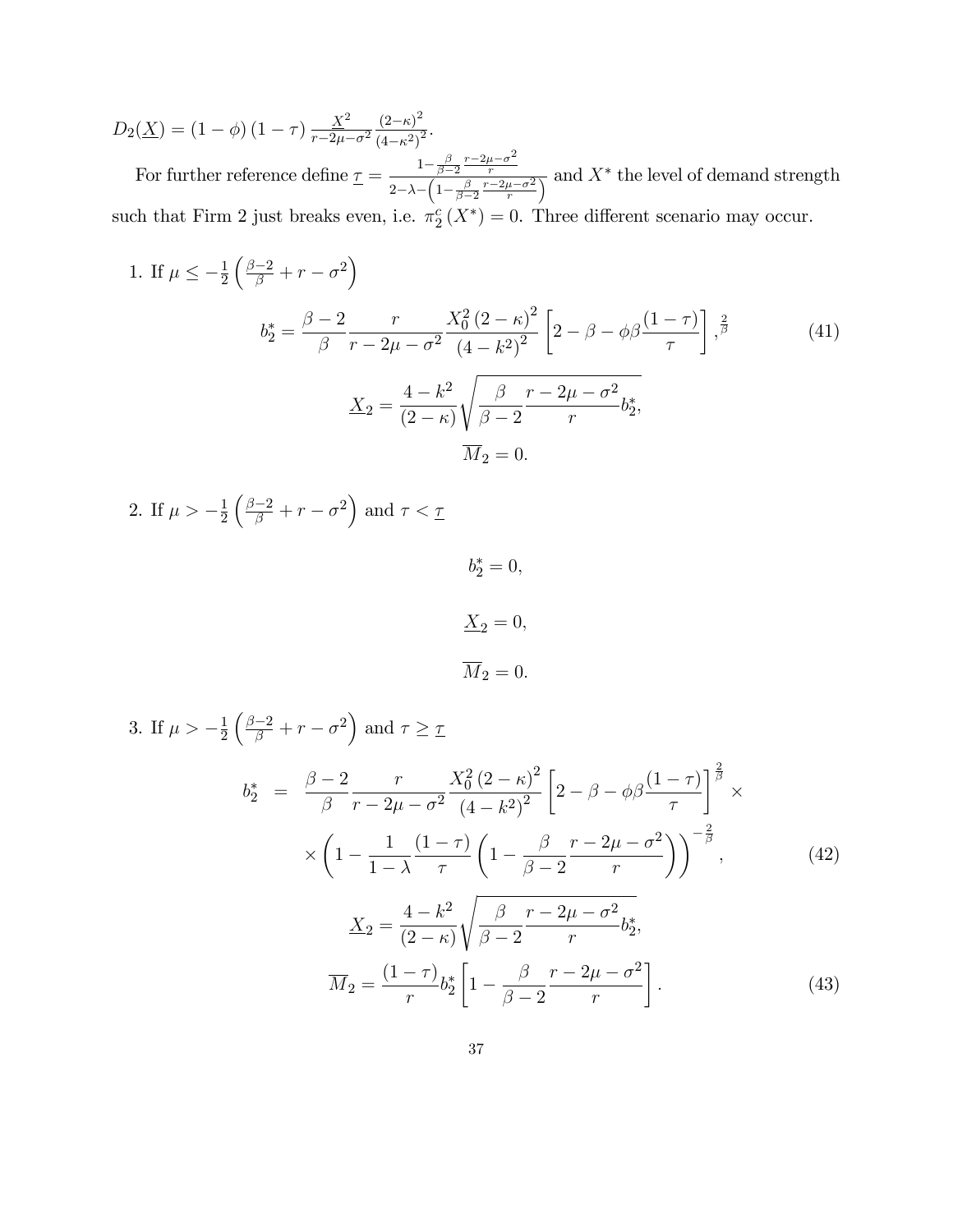In scenario 1 the exit boundary is non-lower than the break even point  $(\underline{X}_2 \geq X^*)$ . This implies that Firm 2 never makes losses and therefore does not need to keep cash. The optimal coupon  $b_2^*$  maximizes [\(28\)](#page-27-0), where  $M_2$  is set equal to zero. Note that this solution correspond to the optimal financing strategy of an unconstrained firm (see [Leland \(1994\)\)](#page-41-1) because, given that  $\underline{X}_2 \geq X^*$ , the ex-post financing constraint does not play any role. Firm 2 does not need to raise cash for preacutionary reasons and chooses the optimal coupon  $b_2^*$  as it was unconstrained. The financing strategy correspond to the optimal compromise between tax-benefits and bankruptcy costs (standard trade-off theory).

In scenario 2 the tax rate is so low  $(\tau < \tau)$  that pure maximization (see equation [\(42\)](#page-36-0)) would imply a negative coupon, ruled out by assumption and, therefore,  $b_2^* = 0$ . Note that in standard trade-off models, for instance [Leland \(1994\),](#page-41-1) optimality implies that firms are always willing to become net borrower (i.e. the optimal coupon is strictly positive). In absence of other costs production always generates positive profits. This implies two things. First, exit occurs when demand falls zero,  $\underline{X}_2 = 0$ . Second, firm is not at liquidity risk and does not keep cash reserves,  $\overline{M}_2 = 0$ .

Finally, in scenario 3 the exit boundary is above the break even point  $(\underline{X}_2 \geq X^*)$  and, therefore, Firm 2 needs to keep cash reserves to be insured against liquidity default. For this reason, this scenario is the relevant one for our analysis and was already presented in the main text. Again, the optimal coupon  $b_2^* > 0$  maximizes [\(28\)](#page-27-0) with respect to  $b_2$ . From (28), it is immediate to see that, when the proportional issuance cost  $\lambda$  is strictly positive, the need of raising  $M_2$  lowers the initial shareholders' value. This implies that, contrary to scenario 1, constrained shareholders distort the choice of optimal coupon with respect the unconstrained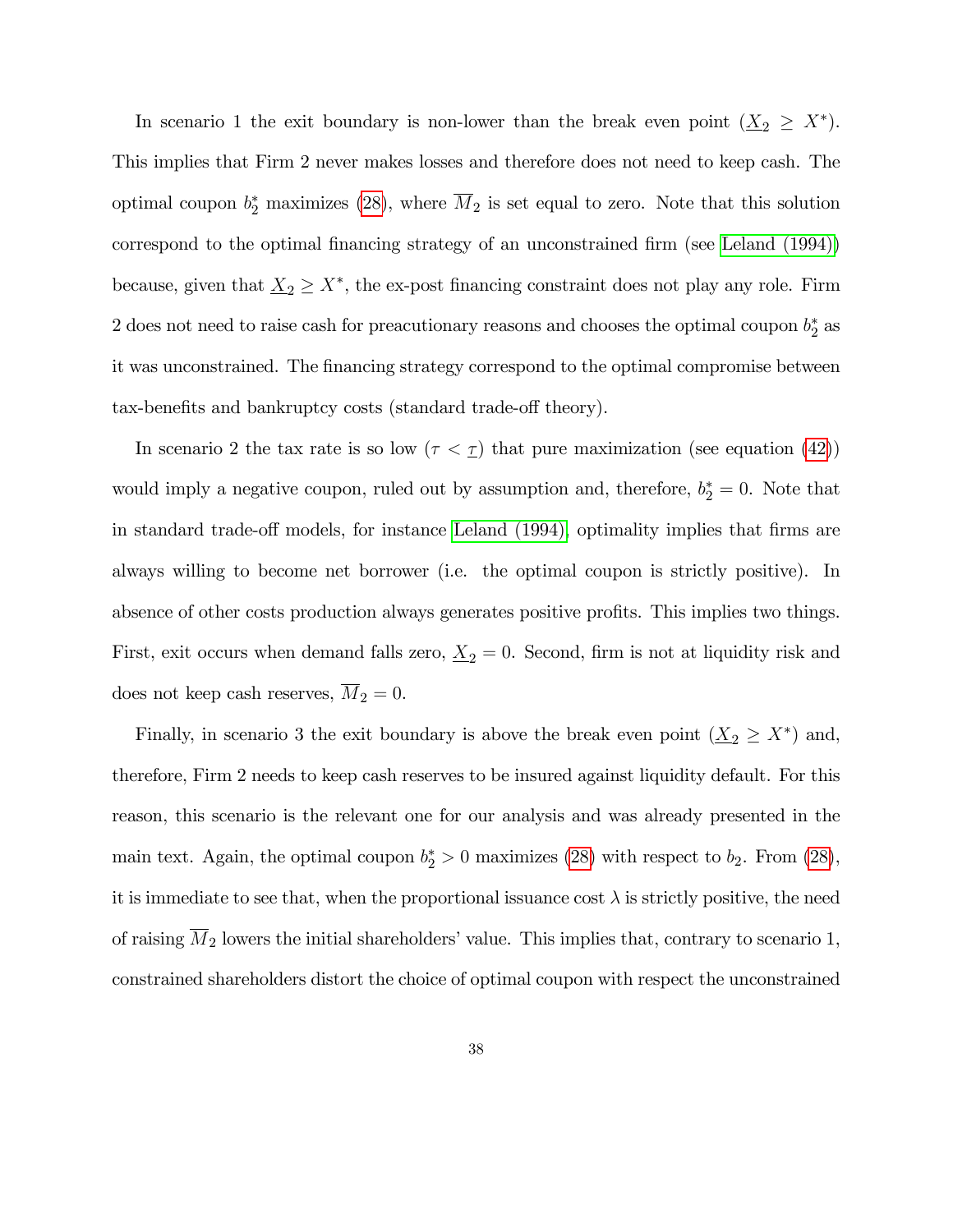case. Now,  $b_2^*$  represents the optimal compromise between three factors: tax-shield benefits, bankruptcy costs and costs of raising  $\overline{M}_2$ . Given that a larger coupon increases the financing needs issuing debt is more costly respect to the unconstrained case. For this reason, while for an unconstrained firm, corresponding to scenario 1, it holds lim  $\tau \rightarrow 0$  $b_2^* = 0$ , now the optimal coupon drops to zero for a strictly positive tax rate  $(\tau = \tau)$ . The effect of competition on cash-holding is clear. Given that  $b_2^*$  declines in  $\kappa$ , a raise in competition lowers Firm 2's cash reserves.

## References

<span id="page-38-1"></span>Abbring J., J.R. Campbell, 2007, "Duopoly Dynamics with a Barrier to Entry", Tinbergen Institute Discussion Paper n.TI 07-037/3.

\_\_\_\_, and\_\_\_\_, forthcoming, "Last-in first out oligopoly dynamics", Econometrica.

Acharya V., Davydenko S., and I. Strebulaev, 2008, "Cash holdings and credit spreads", Working Paper, London Business School.

Almeida H., Campello M., and Weisbach, M, 2004, "The cash  $\downarrow$ ow sensitivity of cash", Journal of Finance, vol.  $59, 1777-1804$ .

<span id="page-38-0"></span>Aguerrevere F., 2003, "Equilibrium Investment Strategies and Output Price Behavior: A Real-Options Approach" The Review of Financial Studies, vol.  $16, 1239 - 1272$ .

Aguerrevere F., 2009, "Real Options, Product Market Competition and Asset Returns", Journal of Finance, vol. 64, 957-983.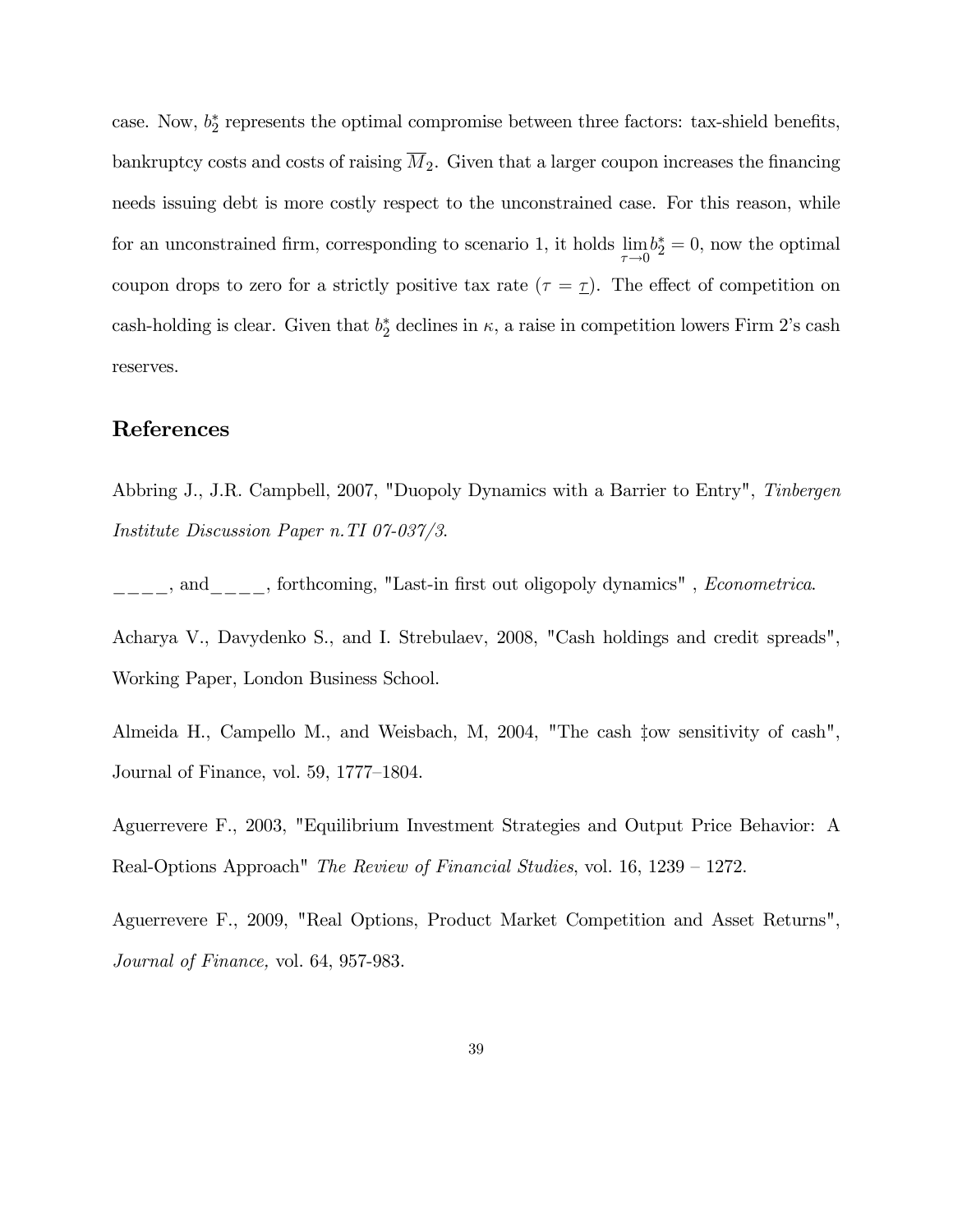<span id="page-39-0"></span>Bates T.W., Kahle K.M., and R.M. Stulz, 2009, "Why Do U.S. Firms Hold So Much More Cash than They Used To?" Journal of Finance, vol. 64, 1985-2021.

<span id="page-39-4"></span>Boyle G.W., and G. A. Guthrie (2003): "Investment, Uncertainty, and Liquidity", Journal of Finance, vol. 58,  $2143-2166$ .

<span id="page-39-9"></span><span id="page-39-7"></span>Boone J., 2000, "Competition", Working Paper.

Brander J.A., and T.R. Lewis, (1986), "Oligopoly and Financial Structure: The Limited Liability Effect", American Economic Review, vol. 76, 956-970.

<span id="page-39-1"></span>Campbell J., Y.M. Lettau, B.Malkiel, and Y. Xu (2001), "Have Individual StocksBecome More Volatile? An Empirical Exploration of Idiosyncratic Risk", *Journal of Finance*, vol. 56, 1-43.

<span id="page-39-3"></span><span id="page-39-2"></span>Chaney T., X. Gabaix, and T. Philippon  $(2002)$ , "Firm Volatility", *Working Paper.* 

Comin D. and T. Philippon, (2005), "The Rise in Firm-Level Volatility: Causes and Consequences", NBER Working Paper n.11388.

<span id="page-39-8"></span>Dixit A., 1993, The Art of Smooth Pasting, Harwood Academic Publisher, Chur, Switzerland.

Dunne T., M. J. Roberts, and L. Samuelson (1988). "Patterns of Firm Entry and Exit in U.S. Manufacturing Industries", Rand Journal of Economics, vol. 19, 495–515.

<span id="page-39-6"></span>Fan H., and Sundaresan S., 2000, "Debt valuation, renegotiation, and optimal dividend policy" Review of Financial Studies, vol. 13, 1057–1099.

<span id="page-39-5"></span>Fudenberg D. and J.Tirole, 1985, "Preemption and Rent Equalization in the Adoption of New Technology." Review of Economic Studies, vol. 52, 383-401.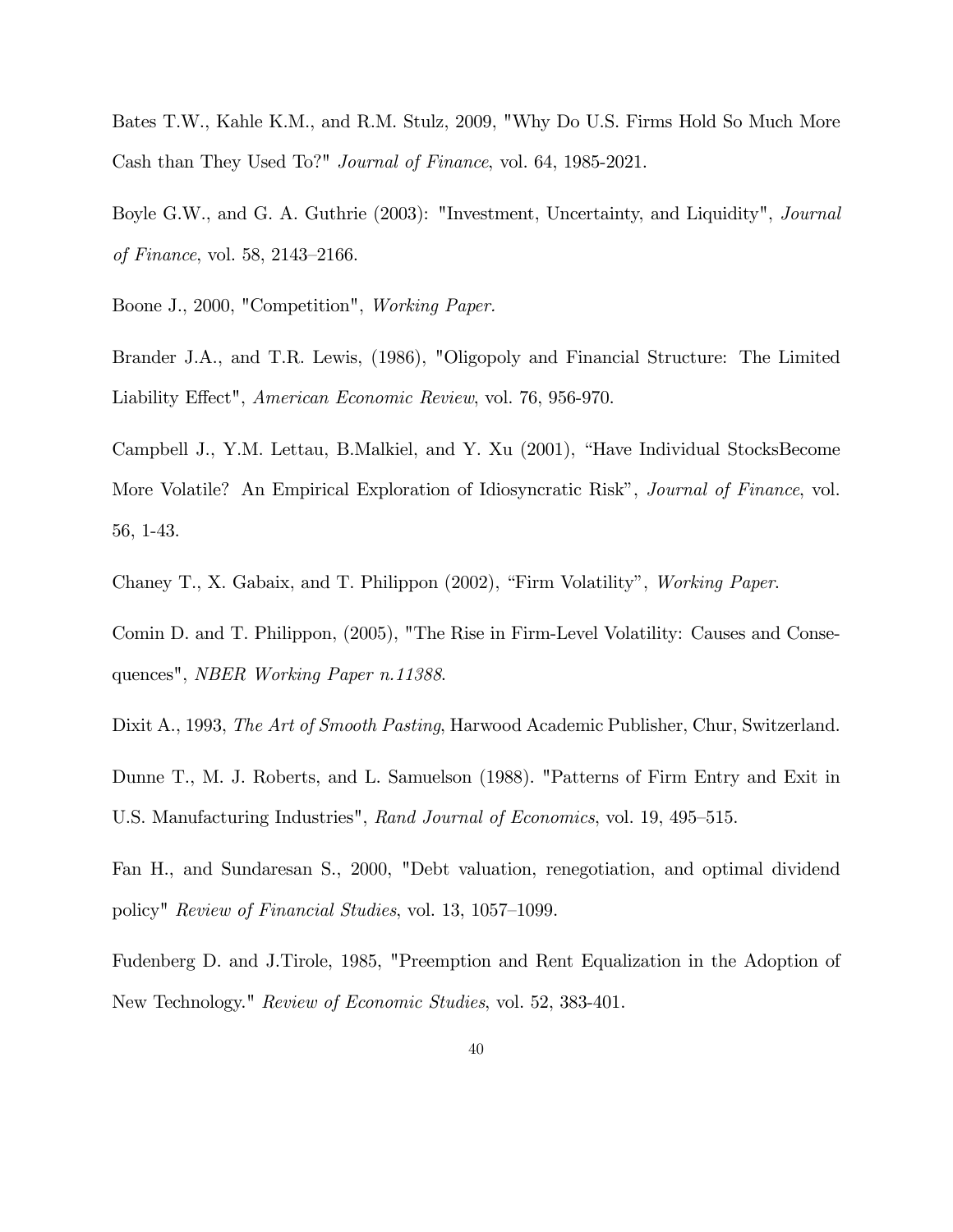<span id="page-40-1"></span>Ghemawat P., and B. Nalebuff, 1985, "Exit." RAND Journal of Economics, vol. 16, 184-194..

decreased and the 1990, "The Devolution of Declining Industries." *Quarterly Journal of* Economics, vol. 105, 167-186.

<span id="page-40-3"></span>Grenadier S.R., 1996, "The Strategic Exercise of Options: Development Cascades and Overbuilding in Real Estate Markets." Journal of Finance, vol. 51, 1653-1679.

\_\_\_\_, 2002, "Option Exercise Games: An Application to the Equilibrium Investment Strategies of Firms," Review of Financial Studies, vol.5, 691-721

<span id="page-40-6"></span>Gryglewicz S., forthcoming, "Corporate Liquidity and Solvency", Journal of Financial Economics.

<span id="page-40-4"></span>Hackbarth D., Hennessy C., and H.E. Leland, H., 2007," Can the trade-o theory explain debt structure?", Review of Financial Studies, vol.20, 1389–1428.

<span id="page-40-0"></span>Irivine P.J., and J. Pontiff, 2009, "Idiosyncratic Return Volatility, Cash Flows, and Product Market Competition", Review of Financial Studies, vol. 22, 1149-1177.

<span id="page-40-7"></span>Jarmin R. S., S. D. Klimek, and J. Miranda, 2003, "Firm entry and exit in the U.S. Retail sector: 1977–1997", Technical Report 04-17, Center for Economic Studies, U.S. Bureau of the Census Working Paper.

<span id="page-40-5"></span>Jensen M.C., and W.H. Meckling, 1976, "Theory of the Firm: Managerial behavior, Agency Costs and Ownership Structure", Journal of Financial Economics, vol. 3, 305-360.

<span id="page-40-2"></span>Lambrecht B., 2001, "The Impact of Debt Financing on Entry and Exit in a Duopoly", Review of Financial Studies, vol. 14, 765-804.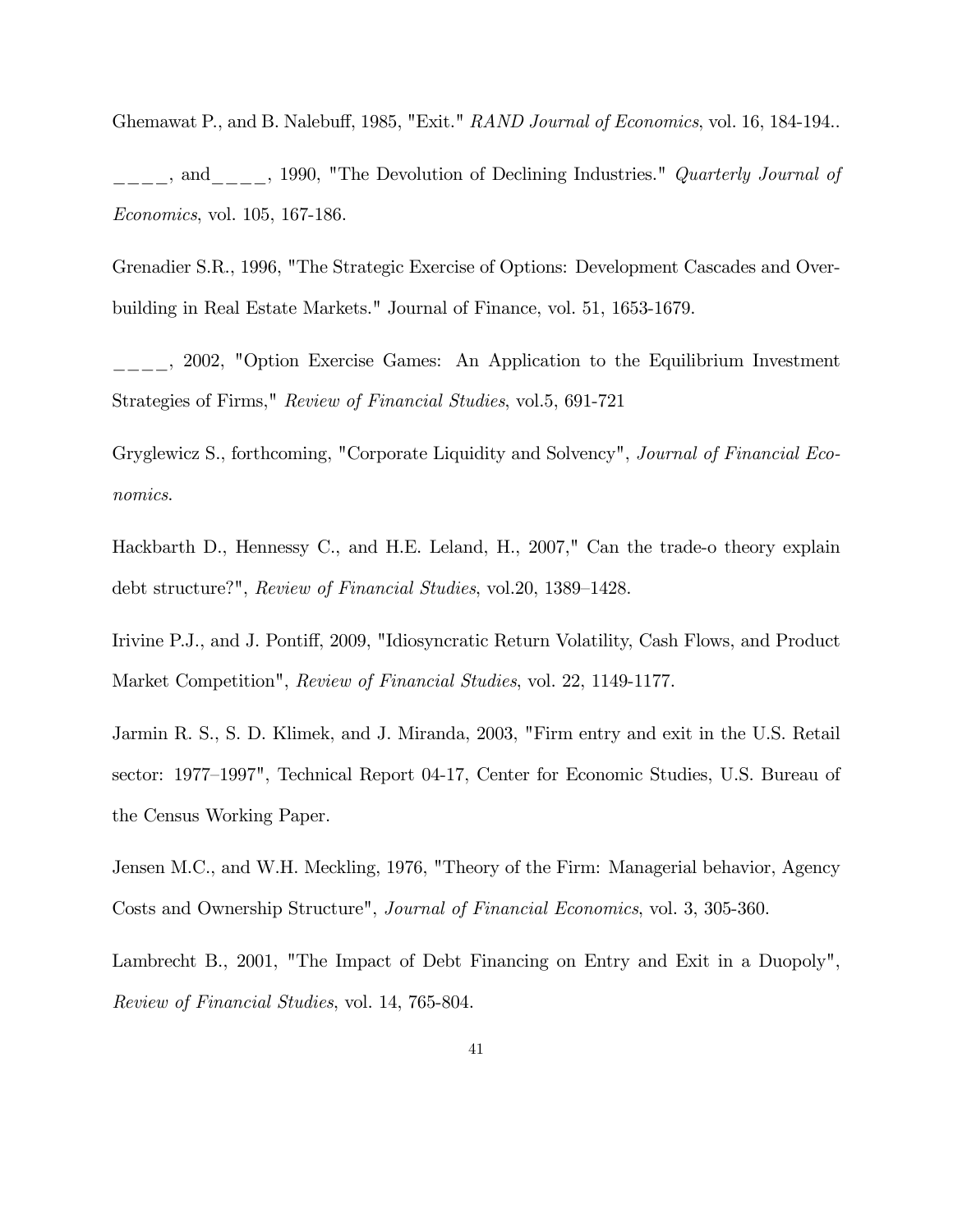<span id="page-41-1"></span>Leland H.E., 1994, "Corporate Debt Value, Debt Covenants, and Optimal Capital Structure", Journal of Finance, vol.49, 987-1019.

<span id="page-41-5"></span>Leland H.E., and K.Toft, 1996, "Optimal Capital structure, Endogenous Bankruptcy, and the Term Structure of Credit Spreads", Journal of Finance, vol. 51, 987–1019.

<span id="page-41-6"></span>Maskin E., and J.Tirole 1987, "A Theory of Dynamic Oligopoly, III: Cournot Competition," European Economic Review, vol. 31, 947-968.

\_\_\_\_, and\_\_\_\_, 1988, "A Theory of Dynamic Oligopoly, I: Overview and Quantity Competition with Large Fixed Costs", Econometrica, vol. 56, 549-569.

<span id="page-41-7"></span>Mello A.S., and J.E. Parsons, 2000, "Hedging and Liquidity", Review of Financial Studies, vol. 13, 127-153.,

<span id="page-41-4"></span><span id="page-41-2"></span>Morellec E., and B. Nikolov (2009), "Cash Holdings and Competition", *Working Paper.* 

Murto P., 2004, "Exit in Duopoly under Uncertainty", Rand Journal of Economics, vol. 35, 111-127.

<span id="page-41-3"></span>Murto P., and M.Terviö, 2009, "Exit Options and Dividend Policy under Liquidity Constraints", Working Paper.

<span id="page-41-0"></span>Opler T., Pinkowitz L., Stulz R., and R. Williamson, 1999, "The Determinants and Implications of Corporate Cash Holdings", *Journal of Financial Economics*, vol. 52, 3–46.

<span id="page-41-8"></span>Raith M., 2003., "Competition, Risk and Managerial Incentives", American Economic Re*view*, vol.  $93,1425-36$ .